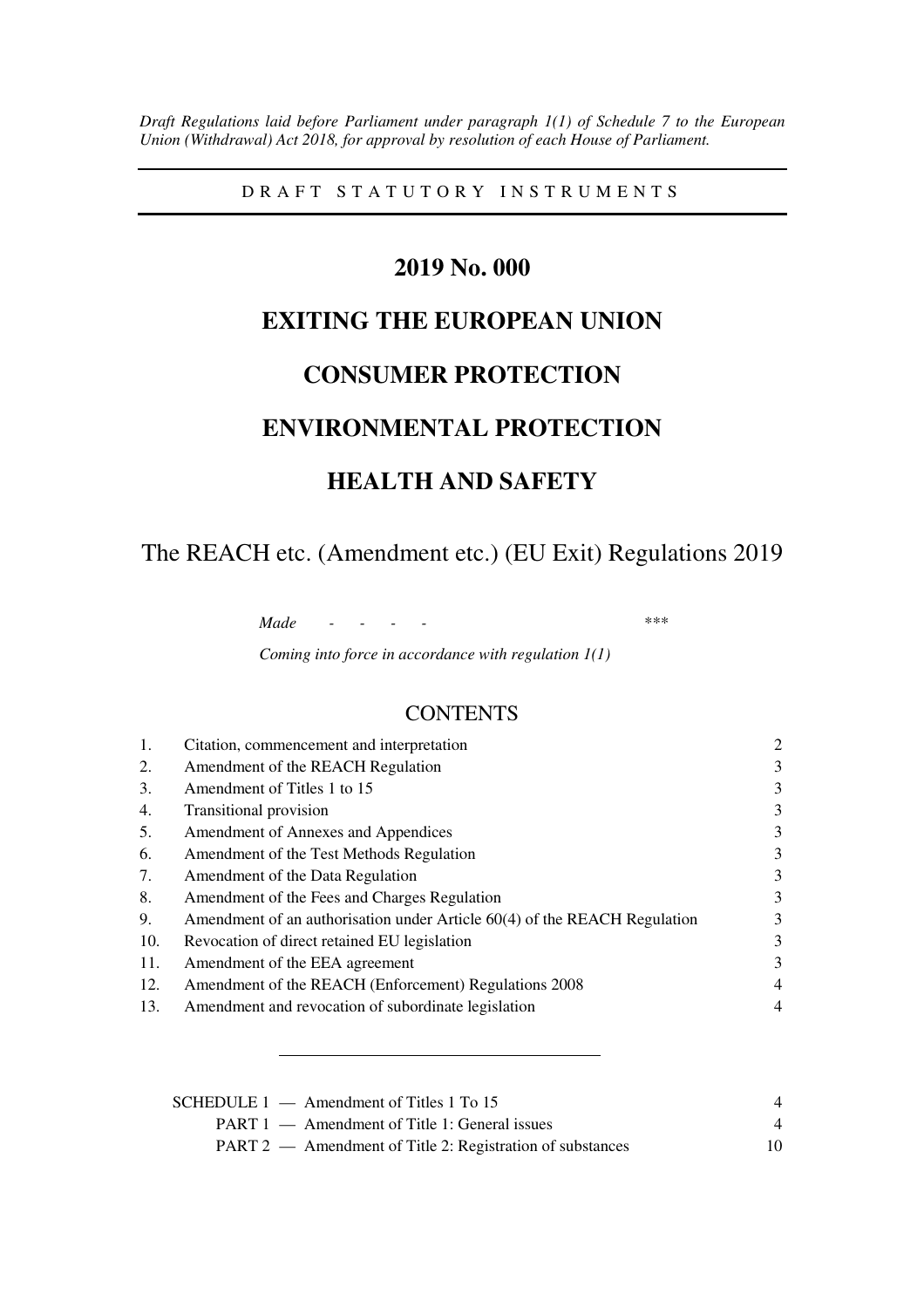|  | PART 3 — Amendment of Title 3: Data sharing and avoidance of            |    |
|--|-------------------------------------------------------------------------|----|
|  | unnecessary testing                                                     | 12 |
|  | PART 4 - Amendment of Title 4: Information in the supply chain          | 13 |
|  | PART 5 - Amendment of Title 5: Downstream Users                         | 14 |
|  | PART 6 - Amendment of Title 6: Evaluation                               | 14 |
|  | PART 7 — Amendment of Title 7: Authorisation                            | 17 |
|  | PART 8 — Amendment of Title 8: Restrictions on the manufacturing,       |    |
|  | placing on the market and use of certain dangerous substances,          |    |
|  | mixtures and articles                                                   | 21 |
|  | PART 9 — Amendment of Title 9: Fees and charges                         | 24 |
|  | PART 10 - Amendment of Title 10: Agency                                 | 24 |
|  | PART 11 - Amendment of Title 12: Information                            | 28 |
|  | PART 12 - Amendment of Title 13: Competent authorities                  | 29 |
|  | PART 13 - Amendment of Title 14: Enforcement                            | 29 |
|  | PART 14 - Amendment of Title 15: Transitional and final provisions      | 29 |
|  | SCHEDULE 2 - Transitional provision                                     | 32 |
|  | SCHEDULE 3 — Amendment of the Annexes and Appendices to the REACH       |    |
|  | Regulation                                                              | 43 |
|  | PART 1 — The Annexes                                                    | 43 |
|  | PART 2 — The Appendices                                                 | 51 |
|  | SCHEDULE 4 - Amendment of the Test Methods Regulation                   | 51 |
|  | SCHEDULE 5 — Amendment of the Data Sharing Regulation                   | 52 |
|  | SCHEDULE 6 — Amendment of the Fees and Charges Regulation               | 53 |
|  | SCHEDULE $7 -$ Amendment of an authorisation under Article 60(4) of the |    |
|  | <b>REACH Regulation</b>                                                 | 57 |
|  | SCHEDULE 8 - Revocation of retained direct EU legislation               | 58 |
|  | SCHEDULE 9 — Amendment of the EEA agreement                             | 58 |
|  | SCHEDULE 10 - Amendment of the REACH (Enforcement) Regulations 2008     | 58 |
|  | PART 1 — Enforcement of requirements under transitional provisions      |    |
|  | relating to EU exit                                                     | 58 |
|  | PART 2 — Other amendments                                               | 61 |
|  | SCHEDULE 11 - Amendment and revocation of subordinate legislation       | 62 |
|  |                                                                         |    |

The Secretary of State makes these Regulations in exercise of the powers conferred by section 8(1) of, and paragraph 21 of Schedule 7 to, the European Union (Withdrawal) Act 2018(**a**).

In accordance with paragraph 1(1) of Schedule 7 to that Act, a draft of this instrument has been laid before Parliament and approved by a resolution of each House of Parliament.

### **Citation, commencement and interpretation**

**1.**—(1) These Regulations may be cited as the REACH etc. (Amendment etc.) (EU Exit) Regulations 2019 and come into force on exit day.

(2) In these Regulations, "the REACH Regulation" means Regulation (EC) No 1907/2006 of the European Parliament and of the Council concerning the Registration, Evaluation, Authorisation and Restriction of Chemicals (REACH), establishing a European Chemicals Agency.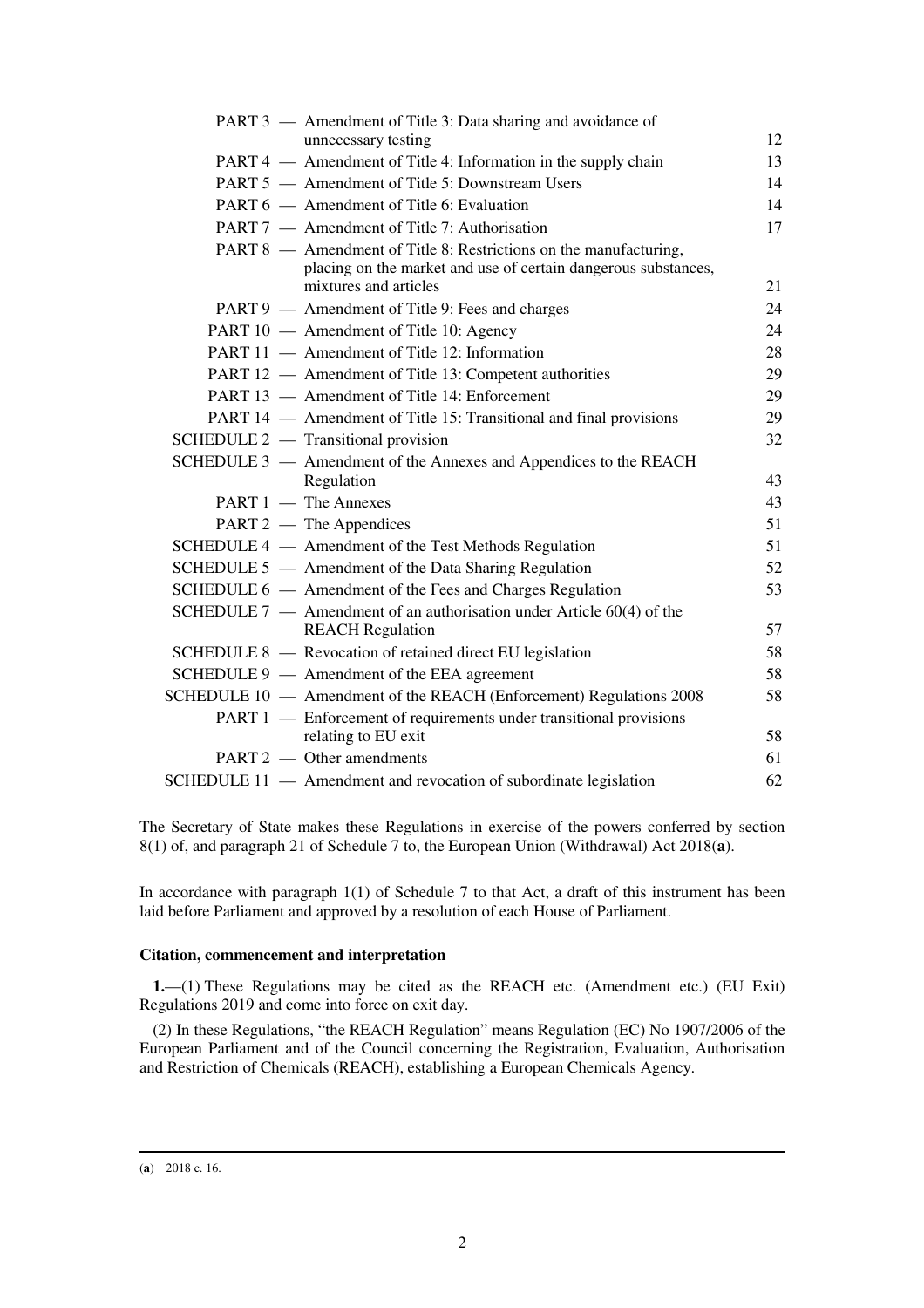#### **Amendment of the REACH Regulation**

**2.** The REACH Regulation is amended in accordance with regulations 3 to 5.

### **Amendment of Titles 1 to 15**

**3.** Titles 1 to 15 are amended in accordance with Schedule 1.

### **Transitional provision**

**4.** The transitional provision in Schedule 2 has effect.

### **Amendment of Annexes and Appendices**

**5.** The Annexes and Appendices are amended in accordance with Schedule 3.

### **Amendment of the Test Methods Regulation**

**6.** Commission Regulation (EC) No 440/2008 laying down test methods pursuant to Regulation (EC) No 1907/2006 of the European Parliament and of the Council concerning the Registration, Evaluation, Authorisation and Restriction of Chemicals (REACH) is amended in accordance with Schedule 4.

### **Amendment of the Data Regulation**

**7.** Commission Implementing Regulation (EU) 2016/9 on joint submission of data and datasharing in accordance with Regulation (EC) No 1907/2006 of the European Parliament and of the Council concerning the Registration, Evaluation, Authorisation and Restriction of Chemicals (REACH) is amended in accordance with Schedule 5.

#### **Amendment of the Fees and Charges Regulation**

**8.** Commission Regulation (EC) No 340/2008 on the fees and charges payable to the European Chemicals Agency pursuant to Regulation (EC) No 1907/2006 of the European Parliament and of the Council on the Registration, Evaluation, Authorisation and Restriction of Chemicals (REACH) is amended in accordance with Schedule 6.

#### **Amendment of an authorisation under Article 60(4) of the REACH Regulation**

**9.** An authorisation under Article 60(4) of the REACH Regulation is amended in accordance with Schedule 7.

#### **Revocation of direct retained EU legislation**

**10.** The Commission Regulations and Commission Decision referred to in Schedule 8 are revoked.

#### **Amendment of the EEA agreement**

**11.** The EEA agreement is amended in accordance with Schedule 9.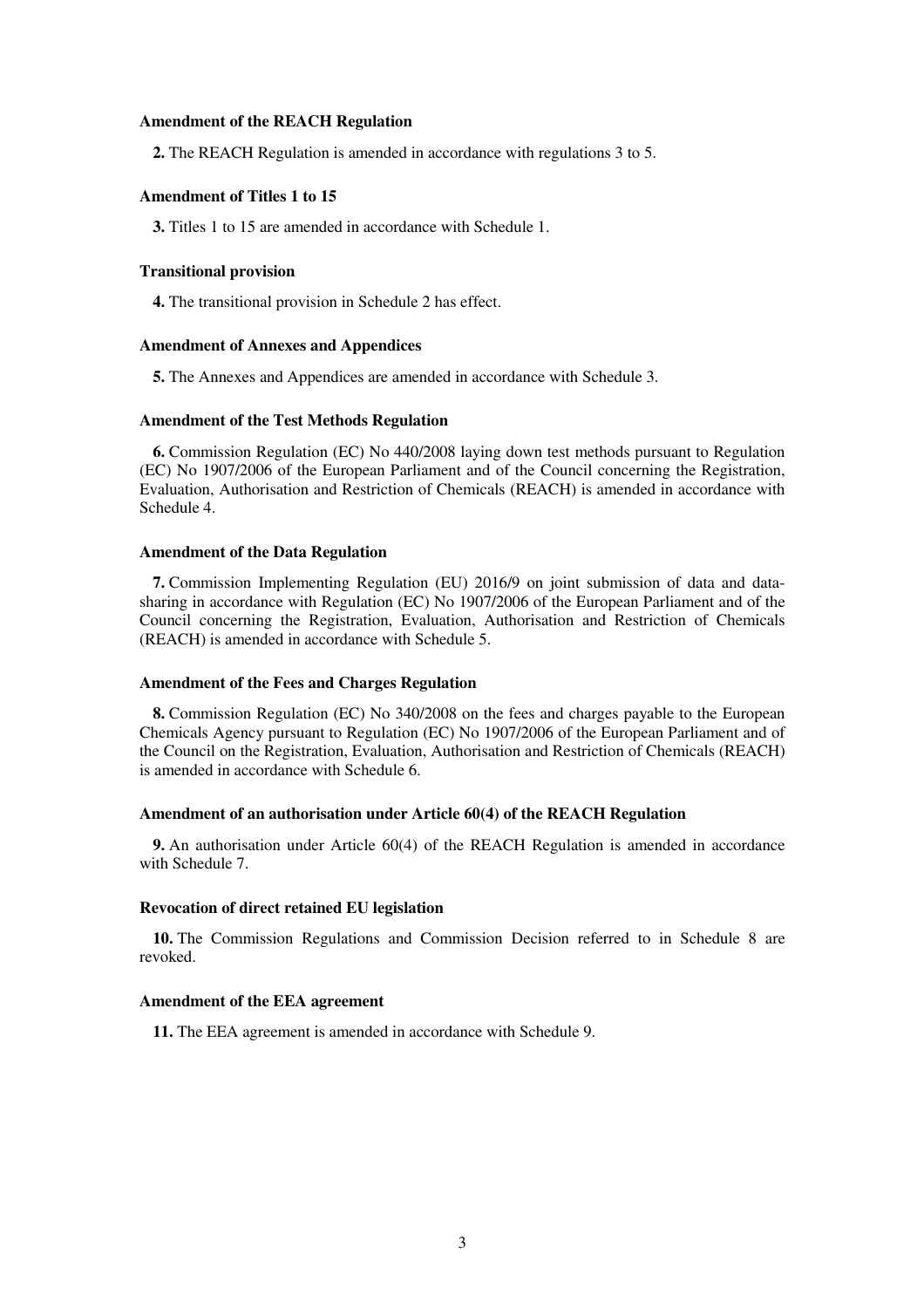#### **Amendment of the REACH (Enforcement) Regulations 2008**

**12.** The REACH (Enforcement) Regulations 2008(**a**) are amended in accordance with Schedule 10.

### **Amendment and revocation of subordinate legislation**

**13.** The subordinate legislation referred to in Schedule 11 is amended or revoked as specified.

*Name* Parliamentary Under Secretary of State Date Department for Environment, Food and Rural Affairs

SCHEDULE 1 Regulation 3

### Amendment of Titles 1 To 15

### PART 1

### Amendment of Title 1: General issues

#### **Chapter 1 of Title 1**

**1.** In Article 1(1), omit "on the internal market".

**2.**—(1) Article 2 is amended as follows.

(2) In paragraph 1(a), for "Council Directive 96/29/Euratom" to the end of the point substitute "retained EU law that transposed Council Directive 2013/59/Euratom(**b**) laying down basic safety standards for protection against the dangers arising from exposure to ionising radiation(**c**);".

(3) In paragraph 2, for "Directive 2006/12/EC" substitute "Article 3(1) of Directive 2008/98/EC(**d**)".

(4) After paragraph 2, insert—

"2A. For the purposes of this Regulation, Directive 2008/98/EC means that Directive as last amended by Council Regulation (EU) 2017/997, and read in accordance with paragraphs 2B and 2C.

- 2B. Article 5 is to be read as if paragraph 2 were omitted.
- 2C. Article 6 is to be read as if—
- (a) paragraphs 1 to 3 were omitted;
- (b) in paragraph 4—
	- (i) in the first sentence, for the words "Where criteria" to "paragraphs 1 and 2" there were substituted "Except where Council Regulation (EU) No 333/2011, Commission Regulation (EU) No 1179/2012 or Commission Regulation (EU) No 715/2013 applies";

<sup>(</sup>**a**) S.I. 2008/2852, amended by S.I. 2009/716, 2010/1513, 2011/3058, 2012/632, S.S.I. 2013/119, S.I. 2013/755, 1948, 2919, 2014/469, 1638, 2882, 3248, 2015/21, 51, 1682, 2017/1075, 2018/390.

<sup>(</sup>**b**) Different aspects of Council Directive 2013/59/Euratom have been transposed by various pieces of legislation, including the Ionising Radiations Regulations 2017 (S.I. 2017/1075) in Great Britain and the Ionising Radiations Regulations (Northern Ireland) 2017 (S.R. 2017/229) in Northern Ireland.

<sup>(</sup>**c**) OJ No. L 13, 17.1.2014, p. 1.

<sup>(</sup>**d**) OJ No. L 312, 22.11.2008, p. 3, as last corrected by Corrigendum (OJ No. L 042, 18.2.2017, p. 43).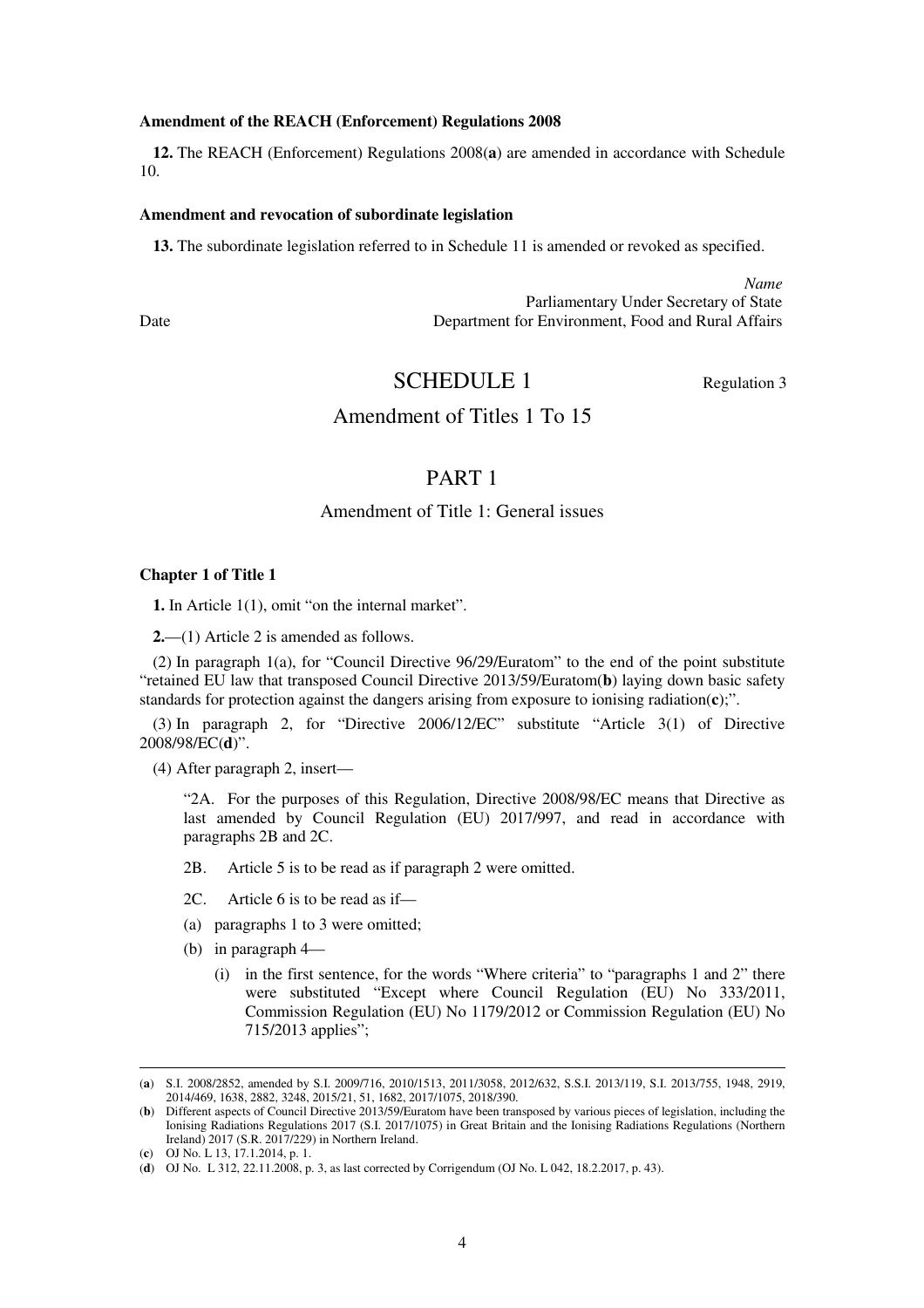- (ii) the second sentence were omitted.".
- (5) In paragraph 3, for "Member States" substitute "The Secretary of State".
- (6) Omit paragraph 4.
- (7) In paragraph 5—
	- (a) for point (a) substitute—
		- "(a) in medicinal products for human or veterinary use within the scope of the Veterinary Medicines Regulations 2013(**a**), or the Human Medicines Regulations 2012(**b**);";
	- (b) for point (b)(i) substitute—
		- "(i) as a food additive in foodstuffs as defined by Article  $3(2)(a)$  of Regulation (EC) No. 1333/2008 of the European Parliament and of the Council on food additives;";
	- (c) for point  $(b)(ii)$  substitute—
		- "(ii) as a flavouring in foodstuffs within the scope of Regulation (EC) No 1334/2008 on flavourings and certain food ingredients with flavouring properties for use in and on foods or Commission Implementing Regulation (EU) No 872/2012 adopting the list of flavouring substances provided for by Regulation (EC) No 2232/96 of the European Parliament and of the Council, introducing it in Annex I to Regulation (EC) No 1334/2008 of the European Parliament and of the Council; ";
	- (d) for point  $(b)(iv)$  substitute—
		- "(iv)in animal nutrition within the scope of Article  $2(1)$  of Regulation (EC) No 767/2009.".
- (8) In paragraph 6—

;

- (a) for point (a) substitute—
	- "(a) medicinal products for human or veterinary use within the scope of the Veterinary Medicines Regulations 2013, or the Human Medicines Regulations 2012;";
- (b) for point (b) substitute—
	- "(b) cosmetic products as defined in Regulation (EC) No 1223/2009 on cosmetic products;"
- (c) for point (c) substitute—
	- "(c) medical devices which are invasive or used in direct physical contact with the human body in so far as legislation relating to the classification and labelling of dangerous substances and mixtures applies to them which ensures the same level of information provision and protection as Regulation (EC) No 1272/2008 on classification, labelling and packaging of substances and mixtures;";
- (d) for point  $(d)(i)$  and  $(ii)$  substitute—
	- "(i) as a food additive in foodstuffs as defined by Article  $3(2)(a)$  of Regulation (EC) No. 1333/2008 of the European Parliament and of the Council on food additives;
	- (ii) as a flavouring in foodstuffs within the scope of Regulation (EC) No 1334/2008 on flavourings and certain food ingredients with flavouring properties for use in and on foods or Commission Implementing Regulation (EU) No 872/2012 adopting the list of flavouring substances provided for by Regulation (EC) No 2232/96 of the European Parliament and of the Council, introducing it in Annex I to Regulation (EC) No 1334/2008 of the European Parliament and of the Council; ";
- (e) for point (d)(iv) substitute—

<sup>(</sup>**a**) S.I. 2013/2033, amended by S.I. 2014/599, 2018/761.

<sup>(</sup>**b**) S.I. 2012/1916, amended by S.I. 2013/235, 1855, 2593, 2014/490, 1878, 2015/323, 570, 903, 1503, 1862, 1879, 2016/186, 190, 696, 2017/715, 1322, 2018/199, 378.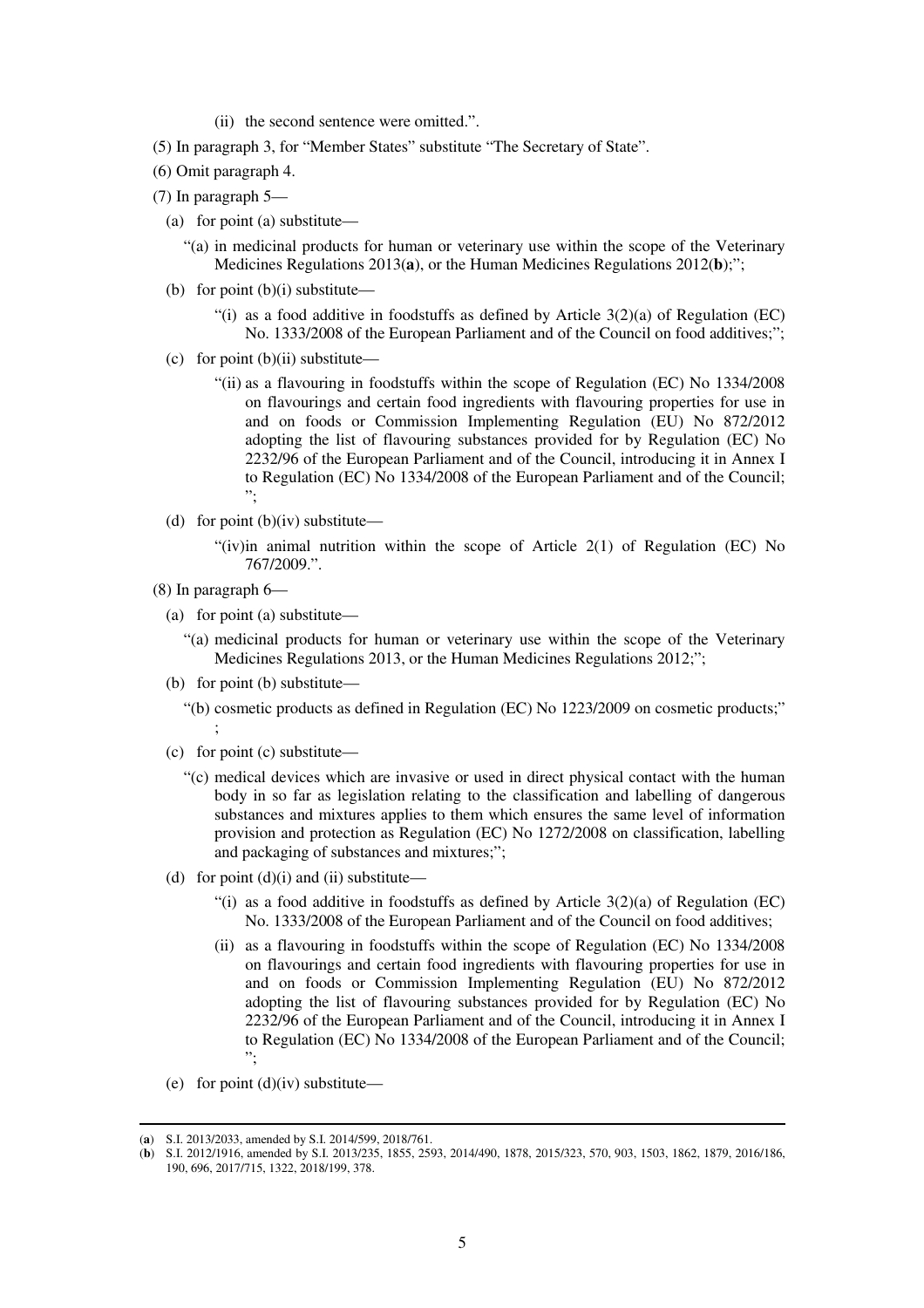"(iv)in animal nutrition within the scope of Article  $2(1)$  of Regulation (EC) No 767/2009.".

(9) In paragraph 7(c), for "from the Community" substitute "from the United Kingdom" and for "into the Community", substitute "into the United Kingdom".

(10) In paragraph 7(d), for "Community" substitute "United Kingdom".

### **Chapter 2 of Title 1**

**3.**—(1) In Chapter 2 of Title 1, before Article 3 insert—

### "*Article 2A*

### **The Agency**

1. The functions and powers of the Agency under the REACH legislation are to be functions and powers of the HSE.

Accordingly, any reference to the Agency in the REACH legislation must be read as meaning the HSE.

2. The general incidental powers of the HSE are to be exercisable for the purpose of carrying out the functions of the Agency under the REACH legislation.

But that does not limit the powers which the HSE has under the REACH legislation.

3. The non-REACH functions of the HSE are not limited by the functions of the Agency under the REACH legislation.

Accordingly, the HSE is not prevented from carrying out non-REACH functions in relation to a matter just because any of the functions of the Agency under the REACH legislation is also exercisable, or has been exercised, in relation to that matter.

4. The power of the Secretary of State under section 12(2)(a) of HASWA 1974 to give directions (as read with section 12(4) of HASWA 1974) is to be exercisable with respect to the functions of the Agency under the REACH legislation.

The Secretary of State may not give any such directions with regard to the enforcement of the REACH legislation in any particular case.

The Secretary of State must consider any request made by any of the other appropriate authorities for the Secretary of State to give a direction by virtue of this paragraph.

The function of giving directions by virtue of this section is subject to the consent requirement in Article 4A (whether or not there has been a request under the previous subparagraph).

5. In this Article—

"general incidental powers" means the powers which the HSE has under—

- (a) section 13 of HASWA 1974, and
- (b) Schedule 2 to HASWA 1974;

"HASWA 1974" means the Health and Safety at Work etc. Act 1974(**a**);

"HSE" means the Health and Safety Executive;

"non-REACH function" means any function which arises otherwise than under the REACH legislation;

"REACH legislation" means—

(a) this Regulation,

<sup>(</sup>**a**) 1974 c. 37. Section 12 was substituted by S.I. 2008/960. Section 13 was substituted by S.I. 2008/960 and amended by section 116 of the Energy Act 2013 (c. 32).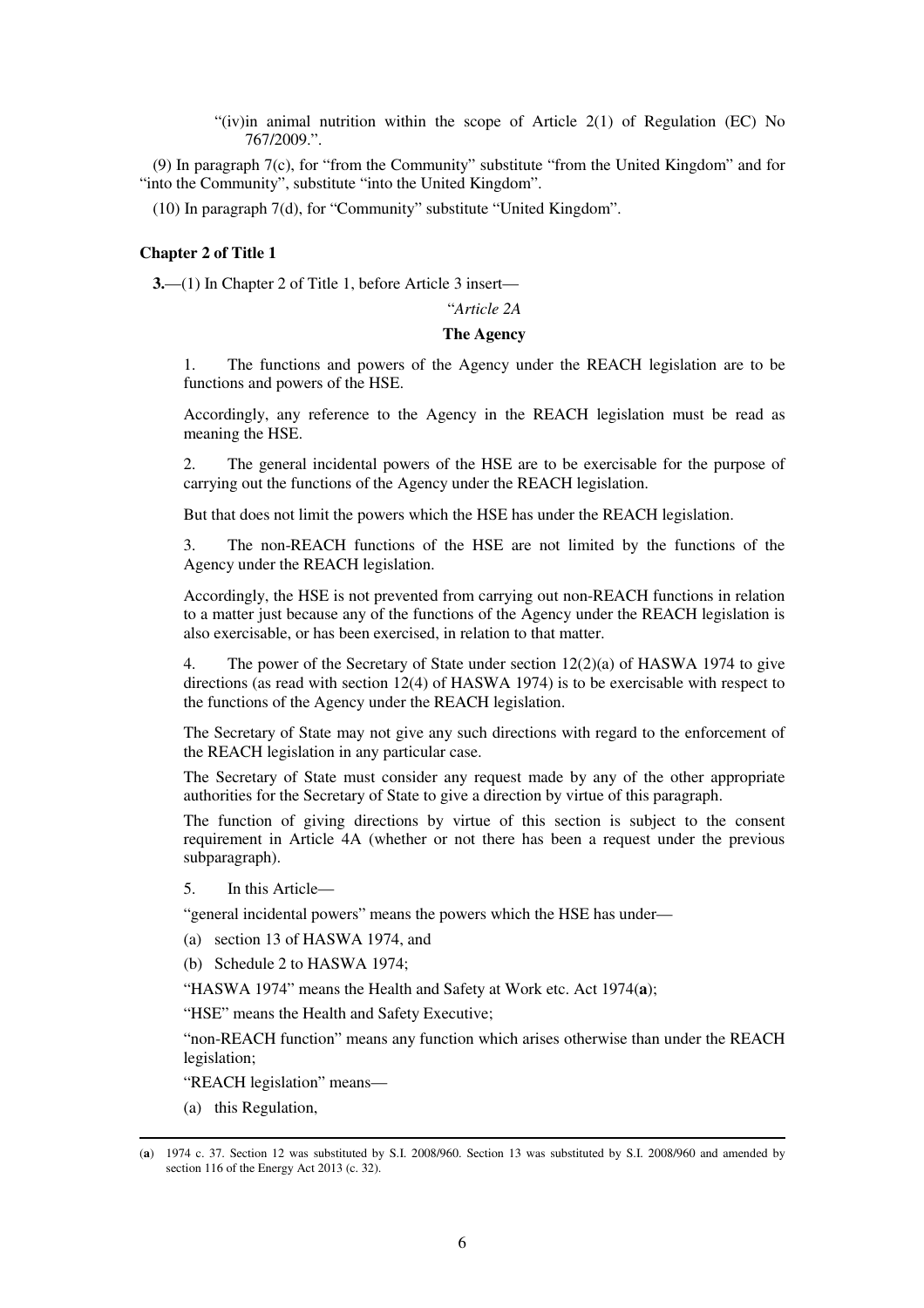- (b) any instrument made under this Regulation, and
- (c) any retained direct EU legislation that was originally made under EU REACH.

### *Article 2B*

### **Advice from Environment Agency or other environmental regulators to Agency**

- 1. The Agency must comply with paragraph 2 when exercising—
- (a) its functions under—
	- (i) Article 7(5),
	- (ii) Article  $9(4)$ , (7) and (8),
	- (iii) Article 21,
	- (iv) Articles 40(1) and (3), 41(1), (3) and (5), 42(1), 43, 44, 45, 46(1) and (3), 48, 49, 51 and 52,
	- (v) Articles 58(3) and (4) and 59(1), (2), (3), (6) and (7),
	- (vi) Article  $64(1)$ ,  $(3)$ ,  $(4)$ ,  $(5)$  and  $(6)$ ,
	- (vii) Articles 69, 70 and 71, and
- (b) any of its other functions under this Regulation,

if, and to the extent that, the exercise of the function involves consideration of any relevant environmental issues.

- 2. The Agency must—
- (a) obtain the advice of the Environment Agency before exercising the function concerned, and
- (b) use the advice obtained when exercising the function concerned.

3. Whenever the advice of the Environment Agency is sought by the Agency under this Article, the Environment Agency must collaborate with the other environmental regulators when formulating the advice.

4. If, as part of a collaboration under paragraph 3, one of the other environmental regulators gives advice to the Environment Agency, the Environment Agency must pass that advice on to the Agency if that other environmental regulator requires it to do so.

5. In this Article—

"other environmental regulator" means—

- (a) in relation to Wales, the Natural Resources Body for Wales;
- (b) in relation to Scotland, the Scottish Environment Protection Agency;
- (c) in relation to Northern Ireland, the Department of Agriculture, Environment and Rural Affairs.

"relevant environmental issue" means—

- (a) exposure of the environment to chemicals;
- (b) exposure of humans to chemicals in the environment;
- (c) assessment of the potential effect of chemicals on the environment;
- (d) measures aimed at controlling the release of chemicals into the environment.".

**4.**—(1) Article 3 is amended as follows.

(2) Before paragraph 1 insert—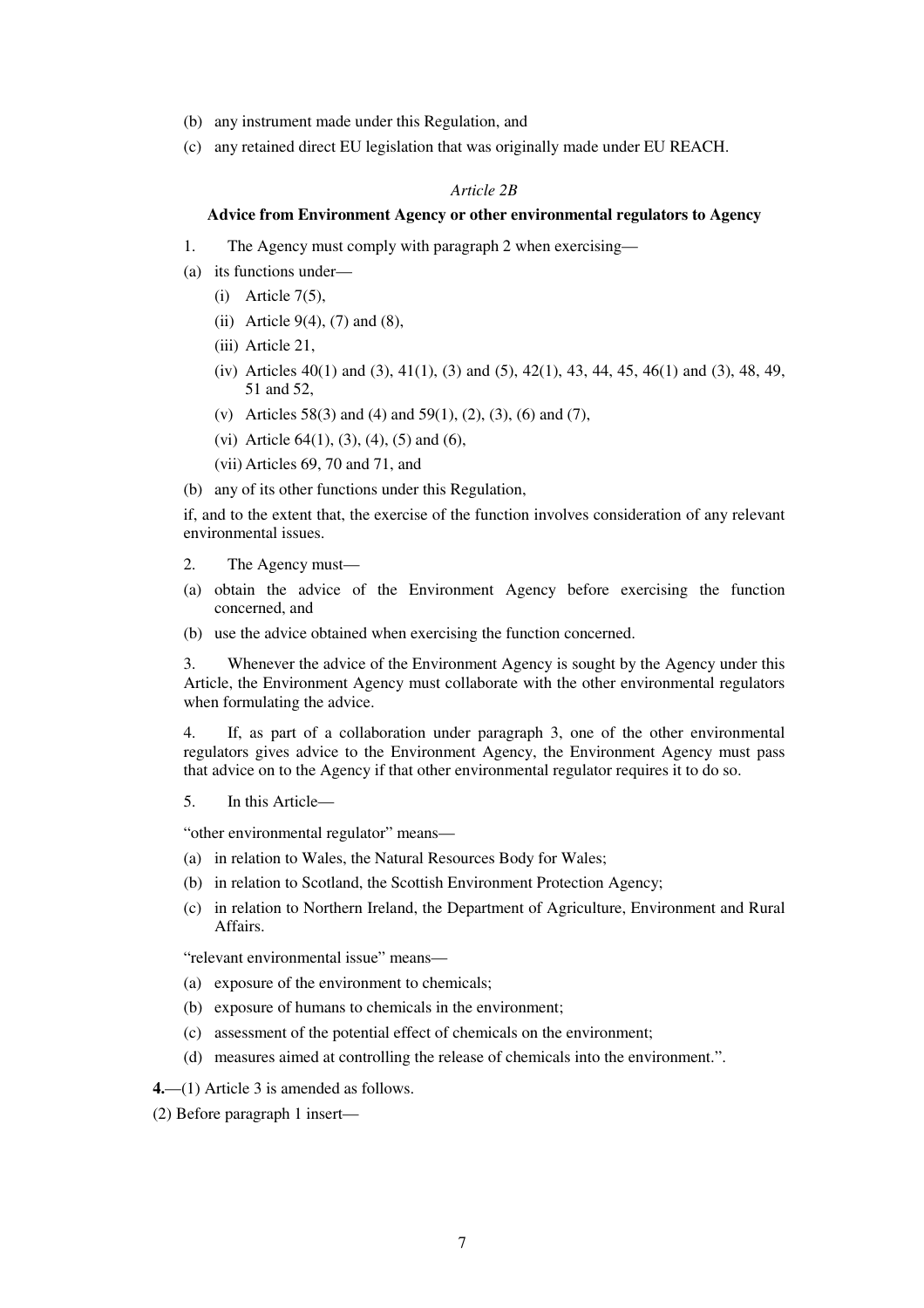"A1. EU REACH: means Regulation (EC) No 1907/2006 of the European Parliament and of the Council(**a**) as it has effect in EU law;

A2. appropriate authority: means—

- (a) the Secretary of State, in relation to England;
- (b) the Scottish Ministers, in relation to Scotland;
- (c) the Welsh Ministers, in relation to Wales;
- (d) the Department of Agriculture, Environment and Rural Affairs and the Department for the Economy, in relation to Northern Ireland (and those Departments' exercise of their functions under this Regulation is subject to the following provision of this paragraph).

When—

- (a) the function of giving consent under Article 4A is exercisable by the Department of Agriculture, Environment and Rural Affairs and the Department for the Economy, or
- (b) a function under Article 129 is exercisable by the Department of Agriculture, Environment and Rural Affairs and the Department for the Economy as the appropriate authority,

that function is to be exercised by those Departments acting jointly.

When any other function under this Regulation is exercisable by the Department of Agriculture, Environment and Rural Affairs and the Department for the Economy as the appropriate authority, that function is to be exercised either—

- (a) by one of those Departments acting alone, or
- (b) by both of those Departments acting jointly.".
- (3) In paragraph 4, for "Community" substitute "United Kingdom".
- (4) In paragraph 9, for "Community", in both places it occurs, substitute "United Kingdom".
- (5) In paragraph 10, for "customs territory of the Community" substitute "United Kingdom".
- (6) In paragraphs 11, 13 and 14, for "Community" substitute "United Kingdom".
- (7) For paragraph 18 substitute—

"18. Agency: see Article 2A;

- 18A. ECHA: means the European Chemicals Agency established under EU REACH;".
- (8) Omit paragraph 19.
- (9) In paragraph 20, in points (b) and  $(c)$ 
	- (a) for "Community" substitute "European Community";
	- (b) for "the entry into force of this Regulation" substitute "1 June 2007".
- (10) In paragraph 21, for "has been" substitute "was".
- (11) In paragraph 36, at the end insert—

"and, in its application for the purposes of this paragraph, the Annex to that Recommendation has effect with the following modifications—

(a) in Article  $2(1)$ —

- (i) the reference to EUR 50 million has effect as a reference to £43.650 million;
- (ii) the reference to EUR 43 million has effect as a reference to £37.539 million;
- (b) in Article  $2(2)$  the reference to EUR 10 million has effect as a reference to £8.730 million;

<sup>(</sup>**a**) OJ No. L 396, 30.12.2006, p. 1, as last amended by Regulation (EU) 2018/1513 (OJ No. L 256, 12.10.2018, p. 1).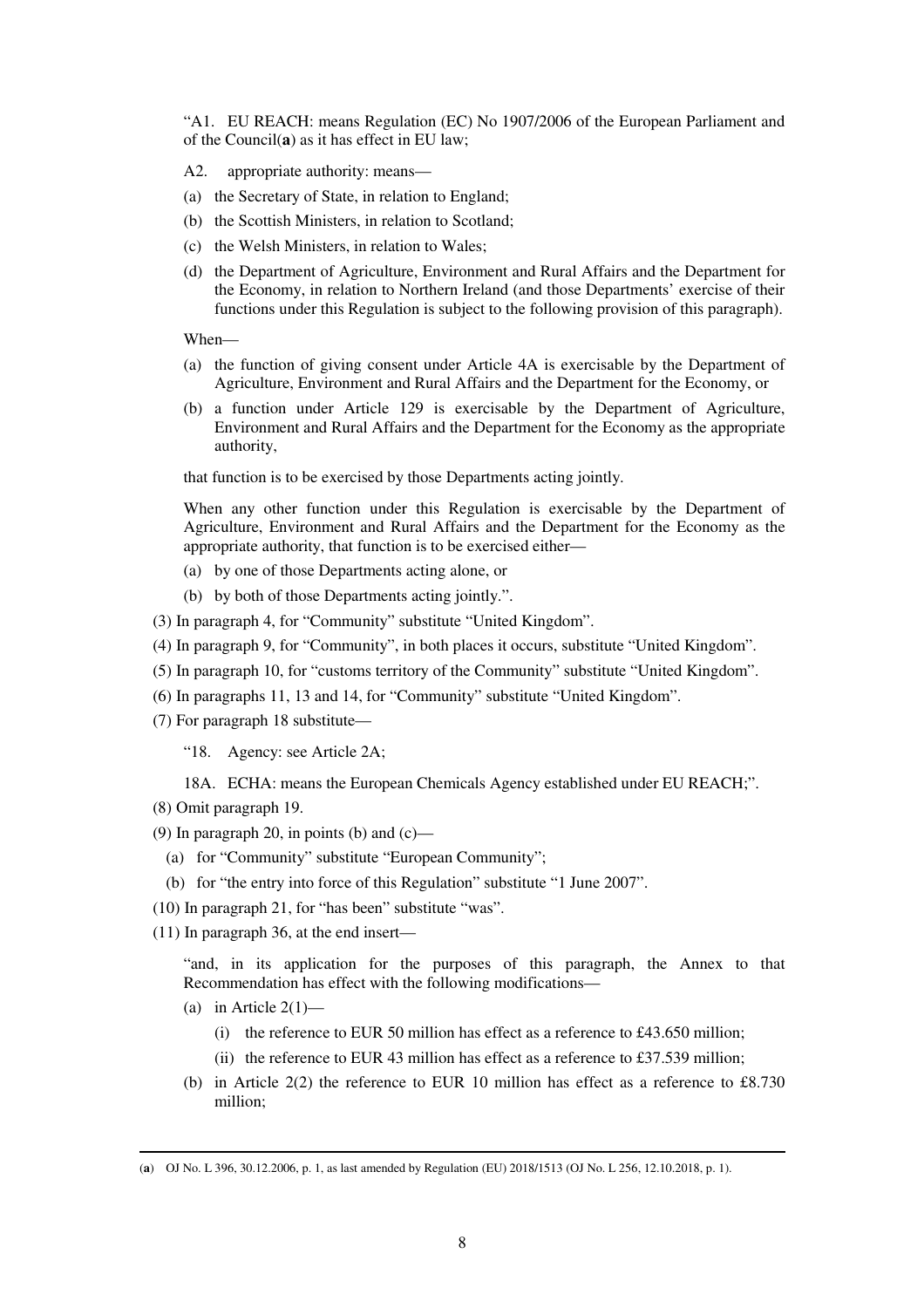- (c) in Article 2(3) the reference to EUR 2 million has effect as a reference to £1.746 million;
- (d) in Article  $3(2)$ 
	- (i) in point (a), the reference to EUR 1,250,000 has effect as a reference to £1,091,250;
	- (ii) in point (d), the reference to EUR 10 million has effect as a reference to  $\pounds 8.730$ million.".

**5.** After Article 4 insert—

### "*Article 4A*

### **The consent requirement**

1. Where any provision of this Regulation states that a function is subject to the consent requirement in this Article, the function may be exercised in a particular instance only if the person exercising it has obtained the consent or consents (if any) required by paragraphs 2 to 4.

2. The consent of the Scottish Ministers is required if, or to the extent that, the exercise of the function is within devolved competence (within the meaning of section 54 of the Scotland Act 1998(**a**)), whether or not the exercise of the function also relates to a part of the United Kingdom other than Scotland.

3. The consent of the Welsh Ministers is required if, or to the extent that, the exercise of the function is within devolved competence (within the meaning of section 58A(7) and (8) of the Government of Wales Act 2006(**b**)) whether or not the exercise of the function also relates to a part of the United Kingdom other than Wales.

4. The consent of the Department of Agriculture, Environment and Rural Affairs and the Department for the Economy is required if, or to the extent that, the exercise of the function is within devolved competence, whether or not the exercise of the function also relates to a part of the United Kingdom other than Northern Ireland.

The exercise of the function is within devolved competence for the purposes of this paragraph unless it is outside competence by virtue of paragraphs 5 or 6.

- 5. It is outside devolved competence—
- (a) to make any provision by subordinate legislation which would be outside the legislative competence of the Northern Ireland Assembly if it were included in an Act of the Assembly, or
- (b) to confirm or approve subordinate legislation containing such provision.

6. In the case of any function other than a function of making, confirming or approving subordinate legislation, it is outside devolved competence to exercise the function (or exercise it in any way) so far as a provision of an Act of the Northern Ireland Assembly conferring the function (or, as the case may be, conferring it so as to be exercisable in that way) would be outside the legislative competence of the Assembly.

7. References in paragraphs 5 and 6 to provision being outside the legislative competence of the Northern Ireland Assembly are to be read in accordance with section 6 of the Northern Ireland Act 1998(**c**).

<sup>(</sup>**a**) 1998 c. 46.

<sup>(</sup>**b**) 2006 c. 32. Section 58A was inserted by section 19(1) of the Wales Act 2017 (c. 4) and amended by paragraph 33 of Schedule 3 to the European Union (Withdrawal) Act 2018.

<sup>(</sup>**c**) 1998 c. 47. Section 6 was amended by section 12(5) of the European Union (Withdrawal) Act 2018 and S.I. 2011/1043.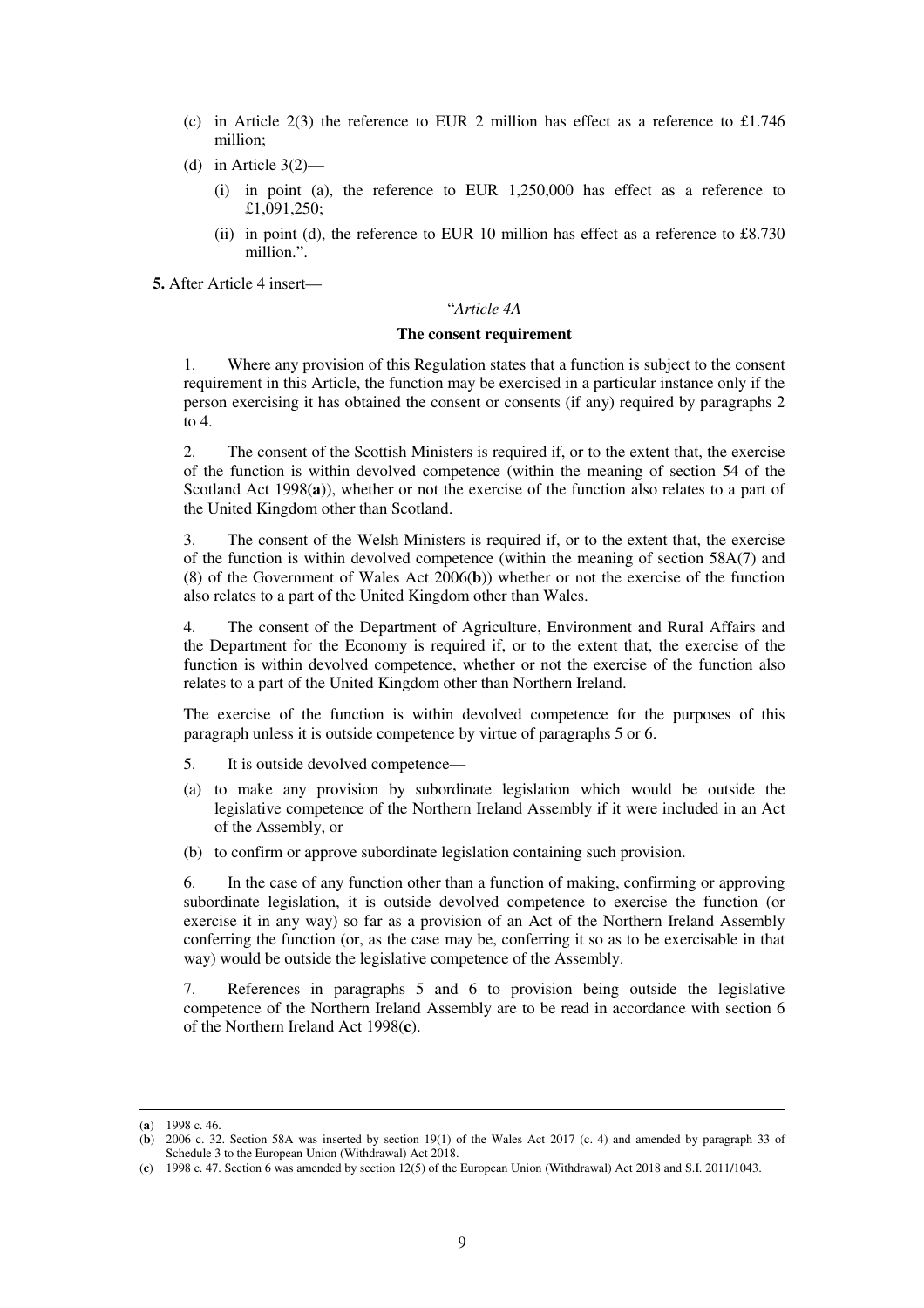Any provision that would be outside the legislative competence of the Northern Ireland Assembly unless the Secretary of State consented to it is to be regarded, for the purposes of paragraphs 5 and 6, as outside legislative competence.

8. Article 3(A2) includes provision about the exercise by the Department of Agriculture, Environment and Rural Affairs and the Department for the Economy of the function of giving consent under this Article.".

### PART 2

### Amendment of Title 2: Registration of substances

### **Chapter 1 of Title 2**

**6.** In Article 5—

- (a) for ", 21 and  $23$ " substitute "and  $21$ ";
- (b) for "Community" substitute "United Kingdom".

**7.**—(1) Article 7 is amended as follows.

(2) In paragraph 7, for "From 1 June 2011 paragraphs" substitute "Paragraphs".

(3) For paragraph 8 substitute—

"8. Any measures for the implementation of paragraphs 1 to 7 shall be adopted by regulations made by the Secretary of State. Regulations under this paragraph are to be made by statutory instrument; and a statutory instrument containing regulations under this paragraph is subject to annulment in pursuance of a resolution of either House of Parliament.

The function of making regulations under this paragraph is subject to the consent requirement in Article 4A.".

**8.**—(1) Article 8 is amended as follows.

(2) In the heading, for "non-Community", substitute "non-United Kingdom".

(3) In paragraph 1, for "Community" in each place it occurs, substitute "United Kingdom".

(4) In paragraph 3, for "non-Community", substitute "non-United Kingdom".

**9.**—(1) Article 9 is amended as follows.

(2) In paragraph 1—

- (a) for "a period of five years" substitute "a five-year exemption period";
- (b) for "Community" substitute "United Kingdom".

(3) After paragraph 1, insert—

"1A. In paragraph 1 "five-year exemption period" means a period of five years beginning when Articles 5, 6, 7, 17, 18 and 21 would otherwise apply to the substance (if it were not manufactured or imported as mentioned in paragraph 1).".

(4) In paragraph 3, in the final sentence, for "competent authority of the Member State(s) concerned" substitute "appropriate authorities that request it".

(5) In paragraph 8—

- (a) in the first subparagraph, for the words from "competent" to the end substitute "appropriate authorities that request them";
- (b) in the second subparagraph, for "such competent authorities" substitute "the appropriate authorities".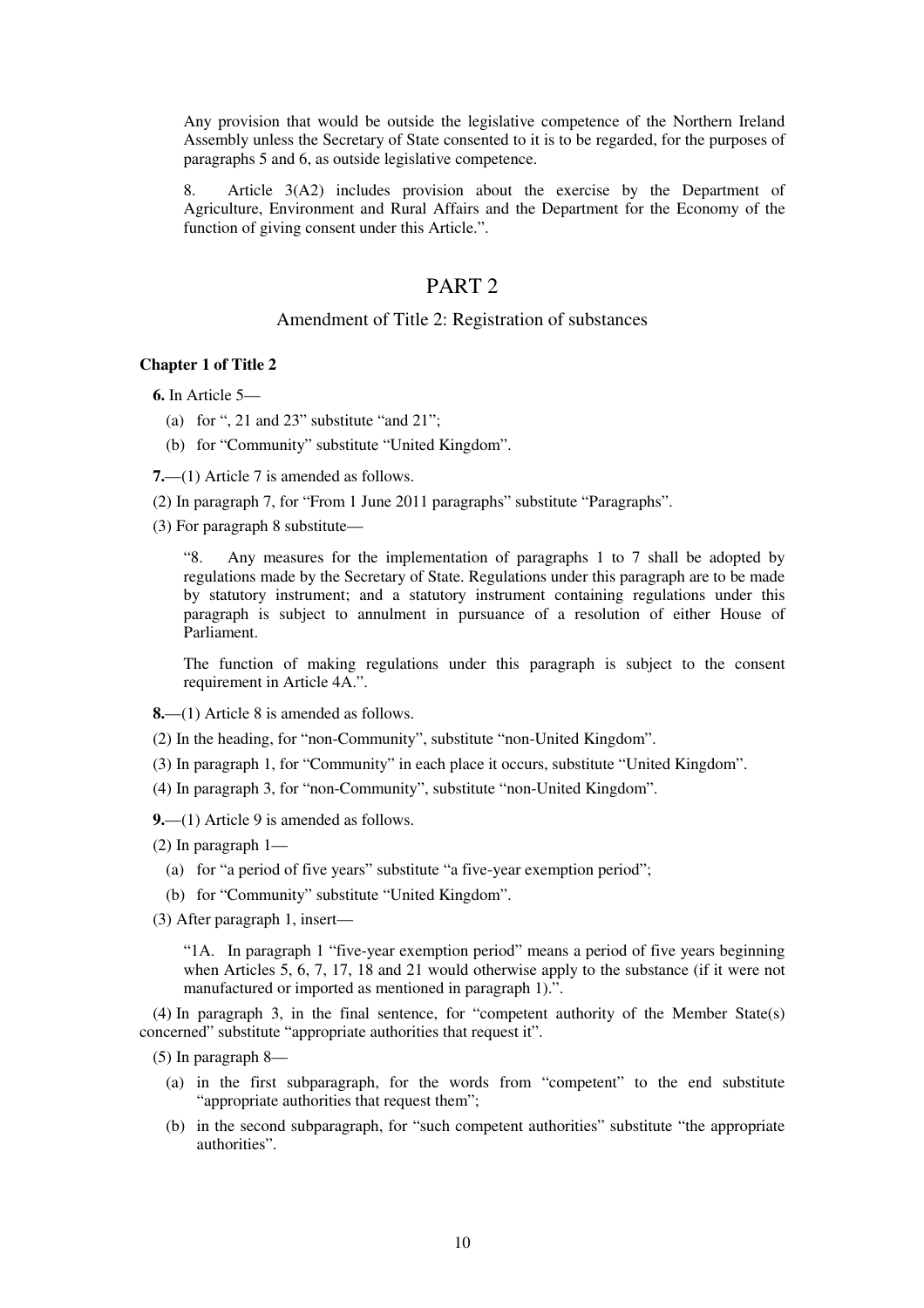(6) In paragraph 9, for "competent authorities of the Member States concerned" substitute "appropriate authorities".

**10.** In Article 10(a), in the final subparagraph, for ", Article 27(6) or Article 30(3)" substitute "or Article 27(6)".

**11.** In Article 11(1), for "Community" substitute "United Kingdom".

**12.**—(1) Article 13 is amended as follows.

(2) In paragraph 2—

- (a) in the second sentence—
	- (i) for "The Commission," substitute "The Secretary of State,";
	- (ii) for "Commission Regulation on test methods adopted in accordance with the procedure referred to in Article 133(4)" substitute "Test Methods Regulation";
- (b) for the third sentence, substitute—

"Amendments to the Test Methods Regulation may be made by regulations made by the Secretary of State. Amendments to the Annexes of this Regulation may be made by regulations made by the Secretary of State. Regulations under this paragraph are to be made by statutory instrument; and a statutory instrument containing regulations under this paragraph is subject to annulment in pursuance of a resolution of either House of Parliament. The functions of making regulations under this paragraph are subject to the consent requirement in Article 4A.".

- (3) In paragraph 3, in the first subparagraph—
	- (a) in the first sentence—
		- (i) for "a Commission Regulation" substitute "the Test Methods Regulation";
		- (ii) omit "the Commission or";
	- (b) omit the second sentence.
- (4) In paragraph 4—
	- (a) for "Directive 2004/10/EC" substitute "the Good Laboratory Practice Regulations 1999(**a**)";
	- (b) omit "the Commission or";
	- (c) for "Directive 86/609/EC" substitute "the Animals (Scientific Procedures) Act 1986(**b**)".
- (5) At the end insert—

-

"6. In this Article "Test Methods Regulation" means Commission Regulation (EU) No. 440/2008.".

**13.**—(1) Article 14 is amended as follows.

(2) In paragraph 1, for "without prejudice to Article 4 of Directive 98/24/EC, a" substitute "A".

(3) In paragraph 5(b), for "Directive 76/768/EEC" substitute "Regulation (EC) No 1223/2009 on cosmetic products".

<sup>(</sup>**a**) S.I. 1999/3106. The definition of "principles of good laboratory practice" was substituted by, and Schedules 1 and 2 were amended by, S.I. 2004/994.

<sup>(</sup>**b**) 1986 c. 14, amended by paragraph 66 of Schedule 10 to the Courts and Legal Services Act 1990 (c. 41), the Schedule to the Protection of Badgers Act 1992 (c. 51), paragraph 59 of Schedule 4 to the Criminal Procedure (Consequential Provisions) (Scotland) Act 1995 (c. 40), Part 9 of Schedule 37 to the Criminal Justice Act 2003 (c. 44), paragraph 5 of Schedule 11 to the Constitutional Reform Act 2005 (c. 4), paragraph 12 of Schedule 3 and Schedule 4 to the Animal Welfare Act 2006 (c. 45), paragraph 18 of Schedule 10 to the Tribunal, Courts and Enforcement Act 2007 (c. 15), and paragraph 3 of Schedule 4 and Schedule 5 to the Welfare of Animals Act (Northern Ireland) 2011 (c. 16); S.I. 1993/2013, 1996/3278, 1998/1674, 1974, 2006/2407, 2012/3039, 2014/2124, 2015/1782, 2018/486; S.S.I 2006/536; and S.R. 1993/407, 1997/226, 1998/331.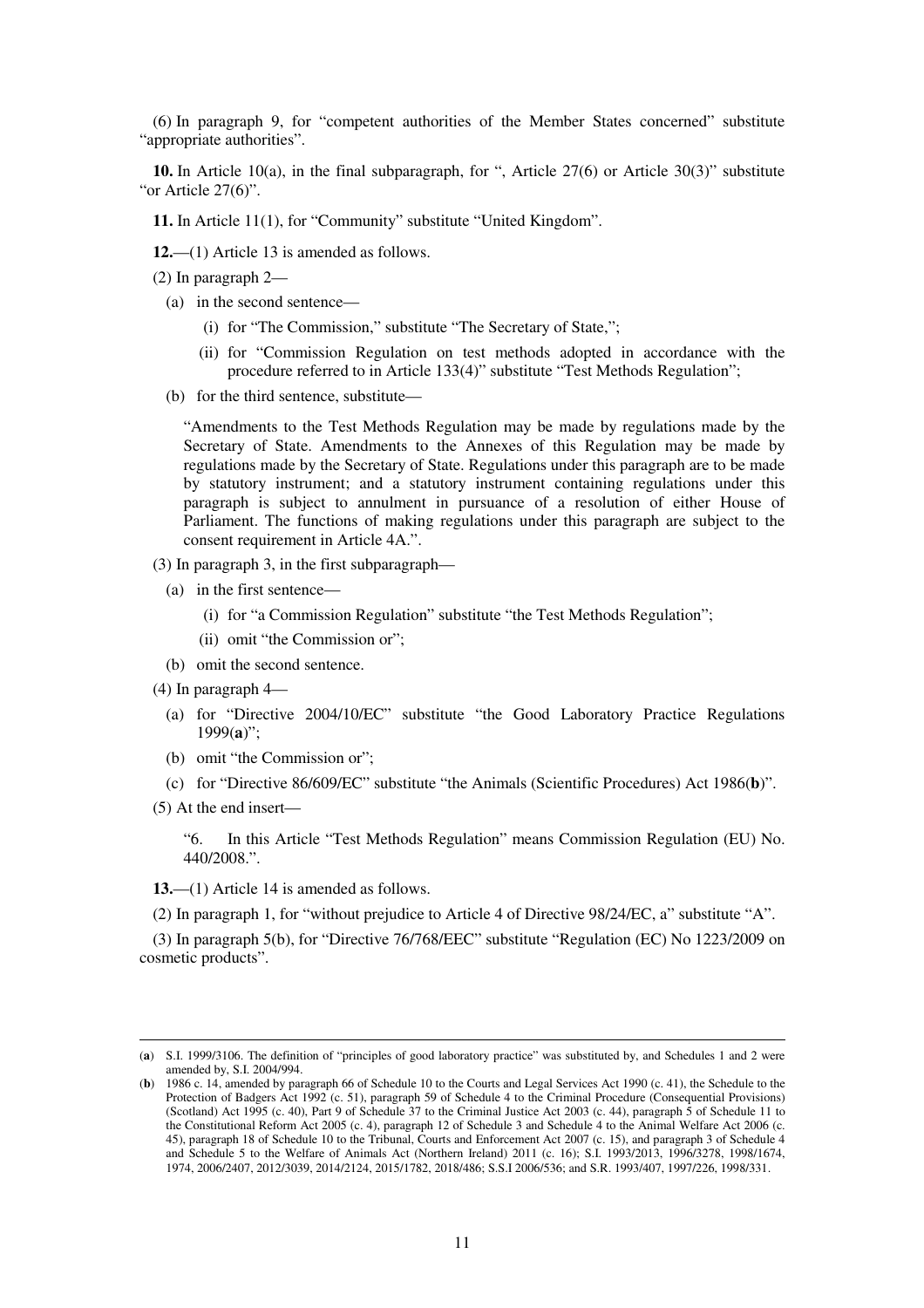### **Chapter 2 of Title 2**

- **14.**—(1) Article 16 is amended as follows.
- (2) In the heading, omit "the Commission, the Agency and".
- (3) Omit paragraph 1.
- (4) In paragraph 2, for "28" substitute "27".

### **Chapter 3 of Title 2**

**15.** In Articles 17(2) and 18(2), in the second subparagraph, for ", Article 27(6) or Article 30(3)" substitute "or Article 27(6)".

**16.** In Article 19(1), for "Community" substitute "United Kingdom".

#### **Chapter 4 of Title 2**

**17.**—(1) Article 20 is amended as follows.

- (2) In paragraph 2—
	- (a) in the second subparagraph, omit the words from ", or within" to the end;
	- (b) in the third subparagraph, in the first sentence, omit "or three-month".
- (3) In paragraph 4—
	- (a) in the first subparagraph, for "competent authority of the relevant Member State" substitute "appropriate authorities that request the notification";
	- (b) omit the second and third subparagraphs;
	- (c) in the fourth subparagraph, for "competent authority of the relevant Member State(s)" substitute "appropriate authorities that request the notification".

**18.** In Article 21(1), omit the second subparagraph.

**19.**—(1) Article 22 is amended as follows.

(2) In the following provisions, for "competent authority of the relevant Member State" substitute "appropriate authorities that request it"—

- (a) paragraph 1, the final subparagraph;
- (b) paragraph 2, the final sentence.

#### **Chapter 5 of Title 2**

**20.** Omit Article 23.

**21.** In Article 24, omit paragraph 1.

### PART 3

Amendment of Title 3: Data sharing and avoidance of unnecessary testing

### **Chapter 1 of Title 3**

**22.** In Article 25(3), after "this Regulation" insert ", or under EU REACH before exit day".

### **Chapter 2 of Title 3**

**23.** For the title of Chapter 2, substitute "Rules for registrants of substances".

**24.**—(1) Article 26 is amended as follows.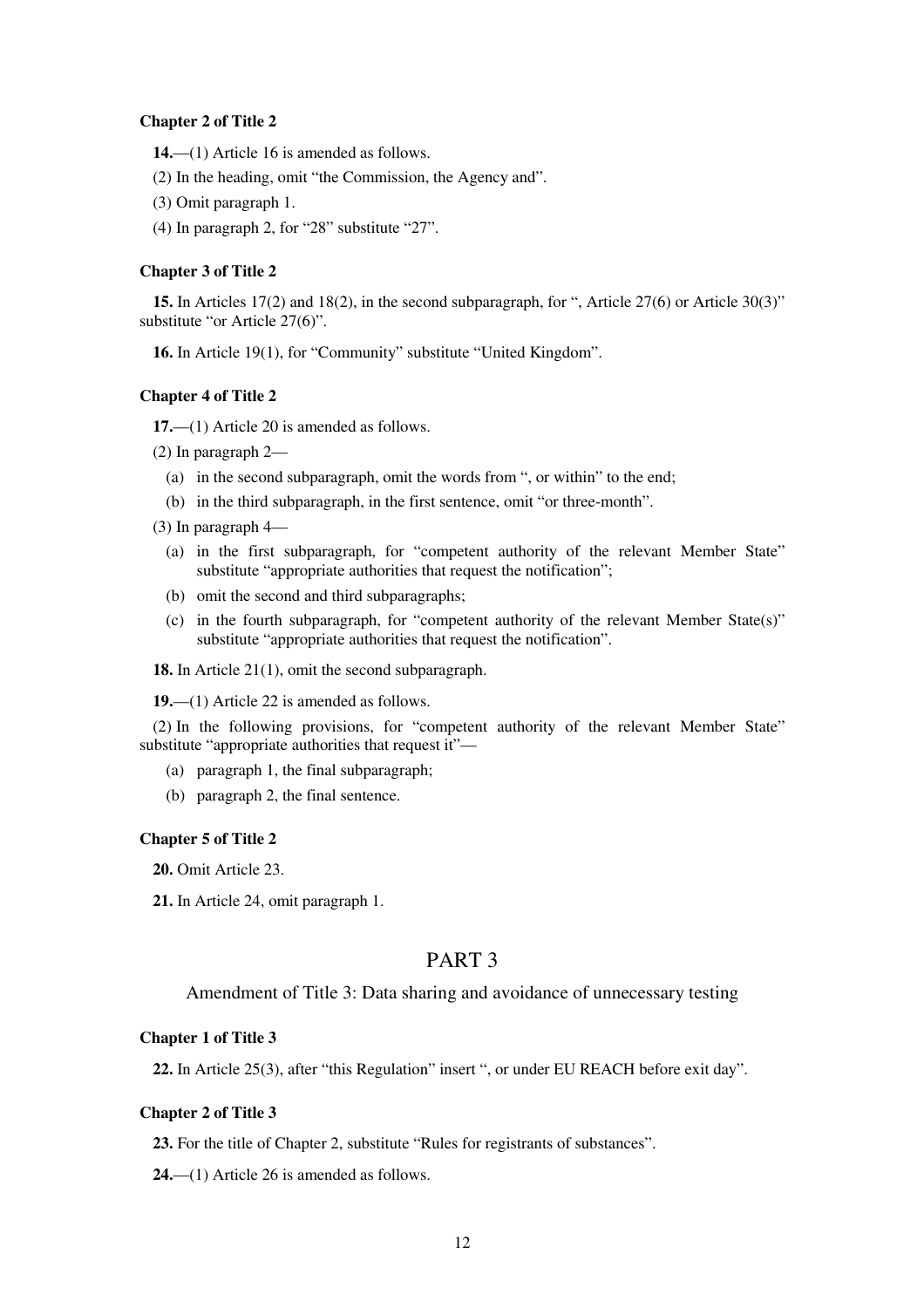(2) In paragraph 1, omit "of a non-phase-in substance, or potential registrant of a phase-in substance who has not pre-registered in accordance with Article 28,".

(3) In paragraph 3—

- (a) in the first subparagraph, for "the same substance has previously been registered less than 12 years earlier" substitute "there is a previous registration of the same substance that is less than 12 years old";
- (b) after the first subparagraph, insert—

"A registration of a substance is less than 12 years old if—

- (a) in a case where the registration came into existence under Article 127A, the existing EU registration (as defined in Article 127D) began less than 12 years before the potential registrant's enquiry to the Agency;
- (b) in any other case, the registration under this Regulation began less than 12 years before the potential registrant's enquiry to the Agency.".

**25.**—(1) Article 27 is amended as follows.

(2) In paragraph 1, for "a substance has previously been registered less than 12 years earlier" substitute "there is a previous registration of a substance that is less than 12 years old".

(3) For paragraph 2 substitute—

"2. Within one month of a request for information being made according to paragraph 1, the owner of the study shall provide proof of the cost of the information to the potential registrant(s) requesting it. The potential and the previous registrant(s) as referred to in paragraph 1 shall make every effort to reach an agreement on the sharing of the information requested by the potential registrant(s) with respect to Article  $10(a)(vi)$  and (vii). Such an agreement may be replaced by submission of the matter to an arbitration board and acceptance of the arbitration order.".

(4) In paragraph 4, after "the previous registrant shall" insert ", within two weeks of receipt of payment,".

(5) For paragraph 5 substitute—

"5. If the previous registrant as referred to in paragraph 1 refuses to provide either proof of the cost of that study or the study itself to a potential registrant, or there is failure to reach an agreement referred to in paragraph 4, the potential registrant(s) shall inform the Agency and the previous registrant(s) thereof at the earliest one month after receipt, from the Agency, of the name and address of the previous registrant(s).".

#### **Chapter 3 of Title 3**

**26.** Omit Articles 28 to 30.

### PART 4

#### Amendment of Title 4: Information in the supply chain

**27.**—(1) Article 31 is amended as follows.

(2) In paragraph 3(c), for "for which there are Community" substitute "in relation to which the law of any part of the United Kingdom provides".

(3) In paragraph 5, for the words from "an official language" to the end substitute "English and may also be supplied in any other language."

(4) Omit paragraph 10.

**28.** In Article 32(2), omit "after 1 June 2007".

**29.** In Article 36(1)—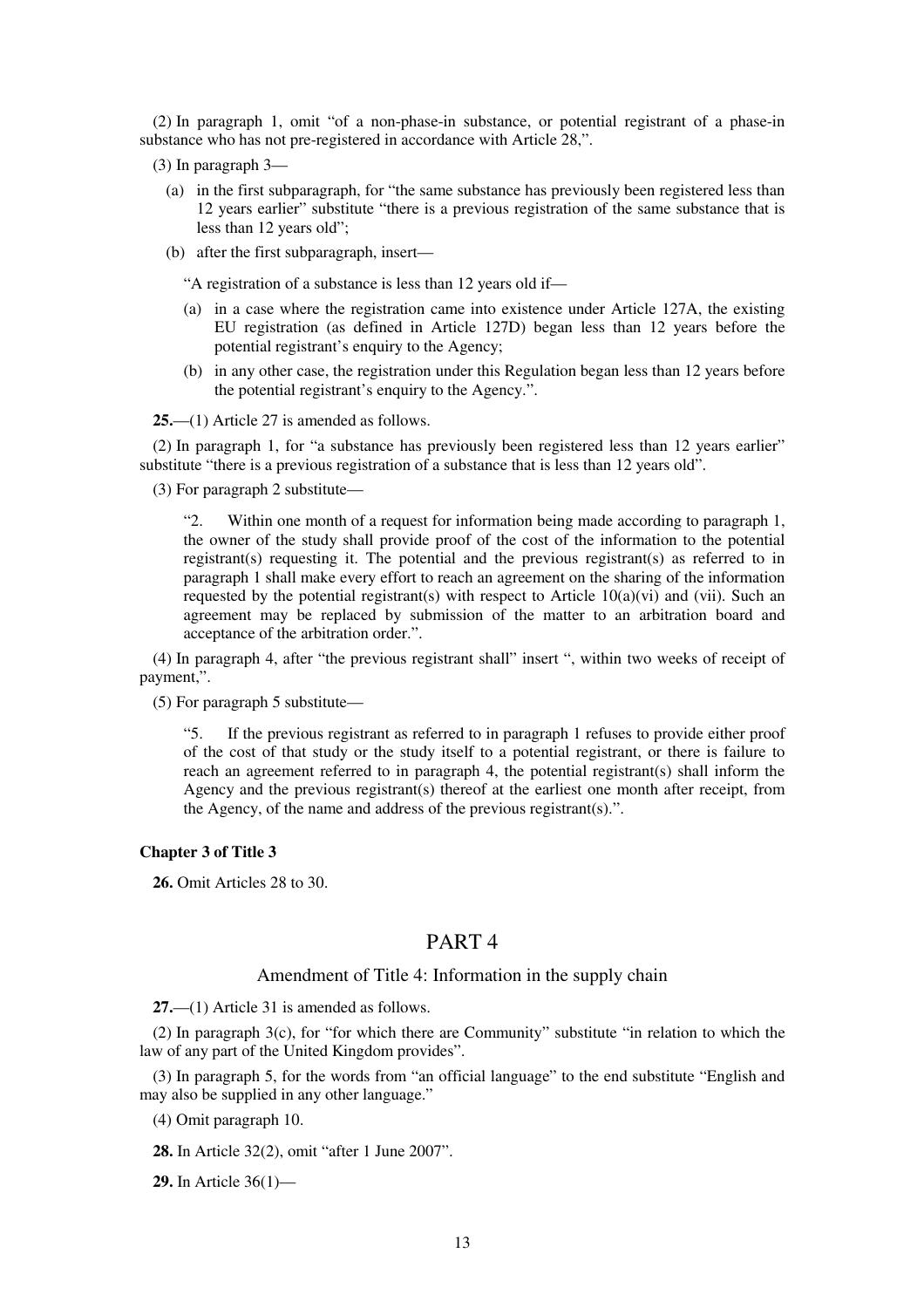(a) omit "to any competent authority of the Member State in which he is established or";

(b) after "Agency" insert "or to any appropriate authority".

### PART 5

### Amendment of Title 5: Downstream Users

### **Title 5**

**30.** In Article 37(3), omit the second subparagraph.

### PART 6

### Amendment of Title 6: Evaluation

### **Chapter 1 of Title 6**

**31.**—(1) Article 41 is amended as follows.

(2) In paragraph 2, for "Member States competent authorities" substitute "the appropriate authorities that request it".

(3) In paragraph 5(c), omit "Community".

(4) Omit paragraph 6.

(5) For paragraph 7 substitute—

"7. The Secretary of State may, by regulations, make provision to modify the effect of paragraph 5 by—

- (a) modifying the percentage of dossiers to be selected;
- (b) modifying the criteria which determine the dossiers to which priority is to be given.

Regulations under this paragraph may amend paragraph 5.

The Secretary of State must consult the Agency before making regulations under this paragraph.

Regulations under this paragraph are to be made by statutory instrument; and a statutory instrument containing regulations under this paragraph is subject to annulment in pursuance of a resolution of either House of Parliament.

The function of making regulations under this paragraph is subject to the consent requirement in Article 4A.".

**32.** In Article 42(2)—

- (a) in the first sentence, for "Commission and the competent authorities of the Member States" substitute "appropriate authorities that request the notification";
- (b) omit the second sentence.

**33.**—(1) Article 43 is amended as follows.

(2) In paragraph 2—

- (a) omit points (a) and (b);
- (b) in point  $(c)$ 
	- (i) for "2022" substitute "2023";
	- (ii) after "received" insert "by ECHA".

(3) In paragraph 3, for "Member States" substitute "appropriate authorities that request it".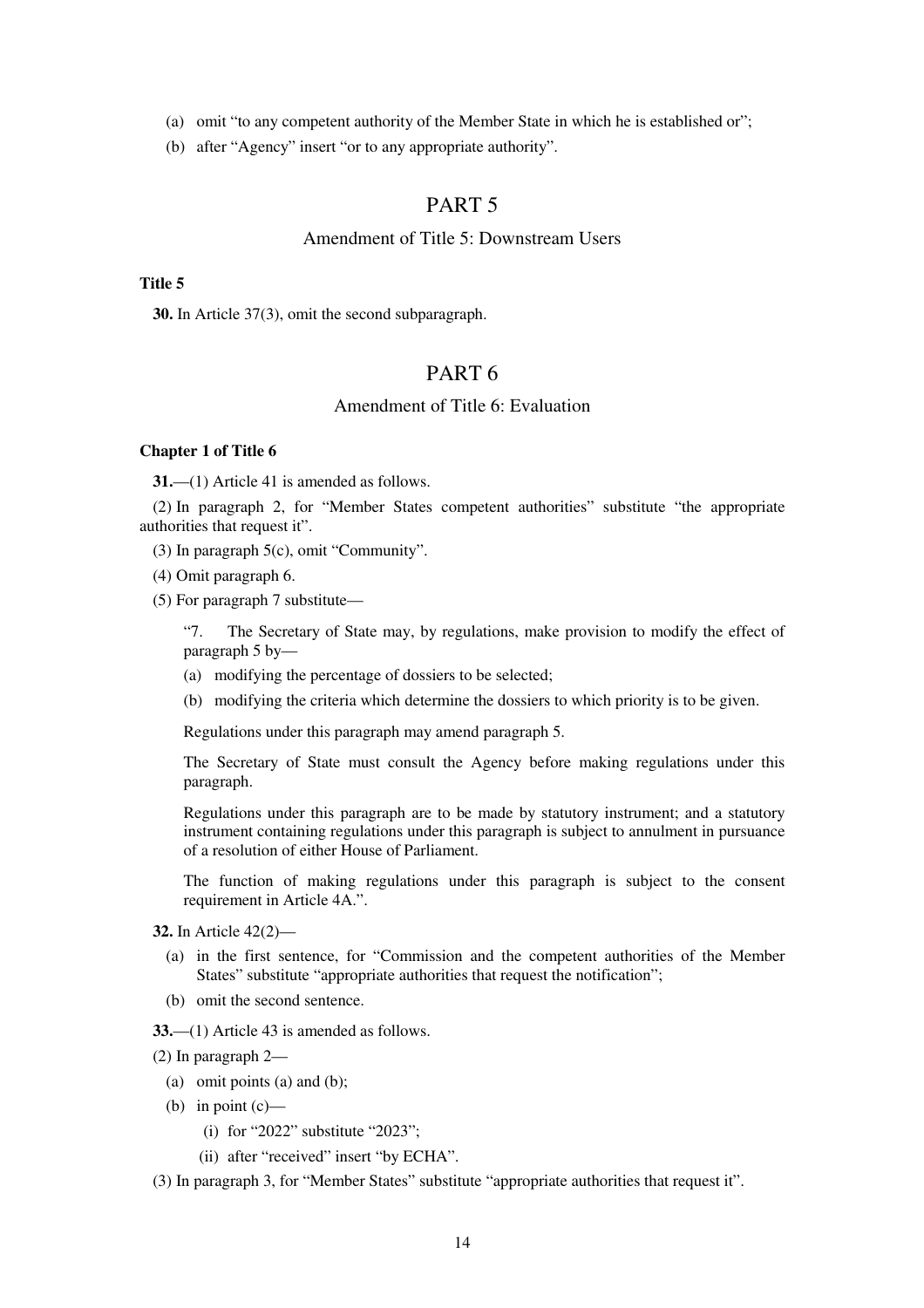### **Chapter 2 of Title 6**

- **34.**—(1) Article 44 is amended as follows.
- (2) In the first sentence of paragraph 1—
	- (a) for "In order to ensure a harmonised approach, the" substitute "The";
	- (b) for "Member States" substitute "appropriate authorities".
- (3) In paragraph 2—
	- (a) in the first subparagraph—
		- (i) in the first sentence omit "Community";
		- (ii) for the last two sentences substitute—

"The Agency must submit its draft rolling action plan to the appropriate authorities by 31 May 2020 and give the appropriate authorities the opportunity to comment on it. The Agency must submit a draft annual update to its rolling action plan by 31 May each year after 2020 and give the appropriate authorities the opportunity to comment on it. The Agency must adopt a final rolling annual action plan for each year (after taking account of any comments made on the draft by the appropriate authorities) and must publish it on its website.";

(b) omit the last subparagraph.

**35.**—(1) Article 45 is amended as follows.

- (2) For the heading substitute "Evaluation of substances on the rolling action plan".
- (3) In paragraph 1—
	- (a) in the first sentence omit—
		- (i) "coordinating the substance evaluation process and";
		- (ii) "Community";
	- (b) omit the last two sentences.
- (4) Omit paragraphs 2 to 5.

**36.**—(1) Article 46 is amended as follows.

- (2) In paragraph 1—
	- (a) in the first sentence for "competent authority" substitute "Agency";
	- (b) in the second sentence, omit "Community".
- (3) In paragraph 3, for "competent authority" substitute "Agency".
- (4) In paragraph 4, in the first sentence—
	- (a) for "competent authority" substitute "Agency";
	- (b) omit ", and notify the Agency accordingly".
- **37.** Omit Article 47(2).
- **38.** For Article 48, substitute—

### "*Article 48*

### **Follow-up to substance evaluation**

Once the substance evaluation has been completed, the Agency must consider how to use the information obtained from this evaluation for the purposes of Article 59(3) and Article 69(4). The Agency must inform the appropriate authorities and the registrant of its conclusions as to whether or how to use the information obtained.".

### **Chapter 3 of Title 6**

**39.** In Article 49—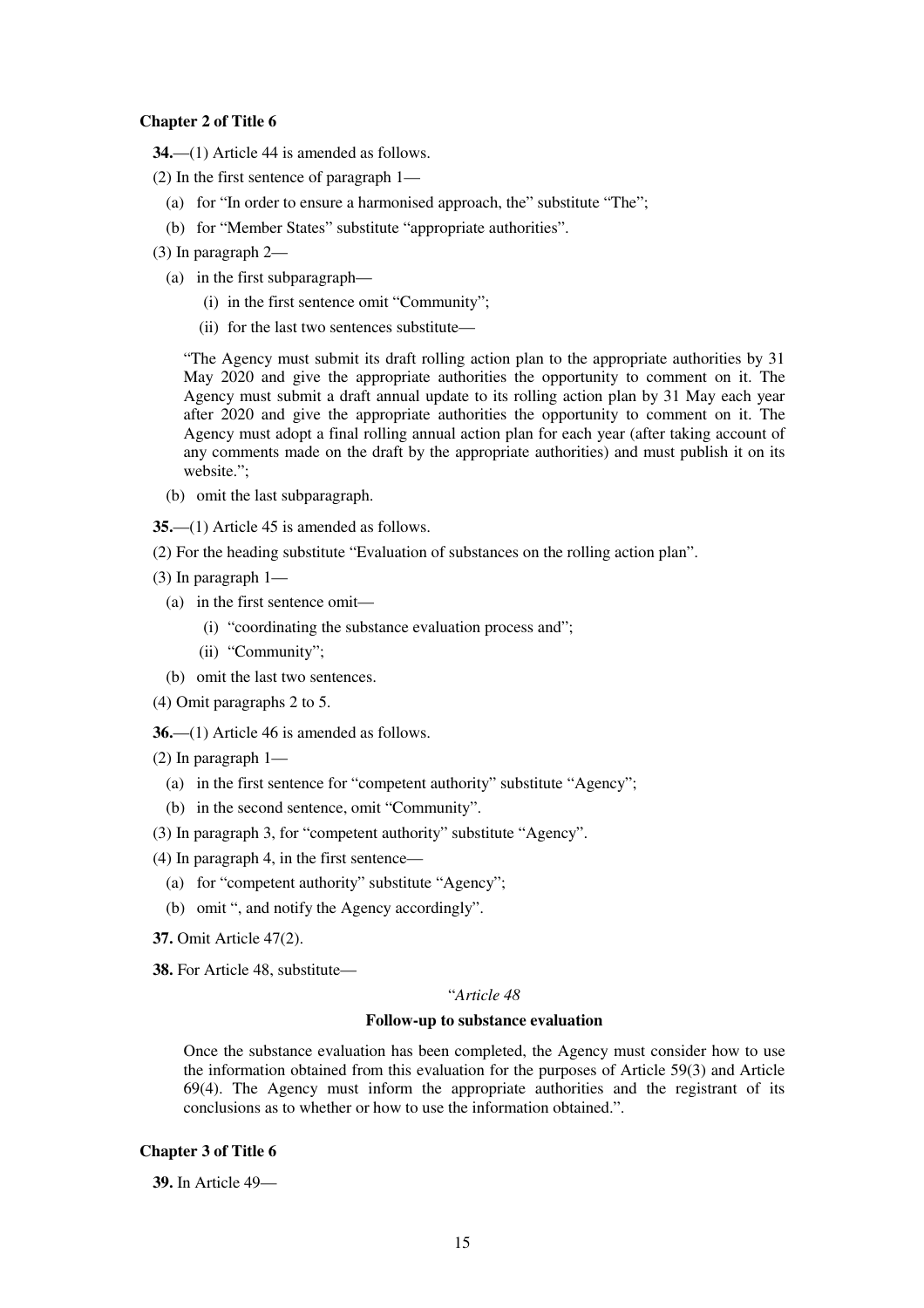- (a) in the first subparagraph for "competent authority of the Member State in whose territory the site is located" substitute "Agency";
- (b) for the second subparagraph substitute—

"Where the appropriate authority in relation to the part of the United Kingdom where the site is located considers that a risk to human health or the environment, equivalent to the level of concern arising from the use of substances meeting the criteria in Article 57, arises from the use of an on-site isolated intermediate and that risk is not properly controlled, that appropriate authority may request the Agency to take the steps set out in points (a) and (b) of the first paragraph.

The Agency must inform the appropriate authorities that request them of the results of an assessment under this Article.".

#### **Chapter 4 of Title 6**

**40.**—(1) Article 50 is amended as follows.

(2) In paragraph 1, omit the last two sentences.

(3) In paragraphs 2 and 3, in the last sentence, for "competent authority" to the end, substitute "appropriate authorities that request it, when a registrant has informed the Agency in accordance with this paragraph".

(4) In paragraph 4(a), for "competent authority" substitute "Agency".

**41.** For Article 51 substitute—

### "*Article 51*

### **Adoption of decisions under dossier evaluation**

1. This Article applies where the Agency has notified its draft decision in accordance with Article 40 or 41.

2. If the Agency receives no comments from the registrant or downstream user, the Agency must make its decision in the version notified under paragraph 1.

3. If the Agency receives any comments from the registrant or downstream user, the Agency must—

(a) take the comments into account, and

(b) make its decision (whether that is to make the decision in the version notified or vary the decision notified).

4. The Agency must notify the registrant or downstream user and the appropriate authorities of the decision made under paragraph 2 or 3.

5. An appeal may be brought, in accordance with Articles 91, 92 and 93 against a decision made under paragraph 2 or 3.".

**42.** For Article 52 substitute—

### "*Article 52*

### **Adoption of decisions under substance evaluation**

1. This Article applies where the Agency has circulated its draft decision in accordance with Article 46.

2. If the Agency receives no comments from the registrant or the downstream user, the Agency must make its decision in the version circulated under paragraph 1.

3. If the Agency receives any comments from the registrant or the downstream user, the Agency must—

(a) take the comments into account, and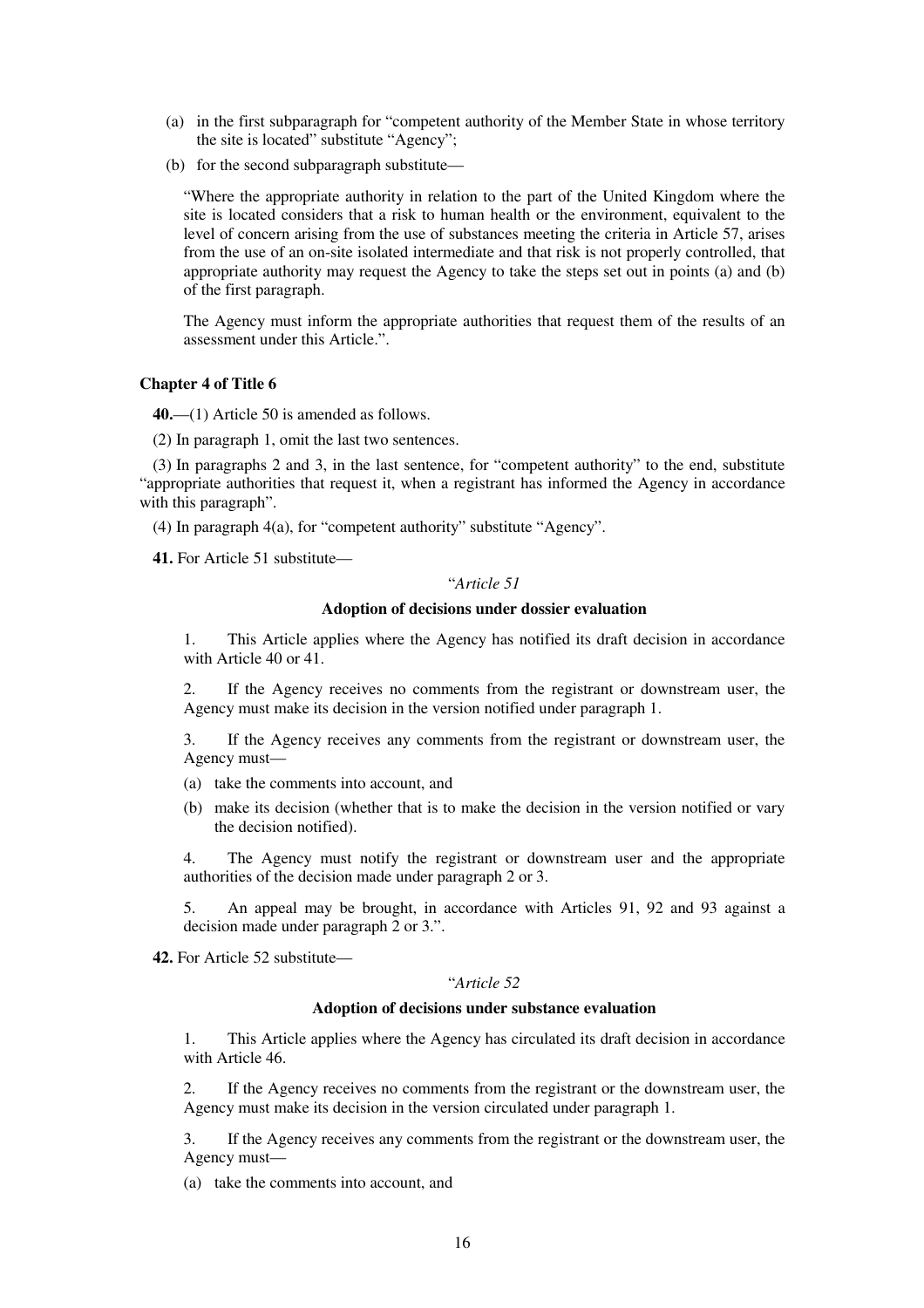(b) make its decision (whether that is to make the decision in the version circulated or vary the decision circulated).

4. The Agency must notify the registrant or the downstream user, and the appropriate authorities, of the decision made under paragraph 2 or 3.

5. An appeal may be brought, in accordance with Articles 91, 92 and 93 against a decision made under paragraph 2 or 3.".

### PART 7

### Amendment of Title 7: Authorisation

#### **Chapter 1 of Title 7**

**43.** In Article 55, for "internal market" substitute "market in the United Kingdom".

**44.**—(1) Article 56 is amended as follows.

(2) In paragraph 4—

- (a) in point (a), for "Directive  $91/414/EEC$ " substitute "Regulation (EC) No. 1107/2009";
- (b) in point (b), for "Directive 98/8/EC" substitute "Regulation (EU) No. 528/2012";
- (c) in point (c), for "Directive 98/70/EC" to the end substitute "Motor Fuel (Composition and Content) Regulations 1999(**a**)".
- (3) In paragraph 5(a), for "Directive 76/768/EEC" substitute "Regulation (EC) No 1223/2009".

**45.**—(1) Article 58 is amended as follows.

(2) In paragraph 1, for the subparagraph before point (a) substitute—

"1. The Secretary of State may, by regulations, include in Annex 14 substances referred to in Article 57. The regulations must specify for each substance:".

- (3) In paragraph 2, omit "Community".
- (4) In paragraph 3—
	- (a) in the first subparagraph, omit ", taking into account the opinion of the Member State Committee.":
	- (b) in the second subparagraph, in the second sentence, for "1 June 2009" substitute "1 June 2020".
- (5) In paragraph 4, for "Commission" substitute "appropriate authorities".
- (6) In paragraph 7, omit "Community".
- (7) For paragraph 8 substitute—

"8. The Secretary of State may, by regulations, remove from Annex 14 substances which as a result of new information no longer meet the criteria of Article 57.".

(8) After paragraph 8, insert—

-

"9. Regulations under paragraph 1 or 8 are to be made by statutory instrument; and a statutory instrument containing regulations under paragraph 1 or 8 is subject to annulment in pursuance of a resolution of either House of Parliament.

The function of making regulations under paragraph 1 or 8 is subject to the consent requirement in Article 4A.".

<sup>(</sup>**a**) S.I. 1999/3107, amended by S.I. 2001/3896, 2003/3078, 2007/1608, 2010/3035, 2012/2567, 2013/2897, 2014/3076, 2015/1630, 1796.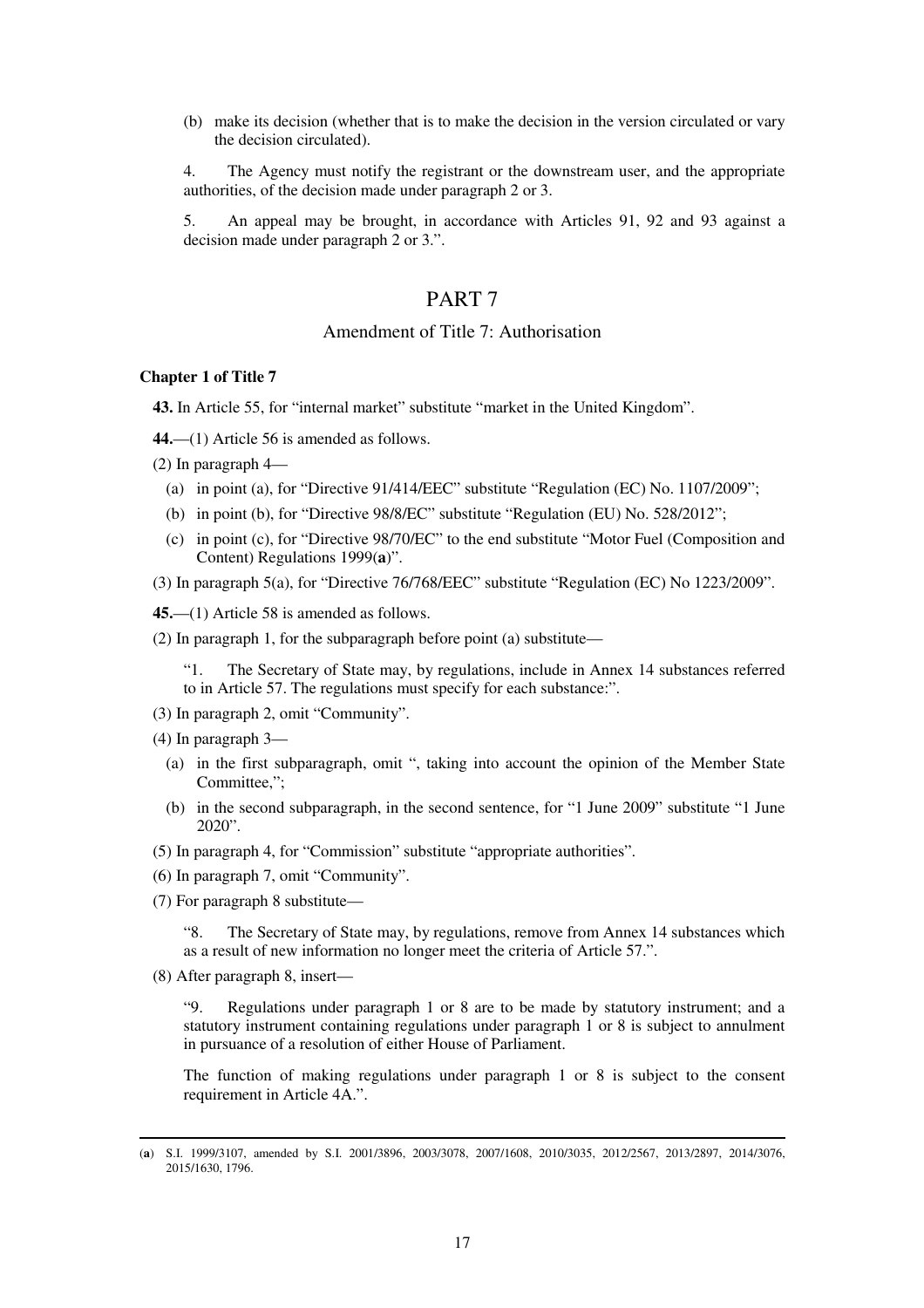- **46.**—(1) Article 59 is amended as follows.
- (2) After paragraph 1, insert—

"1A. The Agency must include in its candidate list every substance that is included in ECHA's candidate list under Article 59(1) of EU REACH immediately before exit day.".

- (3) In paragraph 2—
	- (a) for "The Commission" substitute "An appropriate authority";
	- (b) in the last sentence for "Member States" substitute "appropriate authorities".
- (4) In paragraph 3—
	- (a) for "Any Member State" substitute "The Agency";
	- (b) omit "and forward it to the Agency";
	- (c) in the last sentence for "within 30 days of receipt to the other Member States" substitute "to the appropriate authorities".
- (5) Omit paragraph 5.
- (6) In paragraph 6, omit "or make".
- (7) In paragraph 7—
	- (a) omit "made or";
	- (b) for the words from "shall" to the end substitute "must consider the comments and make a decision on the identification of the substance within 45 days of the deadline specified in paragraph 4".
- (8) Omit paragraphs 8 and 9.

### **Chapter 2 of Title 7**

**47.**—(1) Article 60 is amended as follows.

- (2) In paragraph 1—
	- (a) for "Commission" substitute "Secretary of State";
	- (b) at the end, insert—

"That responsibility of the Secretary of State is subject to the provisions of this Title which make the exercise of certain functions subject to the consent requirement in Article 4A.".

- (3) In paragraph 2—
	- (a) for "Committee for Risk Assessment" substitute "Agency so far as the opinion relates to the elements";
	- (b) for "Commission", in each place it occurs, substitute "Secretary of State";
	- (c) in the second subparagraph, for "Council Directive 90/385/EEC" to the end substitute "the Medical Devices Regulations 2002(**a**)".

(4) In paragraph 4, for "the opinions of the Committee for Risk Assessment and the Committee for Socio-economic Analysis" substitute "the elements".

(5) In paragraph 5, for "Commission" substitute "Secretary of State".

**48.**—(1) Article 61 is amended as follows.

(2) In paragraph 1—

- (a) for "Commission" substitute "Secretary of State";
- (b) after the fifth subparagraph, insert—

<sup>(</sup>**a**) S.I. 2002/618, amended by S.I. 2003/1400, 1697, 2005/2759, 2909, 2007/400, 610, 803, 2008/530, 2936, 2009/383, 2010/557, 2012/1426, 2013/525, 2327, 2017/207.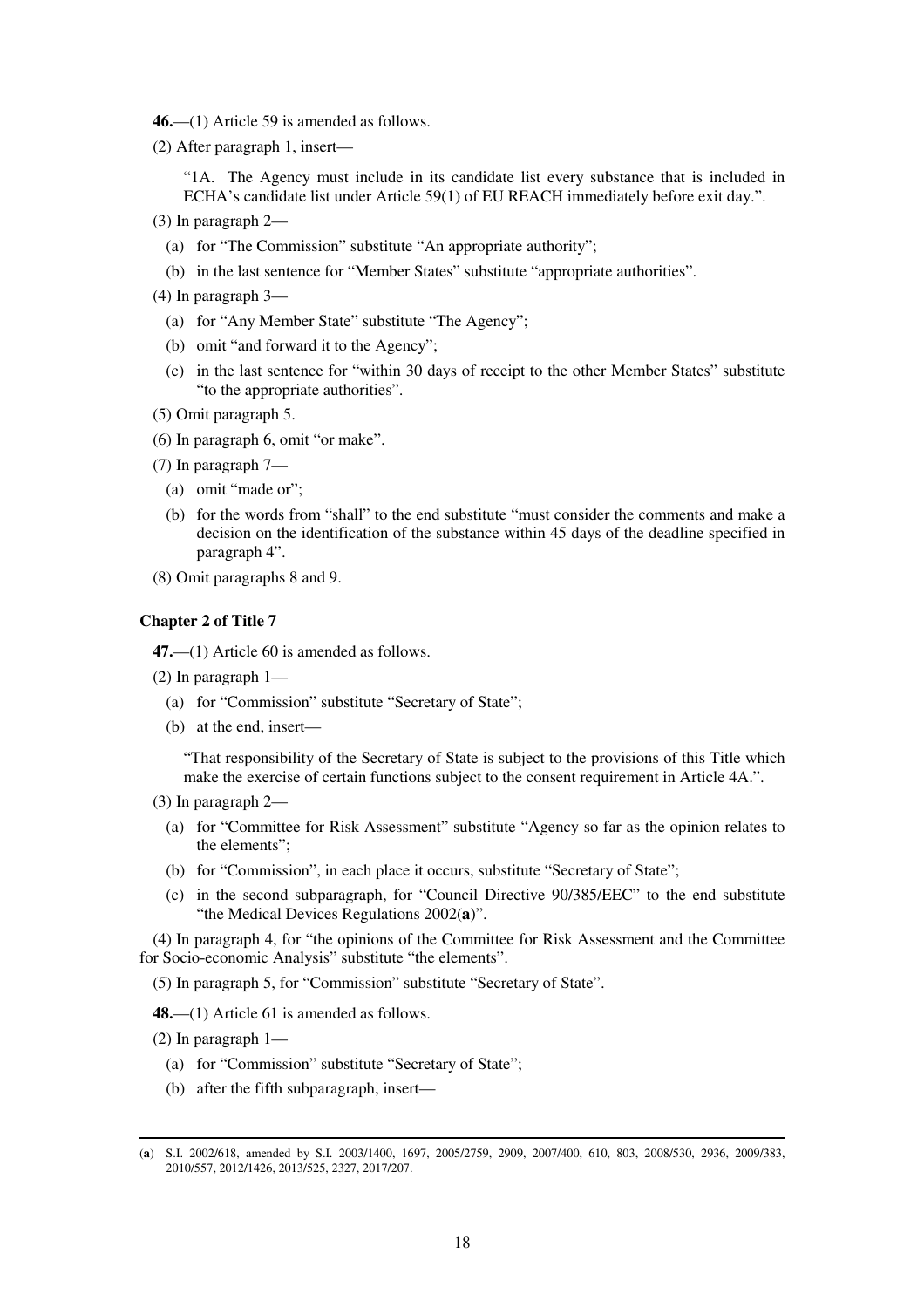"The function of deciding under this paragraph whether to amend or withdraw the authorisation is subject to the consent requirement in Article 4A.".

- (3) In paragraph 2—
	- (a) in the second subparagraph, for "Commission" substitute "Secretary of State";
	- (b) after the second subparagraph, insert—

"Any of the other appropriate authorities may request the Secretary of State to carry out a review of an authorisation under this paragraph.".

- (4) In paragraph 3—
	- (a) for "Commission", in each place it occurs, substitute "Secretary of State";
	- (b) after the second subparagraph, insert—

"Where the Secretary of State is carrying out a review of an authorisation under this paragraph, any of the other appropriate authorities may request the Secretary of State to suspend the authorisation while the review is being carried out.

The function of deciding under the first subparagraph whether to amend or withdraw the authorisation, and the function of deciding under the second subparagraph whether to suspend the authorisation, are subject to the consent requirement in Article 4A.".

(5) In paragraph 4, omit "referred to in Directive 96/61/EC".

- (6) In paragraph 5—
	- (a) after "If the" insert "river basin";
	- (b) omit "as referred to in Article 4(1) of Directive 2000/60/EC".
- (7) In paragraph 6, for "Commission" substitute "Secretary of State".
- (8) After paragraph 6, insert—
	- "7. In this Article—
	- (a) "environmental quality standard" means the set of requirements which must be fulfilled at a given time in relation to a given environment or particular part thereof, as set out in retained EU law;
	- (b) "river basin district in Northern Ireland" means a river basin district as defined by the Water Environment (Water Framework Directive) Regulations (Northern Ireland) 2017(**a**);
	- (c) "river basin district in Scotland" means an area designated as a river basin district by order under section 4(1) of the Water Environment and Water Services (Scotland) Act 2003(**b**);
	- (d) "river basin environmental objectives" means—
		- (i) in relation to the Northumbria River Basin District, the environmental objectives referred to in the WFD Regulations as applied by regulation 5 of the Water Environment (Water Framework Directive) (Northumbria River Basin District) Regulations 2003(**c**);
		- (ii) in relation to the Solway Tweed River Basin District, the environmental objectives as defined in regulation 2 of the Water Environment (Water Framework Directive) (Solway Tweed River Basin District) Regulations 2004(**d**);
		- (iii) in relation to any other river basin district within the meaning of the WFD Regulations, the environmental objectives referred to in those Regulations;

<sup>(</sup>**a**) S.I. 2017/81.

<sup>(</sup>**b**) 2003 asp 3.

<sup>(</sup>**c**) S.I. 2003/3245, amended by S.I. 2016/139, 2017/407; there are other amending instruments but none is relevant.

<sup>(</sup>**d**) S.I. 2004/99, amended by S.I. 2016/139; there are other amending instruments but none is relevant.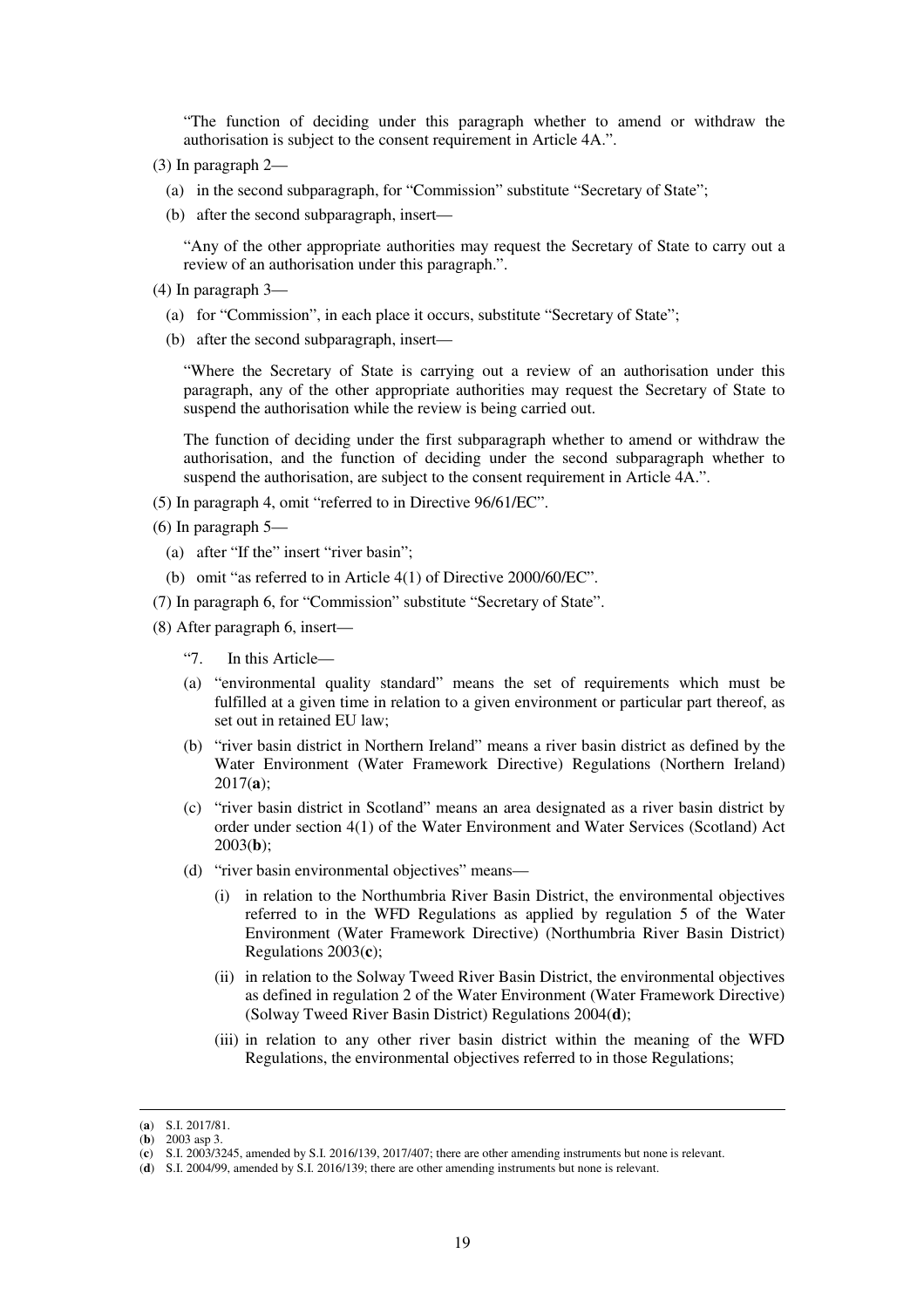- (iv) in relation to a river basin district in Scotland, the environmental objectives set under section  $9(1)(a)(a)$  of the Water Environment and Water Services (Scotland) Act 2003;
- (v) in relation to a river basin district in Northern Ireland, the environmental objectives set under regulation 12, in accordance with regulation 13, of the Water Environment (Water Framework Directive) Regulations (Northern Ireland) 2017; and
- (e) "the WFD Regulations" means the Water Environment (Water Framework Directive) (England and Wales) Regulations 2017(**b**).".

**49.**—(1) Article 62 is amended as follows.

(2) In paragraph 5—

- (a) in point (b)(i), for "was granted in accordance with Directive 96/61/EC" substitute "to carry out an activity referred to in Annex I to Directive 2010/75/EU was granted in accordance with retained EU law";
- (b) for point (b)(ii) substitute—
	- "(b)(ii) discharges of a substance from a point source governed by retained EU law that transposed the requirement for prior regulation referred to in Article  $11(3)(g)$  of Directive 2000/60/EC(**c**) and Directive 2008/105/EC of the European Parliament and of the Council of 16 December 2008 on environmental quality standards in the field of water policy(**d**).".

(3) In paragraph 6, for "Directives 90/385/EEC, 93/42/EEC or 98/79EC", substitute "the Medical Devices Regulations 2002".

**50.**—(1) Article 64 is amended as follows.

(2) In paragraph 1, for the second sentence substitute "The Agency must give its draft opinion within ten months of the date of receipt of the application".

(3) For paragraph 3 substitute—

"3. In preparing its opinion, the Agency must first check that the application includes all the information specified in Article 62 that is relevant to its remit. If necessary, the Agency must request additional information to bring the application into conformity with the requirements of Article 62. The Agency may, if it deems it necessary, require the applicant or request third parties to submit, within a specified time period, additional information on possible alternative substances or technologies. The Agency, and any scientific adviser providing the Agency with scientific knowledge and advice in relation to the opinion, must take into account any information submitted by third parties.".

(4) After paragraph 3 insert—

"3A. In paragraph 3 "scientific adviser" means a person who the Agency has commissioned (in compliance with the duty imposed by Article 77(A1)) to provide it with scientific knowledge and advice.".

- (5) In paragraph 4—
	- (a) in the first sentence, for "opinions" substitute "opinion";
	- (b) in point (a), omit "Committee for Risk Assessment:";
	- (c) in point (b), omit "Committee for Socio-economic Analysis:".
- (6) In paragraph 5—

<sup>(</sup>**a**) Section 9(1)(a) was amended by section 54(4)(a) of the Aquaculture and Fisheries (Scotland) Act 2013 (asp 7). Section 9 was applied with modifications by S.I. 2003/3245 and 2004/99.

<sup>(</sup>**b**) S.I. 2017/407, to which there are amendments not relevant to these Regulations.

<sup>(</sup>**c**) Article 11(3)(g) has been transposed by various pieces of legislation, including the Environmental Permitting (England and Wales) Regulations 2016 (S.I. 2016/1154).

<sup>(</sup>**d**) OJ No. L 348, 24.12.2008, p. 84, as last amended by Directive 2013/39/EU (OJ No. L 226, 24.8.2013, p. 1).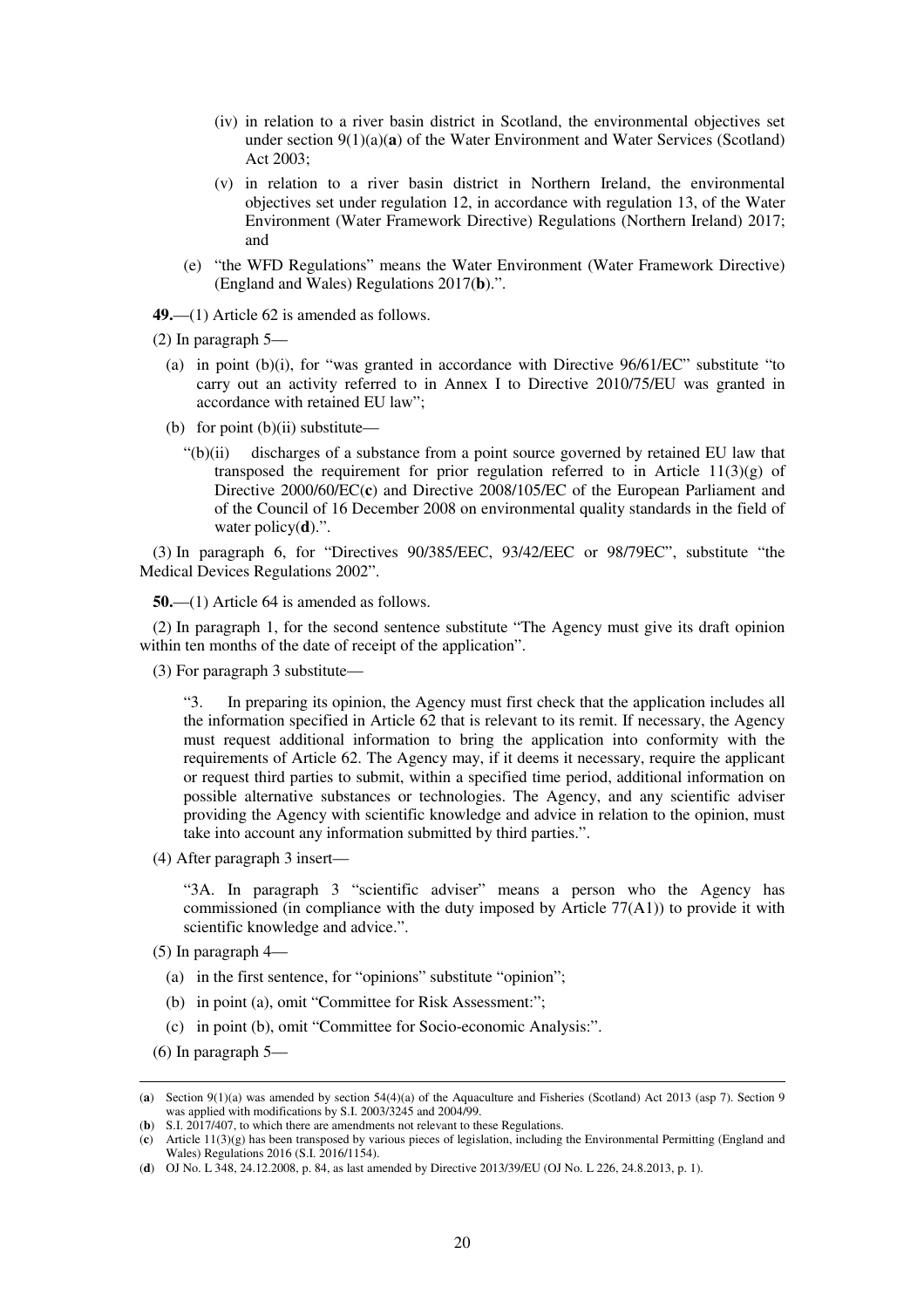- (a) in the first subparagraph, for "these draft opinions" substitute "its draft opinion";
- (b) in the second subparagraph, for "these opinions to the Commission, the Member States" substitute "its final opinion to the appropriate authorities":
- (c) in the third subparagraph—
	- (i) for "Committees" substitute "Agency";
	- (ii) for "their" substitute "its";
	- (iii) for "opinions", in both places it occurs, substitute "opinion";
	- (iv) for "Commission, the Member States" substitute "appropriate authorities".
- (7) In paragraph 6, for "opinions" substitute "opinion".
- (8) For paragraph 8 substitute—

"8. The Secretary of State must make a decision granting or refusing the authorisation within six months of receipt of the opinion from the Agency.

The function in this paragraph of deciding whether to grant or refuse the authorisation is subject to the consent requirement in Article 4A.".

- (9) In paragraph 9—
	- (i) for "Commission decisions" substitute "decisions of the Secretary of State";
	- (ii) for "in the Official Journal of the European Union" substitute "by the Secretary of State".

### **Chapter 3 of Title 7**

**51.** In Article 65, in the first sentence, omit the words from "without prejudice" to the end of that sentence.

**52.** In Article 66(2), in the second sentence, for "competent authorities of the Member States" substitute "appropriate authorities".

### PART 8

Amendment of Title 8: Restrictions on the manufacturing, placing on the market and use of certain dangerous substances, mixtures and articles

#### **Chapter 1 of Title 8**

**53.**—(1) Article 67 is amended as follows.

- (2) In paragraph 2—
	- (a) for "Directive 76/768/EEC" substitute "Regulation 1223/2009";
	- (b) for "Directive", in the second place it occurs, substitute "Regulation".
- (3) Omit paragraph 3.

#### **Chapter 2 of Title 8**

**54.**—(1) Article 68 is amended as follows.

(2) In paragraph 1—

- (a) in the first sentence—
	- (i) omit "which needs to be addressed on a Community wide basis,";
	- (ii) for "in accordance with the procedure referred to in Article 133(4) by adopting new restrictions or amending" substitute "by regulations made by the Secretary of State which provide for the adoption of new restrictions or the amendment of";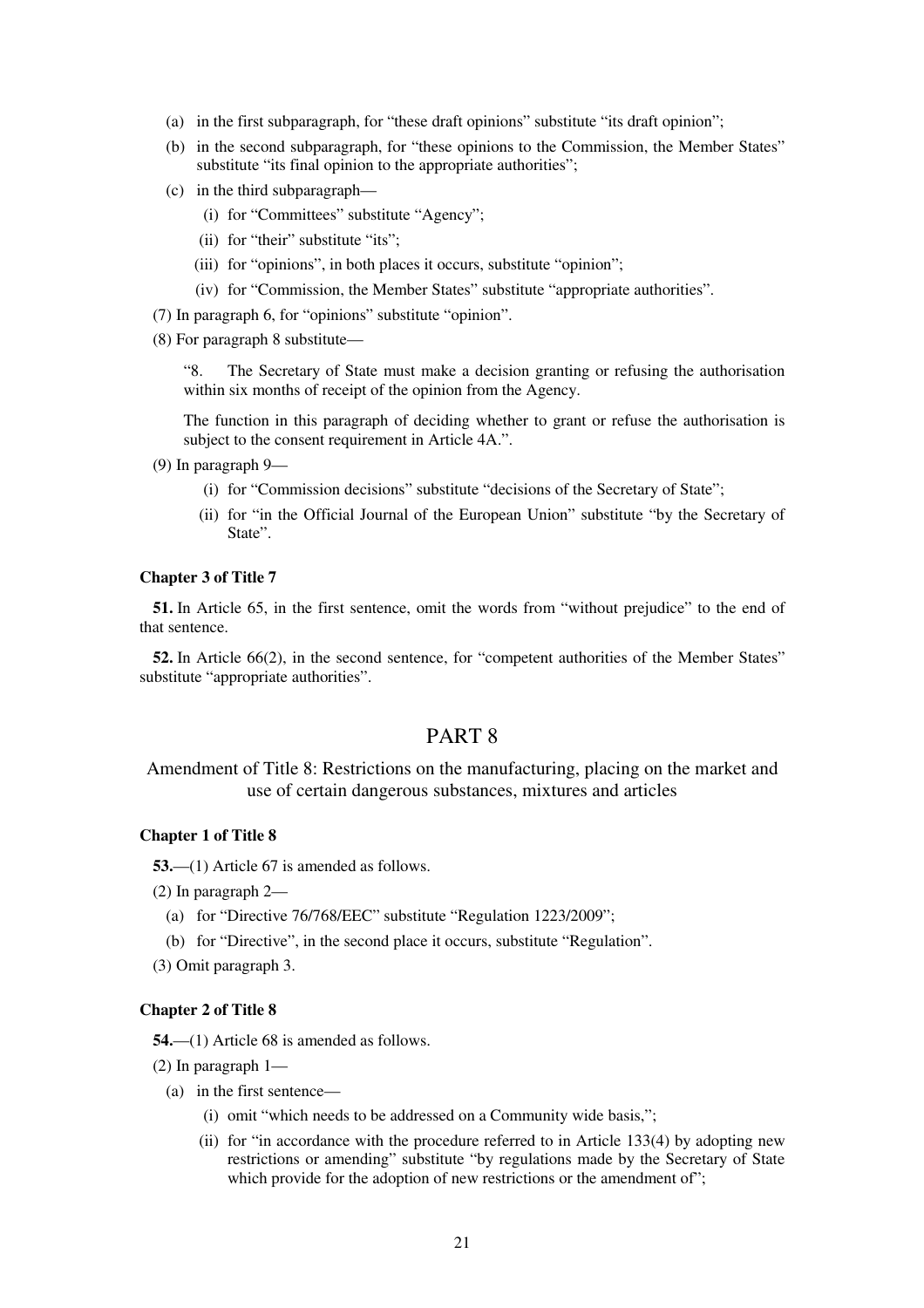(b) in the second sentence, for "Any such decision" substitute "In exercising the power to make regulations under this paragraph, the Secretary of State".

(3) In paragraph 2, for the words from "and for which" to "Article 133(4)." substitute "the Secretary of State may propose restrictions. The function of proposing restrictions is subject to the consent requirement in Article 4A. The Secretary of State may, by regulations, amend Annex 17 to give effect to a proposed restriction.".

(4) After paragraph 2 insert—

"3. Regulations under paragraph 2 of this Article are to be made by statutory instrument; and a statutory instrument containing regulations made under paragraph 2 of this Article is subject to annulment in pursuance of a resolution of either House of Parliament.

The function of making regulations under paragraph 2 of this Article is subject to the consent requirement in Article 4A.".

**55.**—(1) Article 69 is amended as follows.

(2) In paragraph 1, for "the Commission", substitute "an appropriate authority";

(3) In paragraph 3—

- (a) for "the Commission", substitute "an appropriate authority";
- (b) omit "on a Community wide basis".

(4) For paragraph 4 substitute—

"4. If the Agency considers that the manufacture, placing on the market or use of a substance on its own, in a mixture or in an article poses a risk to human health or the environment that is not adequately controlled and needs to be addressed, the Agency must prepare a dossier which conforms to the requirements and format of the relevant sections of Annex 15. If this dossier demonstrates that action is necessary, beyond any measures already in place, the Agency must initiate the restrictions process and must inform those who submitted a registration for that substance.

The Agency must refer to any dossier, chemical safety report or risk assessment submitted to it under this Regulation. The Agency must also refer to any relevant risk assessment submitted for other regulatory purposes. To this end other public bodies carrying out a similar task must provide information to the Agency on request.".

(5) For paragraph 5 substitute—

The Agency must maintain a list of substances for which a dossier conforming to the requirements of Annex 15 is planned or underway for the purposes of a proposed restriction.".

(6) After paragraph 5, insert—

"5A. The Agency or an appropriate authority may propose the re-examination of an existing restriction listed in Annex 17.

If the Agency is proposing the re-examination, it must notify the appropriate authorities of the proposal. If an appropriate authority is proposing a re-examination, it must notify the Agency and the other appropriate authorities of the proposal. Where a re-examination is proposed (by the Agency or an appropriate authority), the Secretary of State must decide, on the basis of evidence presented by whoever proposed the re-examination, whether the reexamination should take place. That function of deciding whether the re-examination should take place is subject to the consent requirement in Article 4A. If the Secretary of State decides that the re-examination should take place, the Agency must carry out the reexamination.".

- **56.**—(1) Article 70 is amended as follows.
- (2) In the heading, for "Committee for Risk Assessment" substitute "risk assessment".
- (3) In the Article—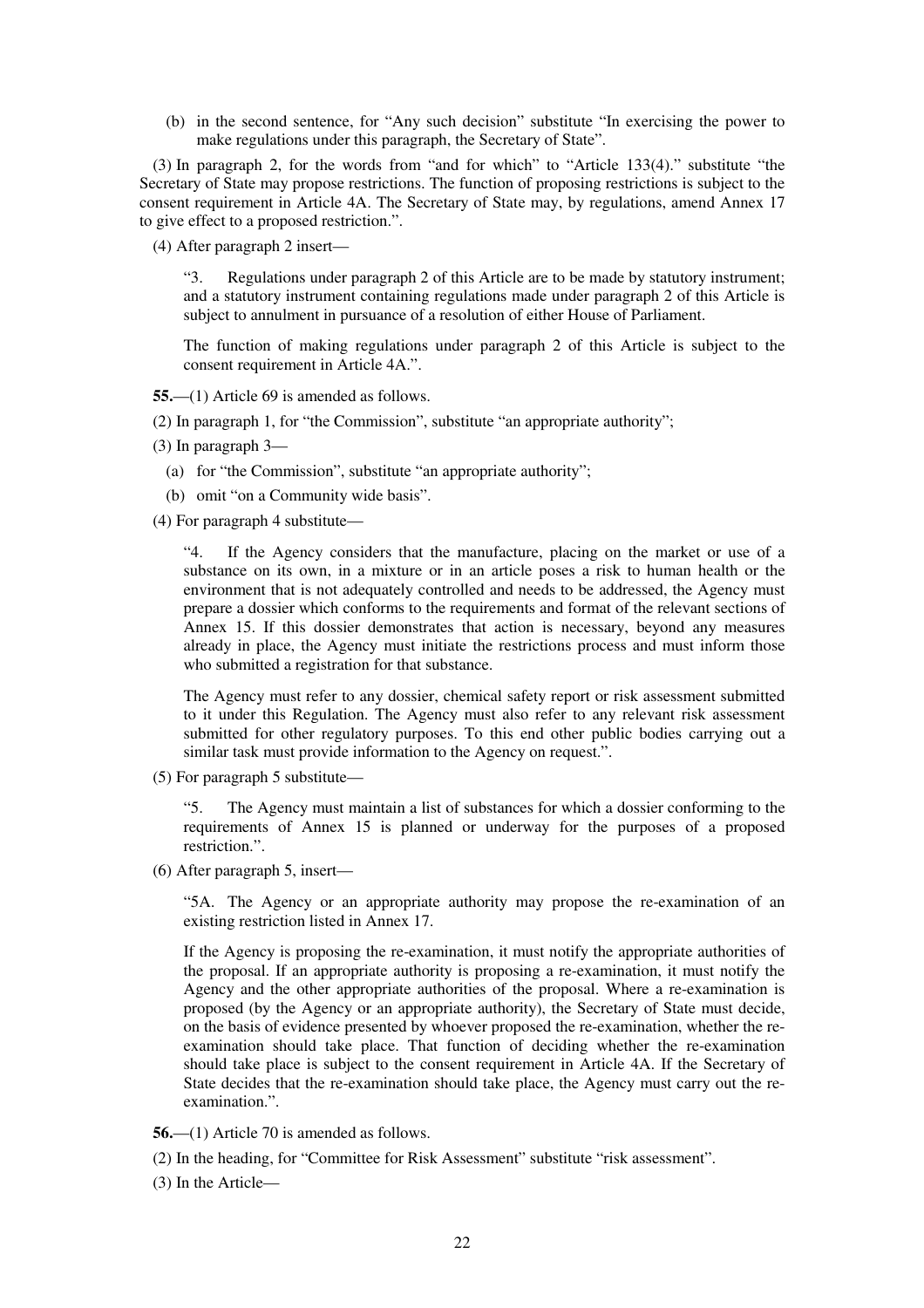- (a) for "Committee for Risk Assessment" substitute "Agency";
- (b) for the words from "Member State" to "Commission" substitute "dossier".

**57.**—(1) Article 71 is amended as follows.

(2) In the heading for "Committee for Socio-economic Analysis" substitute "socio-economic analysis".

(3) In paragraphs 1 and 2, for "Committee for Socio-economic Analysis" substitute "Agency".

(4) Omit paragraph 3.

**58.**—(1) Article 72 is amended as follows.

(2) In the heading, for "Commission" substitute "appropriate authorities".

- (3) In paragraph 1—
	- (a) in the first sentence—
		- (i) for "Commission", substitute "appropriate authorities";
		- (ii) for "the opinions of the Committee for Risk Assessment and Socio-economic Analysis" substitute "its opinions on risk assessment and socio-economic analysis";
	- (b) in the last sentence—
		- (i) for "one or both of the Committees do" substitute "the Agency does";
		- (ii) for "Commission" substitute "appropriate authorities".

(4) In paragraph 2, for "the opinions of the two Committees" substitute "its opinions".

(5) In paragraph 3, for "Commission and/or Member State on request" substitute "appropriate authorities that request them".

**59.**—(1) Article 73 is amended as follows.

- (2) For the heading substitute "Restriction decisions".
- (3) In paragraph 1—
	- (a) in the first subparagraph—
		- (i) for "Commission shall prepare", substitute "Secretary of State must propose";
		- (ii) for the words from "the opinion of the Committee for Socio-economic Analysis" to "whichever is the earlier" substitute "the Agency's opinions";
		- (iii) at the end, insert "The functions of deciding whether to propose a draft amendment, and of proposing a draft amendment, are subject to the consent requirement in Article 4A.";
	- (b) in the second subparagraph, for "Commission" substitute "Secretary of State".
- (4) For paragraph 2 substitute—

"2. The Secretary of State may, by regulations, amend Annex 17 to include the draft amendment.

Regulations under this paragraph are to be made by statutory instrument; and a statutory instrument containing regulations made under this paragraph is subject to annulment in pursuance of a resolution of either House of Parliament.

The function of making regulations under this Article is subject to the consent requirement in Article 4A.".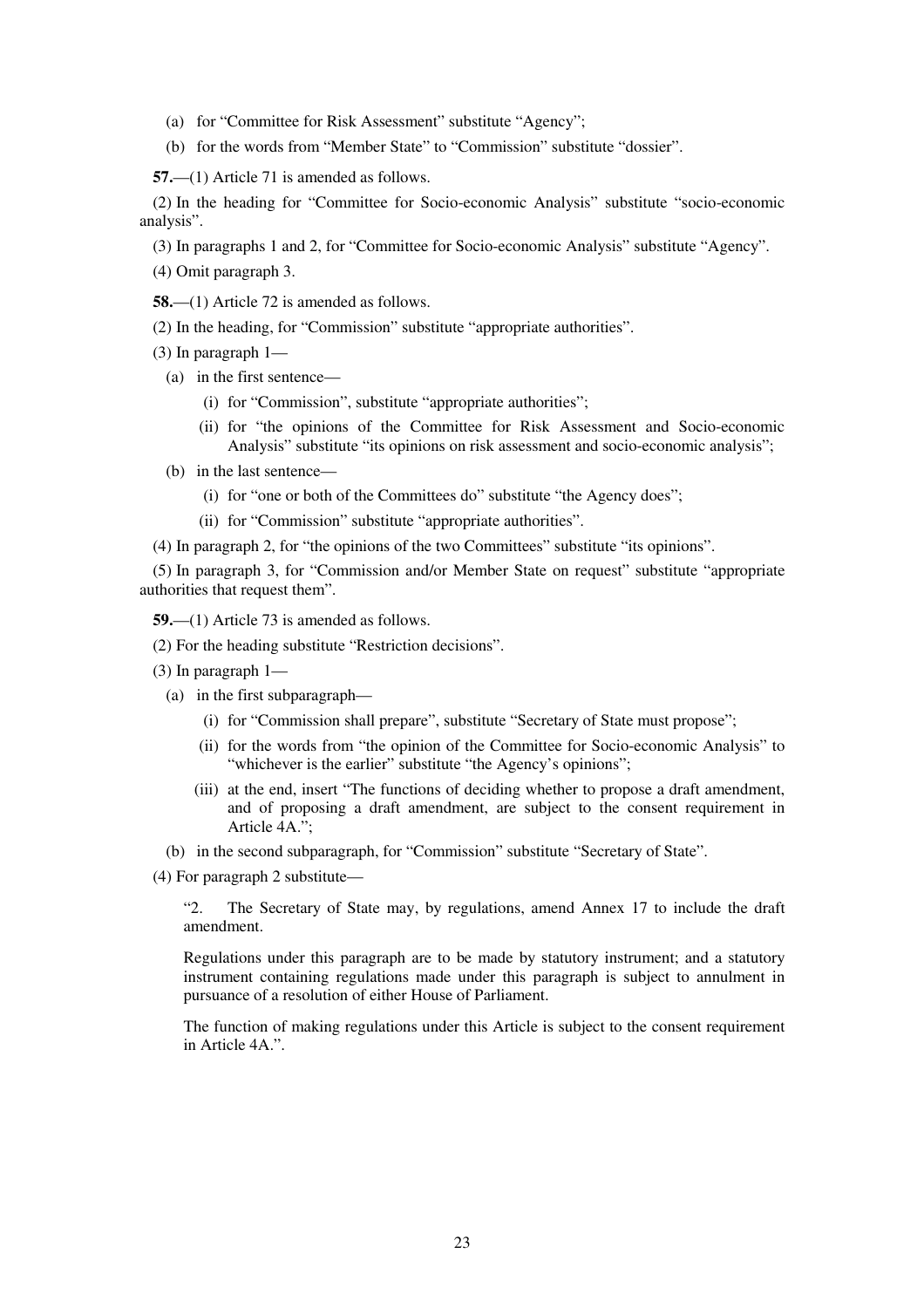### PART 9

### Amendment of Title 9: Fees and charges

### **Title 9**

**60.**—(1) Article 74 is amended as follows.

(2) In paragraph 1—

- (a) for "The fees" substitute "The Secretary of State may, by regulations, specify the fees";
- (b) for ", Article 62(7) and Article 92(3)" to the end substitute "and Article 62(7)".
- (3) After paragraph 1 insert—

"Regulations under this paragraph are to be made by statutory instrument; and a statutory instrument containing regulations made under this paragraph is subject to annulment in pursuance of a resolution of either House of Parliament.

The function of making regulations under this Article is subject to the consent requirement in Article 4A."

- (4) In paragraph 3, omit the first subparagraph.
- (5) Omit paragraph 4.

### PART 10

### Amendment of Title 10: Agency

### **Title 10**

**61.** Omit Articles 75 and 76.

- **62.**—(1) Article 77 is amended as follows.
- (2) Before paragraph 1, insert—

"A1. When forming opinions the Agency must take relevant scientific knowledge and advice into account (including any relevant knowledge and advice relating to socioeconomic matters).

A2. The Agency may take any such knowledge or advice into account when forming an opinion only if—

- (a) the knowledge or advice has been commissioned by the Agency, from one or more suitably qualified or experienced persons who are independent of the Agency, for the purposes of forming the opinion concerned, or
- (b) the knowledge or advice—
	- (i) is already in existence (whether within the Agency or externally),
	- (ii) is produced within the Agency for the purposes of forming the opinion concerned, or
	- (iii) is, in accordance with Article 2B, produced by the Environment Agency or one of the other environmental regulators in connection with the Agency forming the opinion concerned and then passed on to the Agency,

and the Agency considers that it is appropriate to take it into account, rather than to commission knowledge or advice in compliance with point (a).

The knowledge or advice that the Agency may take into account in compliance with point (b)(i) includes knowledge or advice which has previously been commissioned by the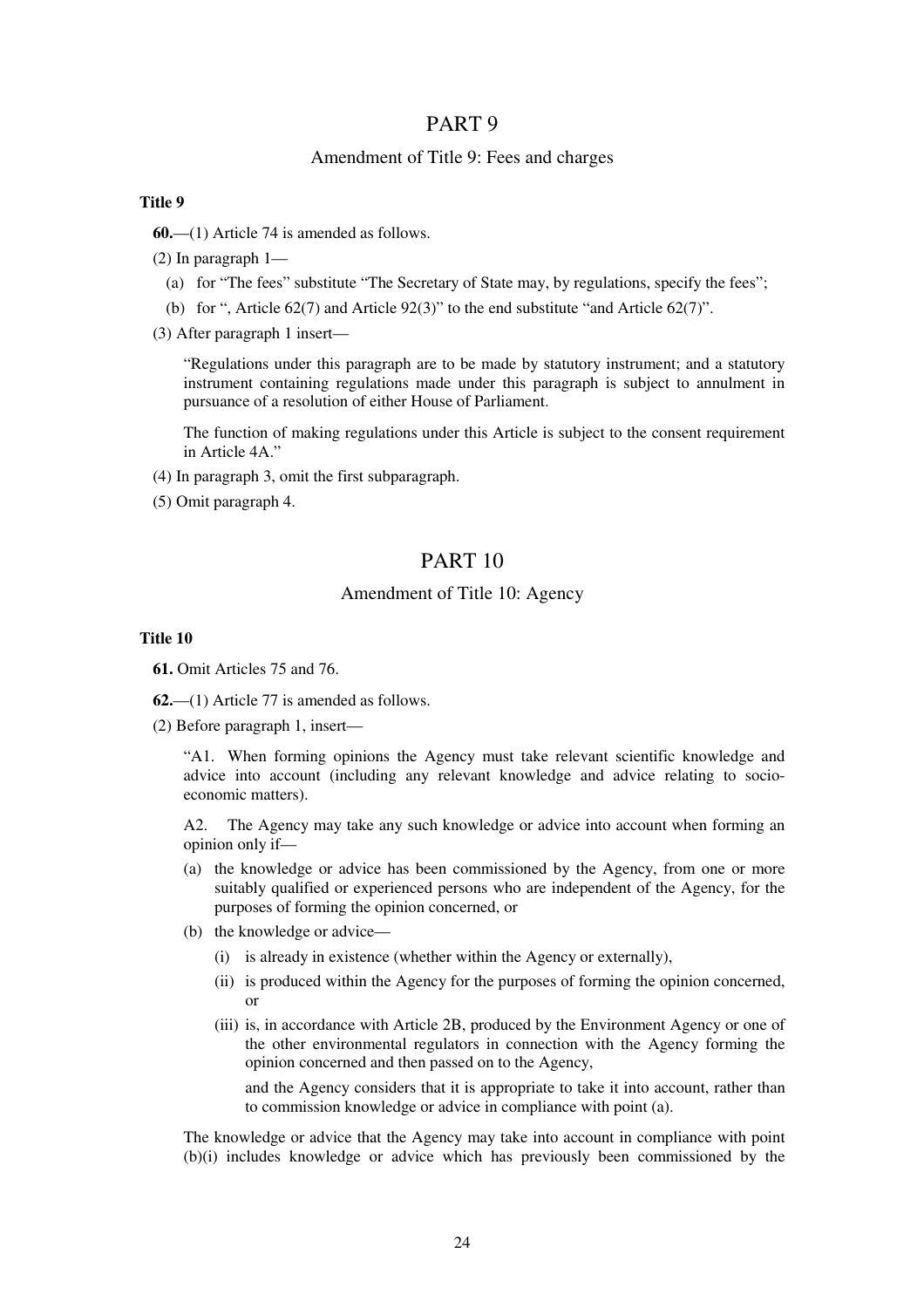Agency from one or more suitably qualified or experienced persons who are independent of the Agency for the purposes of forming a previous opinion on any matter.

- A3. The Agency must comply with this paragraph if —
- (a) it is forming—
	- (i) an opinion in connection with deciding whether to grant an authorisation under Article 60,
	- (ii) an opinion under Article 70 as to whether suggested restrictions are appropriate in reducing the risk to human health or the environment, or
	- (iii) an opinion under Article 71 on suggested restrictions and on the related socioeconomic impact, and
- (b) it only takes into account knowledge or advice that is not commissioned in compliance with paragraph  $A2(a)$  for the purposes of forming that opinion.

The Agency must—

- (a) produce an explanation of why it considered that it was appropriate to take only that knowledge or advice into account,
- (b) publish the explanation, and
- (c) send a copy of the explanation to the appropriate authorities.

A4. When exercising its functions, the Agency must act in a way that ensures a high degree of transparency.

A5. The Agency must produce and publish a statement of how it will comply with paragraphs A1, A2 and A4.

The Agency must produce and publish the first statement within the period of 3 months beginning with the day after exit day.

The Agency must consult such persons as it considers appropriate before producing the first, or any subsequent, statement.

A6. The statement must include—

- (a) information about the qualifications or relevant experience that are suitable in order for persons to be commissioned to provide knowledge or advice to the Agency,
- (b) examples of situations in which the Agency envisages that it might be appropriate to take existing knowledge or advice (rather than knowledge or advice commissioned as mentioned in paragraph A2(a)) into account.

A7. Paragraphs A1 to A6 do not limit the Agency's duties under Article 2B.".

(3) In paragraph 1, for "Member States and the institutions of the Community" substitute "appropriate authorities".

(4) In paragraph 2—

- (a) in the words before point (a), for "The Secretariat" substitute "The Agency";
- (b) omit points (a) to (d);
- $(c)$  in point  $(e)$ 
	- (i) in the first sentence omit ", the classification and labelling inventory" to "Regulation (EC) No 1272/2008";
	- (ii) omit the final sentence.
- (d) omit point (h);
- (e) in point (i), omit "including Member State competent authorities";
- (f) in point  $(l)$ 
	- (i) omit "Commission's";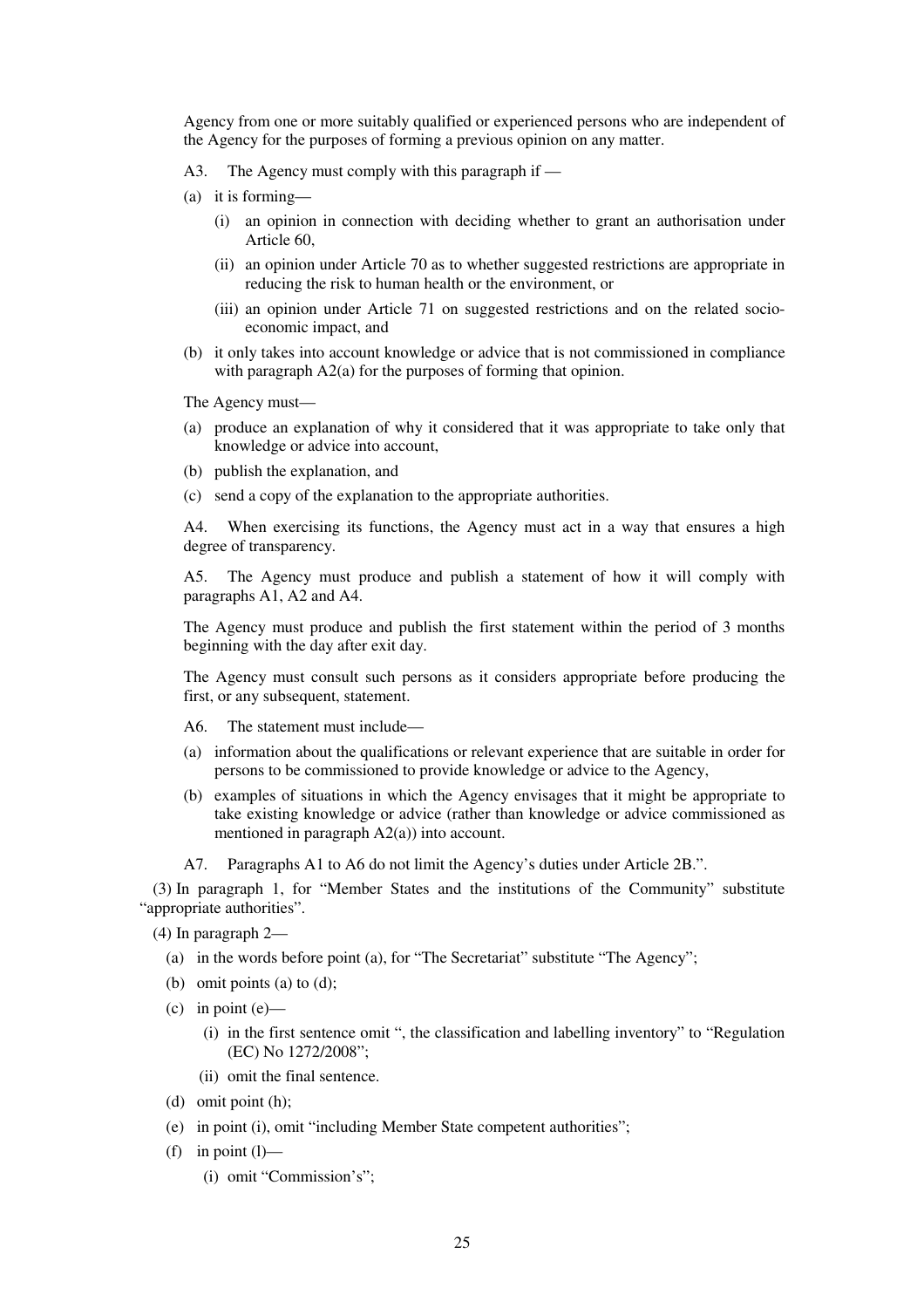- (ii) after "request" insert "of any appropriate authority";
- (iii) for "between the Community, its Member States," substitute "with";
- (g) in point (m), omit "based on conclusions from the Member State Committee".
- (5) Omit paragraphs 3 and 4.
- **63.** Omit Articles 78 to 82.
- **64.**—(1) Article 83 is amended as follows.
- (2) For the heading substitute "Annual report by the Agency to the appropriate authorities".
- (3) Omit paragraphs 1 and 2.
- (4) In paragraph 3—
	- (a) in the words before point (a)—
		- (i) for "Executive Director" substitute "Agency";
		- (ii) for "Management Board" substitute "Secretary of State";
	- (b) in point  $(a)$ 
		- (i) for "received by the Agency and opined upon" substitute "prepared by the Agency";
		- (ii) after "restricted;" insert "the Agency's compliance with Article 77(A1) by taking into account scientific knowledge and advice (including knowledge and advice relating to socio-economic matters);";
		- (iii) omit "; an overview of the activities of the Forum".
	- (c) for the last two subparagraphs substitute—

"The Agency must provide any draft submitted to the Secretary of State under points (a) to (e) to the other appropriate authorities at the same time it is submitted to the Secretary of State.

The Secretary of State must consult the other appropriate authorities before giving approval to any draft submitted under points (a) to (e).".

- **65.** Omit Articles 84 to 87.
- **66.**—(1) Article 88 is amended as follows.
- (2) For paragraph 1 substitute—

"1. The details of the suitably qualified or experienced persons that provide advice to the Agency under Article 77A(2)(a) must be made public. Individuals may request that their names not be made public if they believe that such publication could place them at risk. The Agency must decide whether to agree to such requests. When details are published, the professional qualifications of each suitably qualified or experienced person must be specified.".

(3) In paragraph 2, in the first sentence, for the words from "Members of the Management Board" to "the Forum" substitute "Suitably qualified or experienced persons that provide advice to the Agency pursuant to Article  $77A(2)(a)$ ".

(4) Omit paragraph 3.

**67.** Omit Articles 89 and 90.

**68.** Article 91 is amended as follows.

(1) in paragraph 1, for "Article 30(2) and (3) and Article 51" substitute "Article 51 and Article 52".

- (2) After paragraph 1 insert—
	- "1A. An appeal pursuant to paragraph 1 lies to the First-tier Tribunal.".
- (3) After paragraph 2 insert—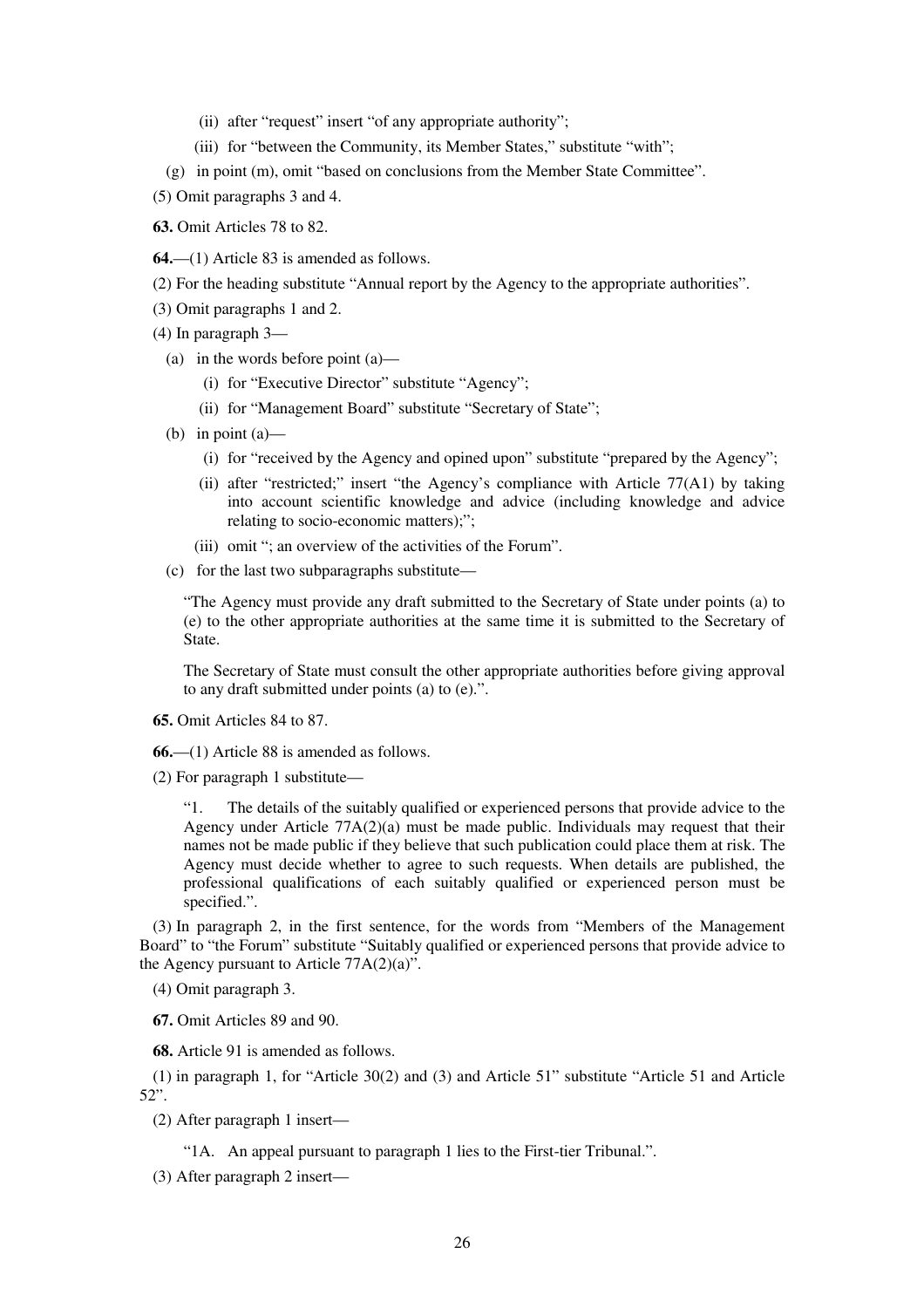- "3. On an appeal pursuant to paragraph 1, the First-tier Tribunal—
- (a) may dismiss the appeal, or
- (b) if it allows the appeal may—
	- (i) quash the decision and (if appropriate) remit the matter to the Agency, or
	- (ii) substitute for the decision any other decision which could have been made by the Agency.".

**69.**—(1) Article 92 is amended as follows.

- (2) In the heading, omit ", time-limits, fees and form".
- (3) Omit paragraphs 2 and 3.
- **70.**—(1) Article 93 is amended as follows.
- (2) For the heading substitute "Change of decision where appeal made".
- (3) For paragraph 1 substitute—
	- "1. If—
	- (a) an appeal against a decision is brought pursuant to Article 91, and
	- (b) the Agency considers the appeal to be admissible and well founded,

the Agency may rectify the decision within the period of 30 days beginning with the day when the appeal is brought.".

(4) Omit paragraphs 2 to 4.

**71.** Omit Article 94.

**72.**—(1) Article 95 is amended as follows.

(2) In paragraph 1, for "bodies established under Community Law, including Community Agencies," substitute "public bodies";

(3) In paragraph 3—

- (a) omit "and the body concerned is a Community Agency or a scientific committee";
- (b) for "Commission" substitute "appropriate authorities".

**73.** Omit Articles 96 to 107.

**74.** In Article 108, for the words from "Management Board" to "and" substitute "Agency must develop appropriate contacts with".

**75.** In Article 109, for the words from "Management Board" to "Commission," substitute "Agency must".

**76.** Article 110 is amended as follows.

- (1) In the heading and in paragraph 1, for "Community" substitute "public";
- (2) In paragraph 2—

- (a) in the first subparagraph—
	- (i) for the words from "Executive" to "Authority," substitute "Agency, having consulted the Food Standards Agency(**a**) and Food Standards Scotland(**b**),";
	- (ii) omit the last sentence;
- (b) in the second subparagraph, for "European Food Safety Authority" substitute "Food Standards Agency and Food Standards Scotland".

<sup>(</sup>**a**) The Food Standards Agency was established by section 1 of the Food Standards Act 1999 (c. 28).

<sup>(</sup>**b**) Food Standards Scotland was established by section 1 of the Food (Scotland) Act 2015 (asp 1).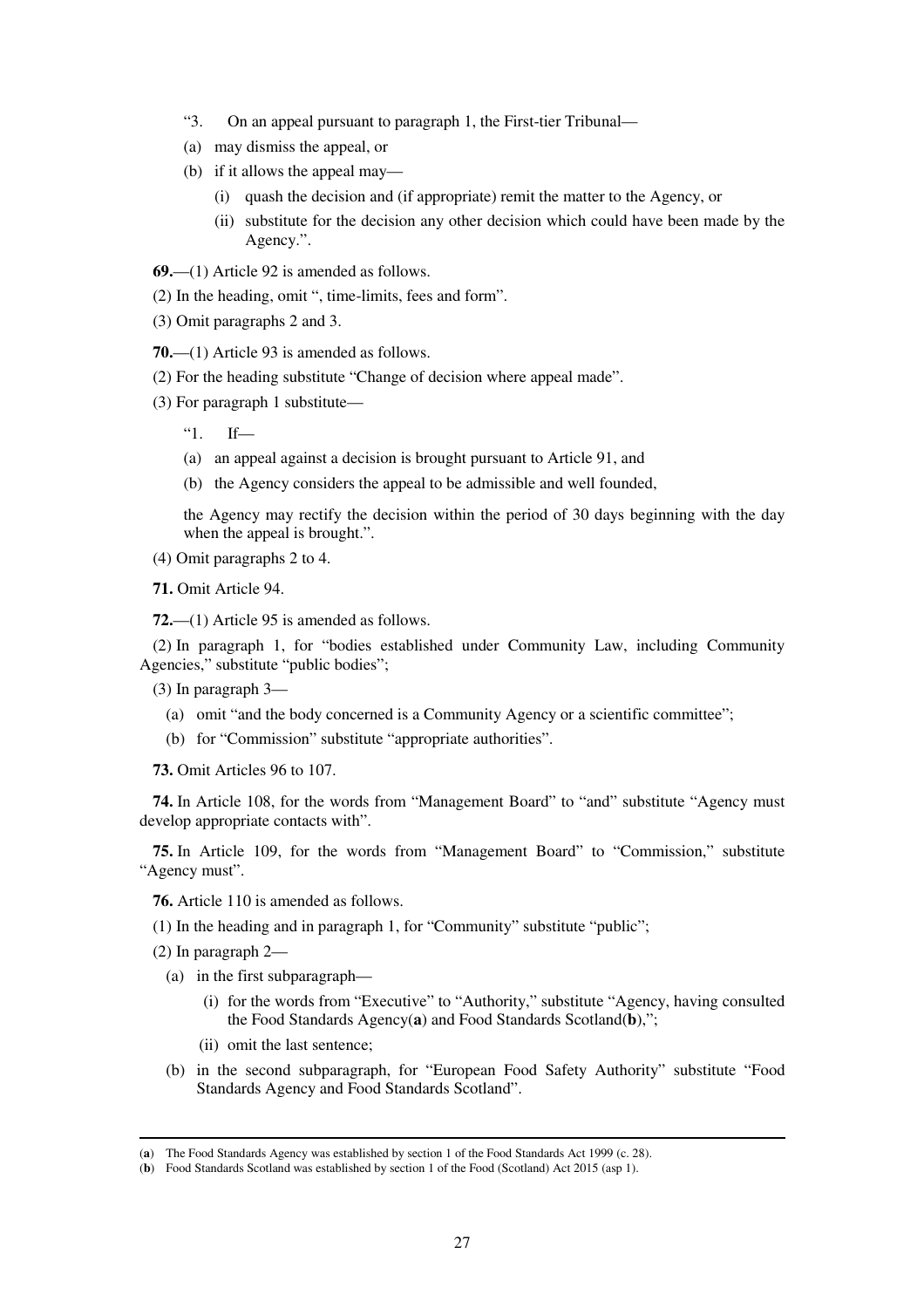(3) In paragraph 3, for "European Medicines Agency" substitute "Medicines and Healthcare products Regulatory Agency(**a**)".

(4) Omit paragraph 4.

**77.** In Article 111, for "Member States, manufactures" substitute "Manufacturers".

### PART 11

### Amendment of Title 12: Information

### **Title 12**

**78.**—(1) Article 117 is amended as follows.

- (2) Omit paragraph 1.
- (3) In paragraph 2—
	- (a) in the first subparagraph—
		- (i) in the first sentence, for "Commission" substitute "appropriate authorities";
		- (ii) in the second sentence, after "its report" insert "sections on evaluation and enforcement,";
	- (b) in the second subparagraph, for "1 June 2011" substitute "1 April 2022".
- (4) In paragraph 3—
	- (a) in the first subparagraph, for "Commission" substitute "appropriate authorities";
	- (b) in the second subparagraph, for "1 June 2011" substitute "1 April 2022".
- (5) In paragraph 4—
	- (a) in the first subparagraph—
		- (i) for "Commission shall" substitute "Secretary of State, in cooperation with the other appropriate authorities, must";
		- (ii) in point (b), for "Commission" substitute "appropriate authorities";
	- (b) in the second subparagraph, for "1 June 2012" substitute "1 April 2023".
- **79.**—(1) Article 118 is amended as follows.
- (2) Omit paragraph 1.
- (3) In paragraph 3—
	- (a) for "Management Board", substitute "Agency";
	- (b) omit "implementing Regulation (EC) No 1049/2001, including";
	- (c) omit ", by 1 June 2008".
- (4) Omit paragraph 4.

- **80.**—(1) Article 120 is amended as follows.
- (2) In the heading, for "third" substitute "other".
- (3) In the words before point (a)—
	- (a) for the words from "a third" to "Treaty," substitute "another country or an international organisation in accordance with an agreement concluded between the United Kingdom and the other country or international organisation,";

<sup>(</sup>**a**) The Medicines and Healthcare products Regulatory Agency was created on 1 April 2003 through the merger of the Medicines Control Agency and the Medical Devices Agency.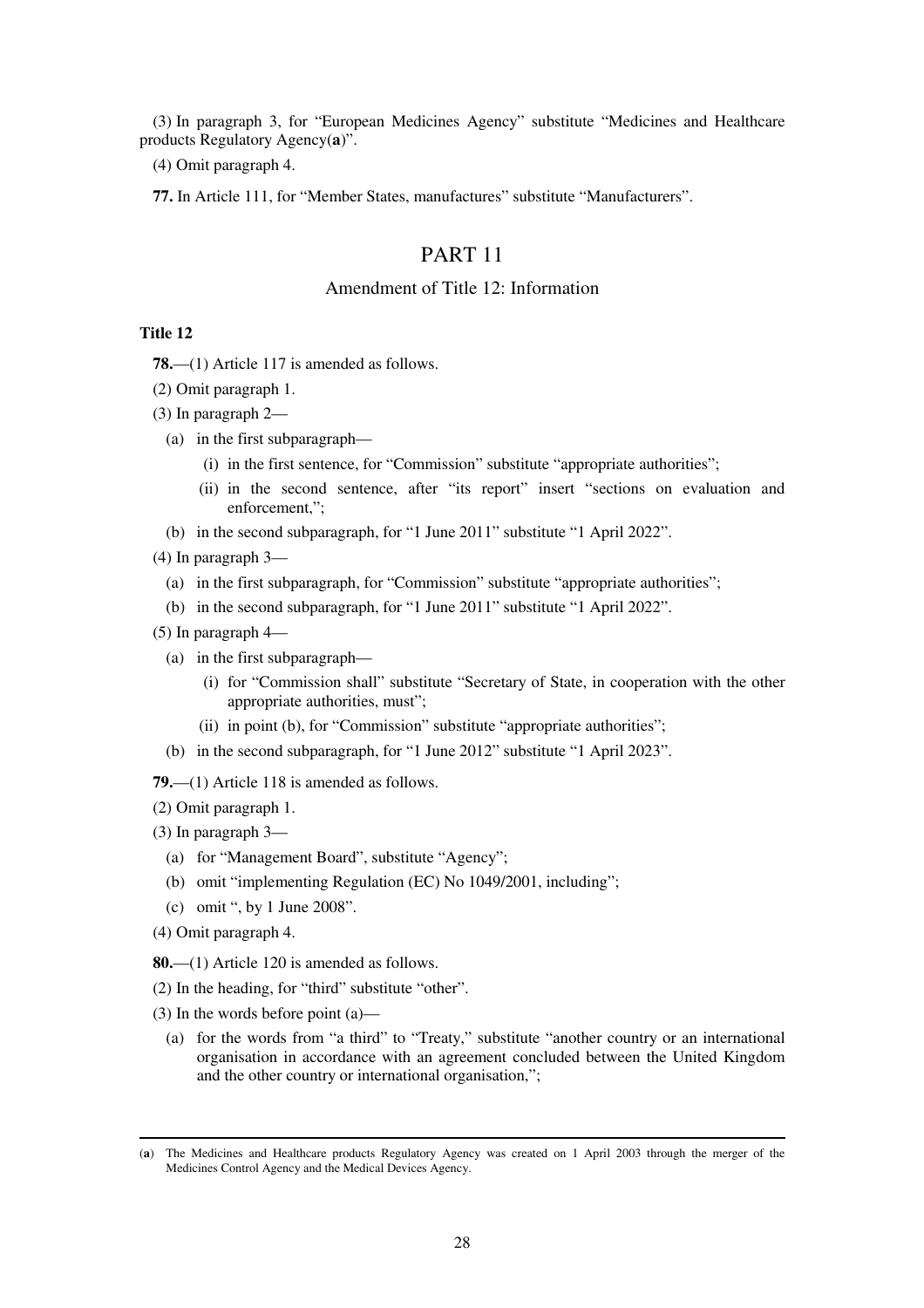(b) in point (b), for "third party" substitute "other country or international organisation concerned".

### PART 12

### Amendment of Title 13: Competent authorities

### **Title 13**

**81.** For the heading of Title 13 substitute "provision of information".

**82.** Omit Articles 121 and 122.

**83.** In Article 123—

- (a) for "competent authorities of the Member States" substitute "Agency";
- (b) for "competent authorities" substitute "the appropriate authorities";
- (c) omit ", with a view to coordinating Member States in these activities".

**84.** In Article 124—

- (a) omit the first paragraph;
- (b) in the second paragraph, for "Member States shall establish national helpdesks", substitute "The Agency must establish a national helpdesk".

### PART 13

### Amendment of Title 14: Enforcement

### **Title 14**

**85.** Omit Articles 125 and 126.

**86.** In Article 127—

- (a) in the first sentence—
	- (i) for "117(1)" substitute "117(2)";
	- (ii) omit "pursuant to Articles 125 and 126";
- (b) omit the last two sentences.

### PART 14

### Amendment of Title 15: Transitional and final provisions

**87.** In the heading of Title 15 omit "transitional and".

**88.** Omit Article 128.

**89.**—(1) For Article 129 substitute—

### "*Article 129*

### **Safeguard clause**

1. An appropriate authority may impose an appropriate provisional restriction in respect of a substance if that authority—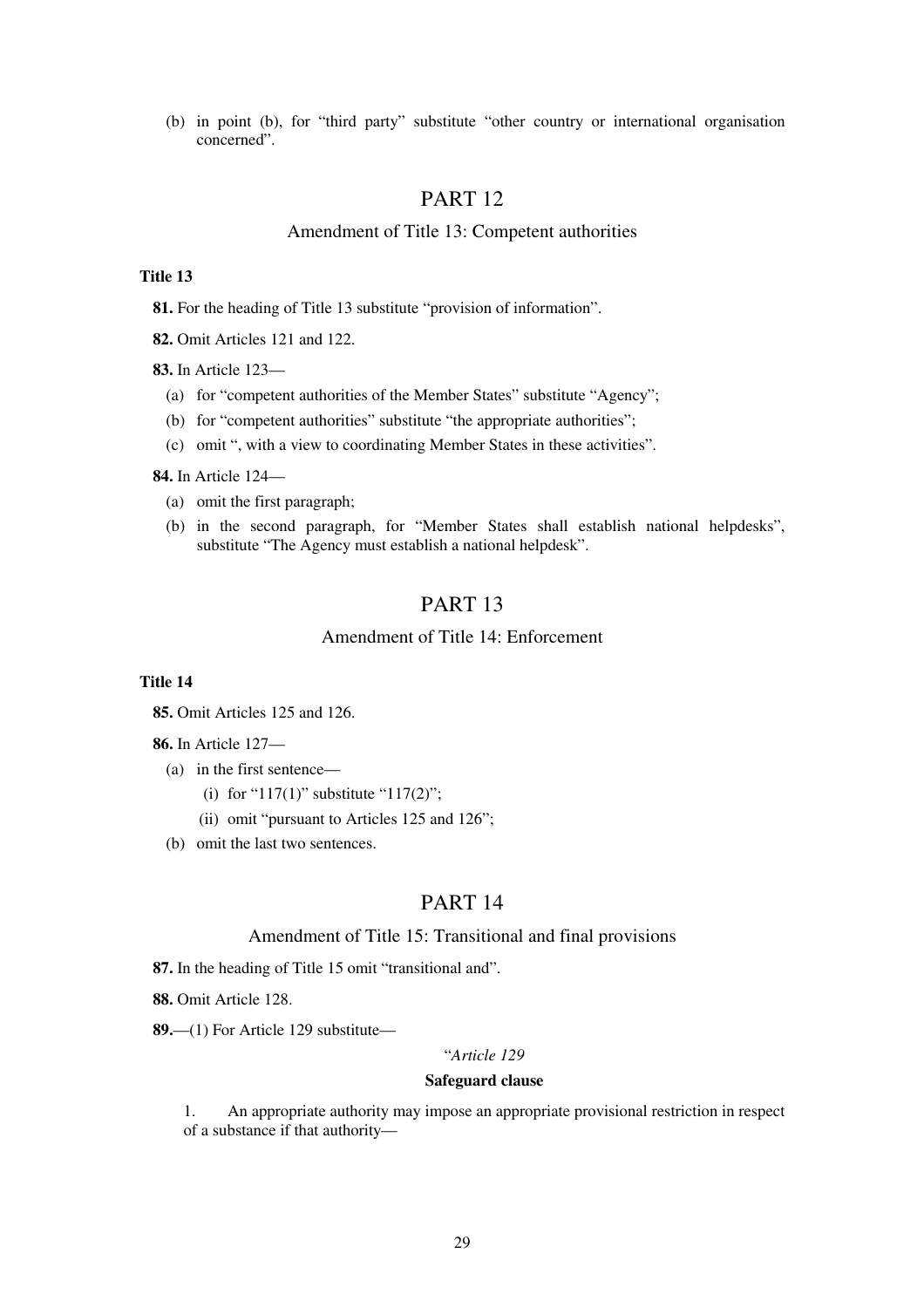- (a) has justifiable grounds for believing that urgent action is essential to protect human health or the environment in respect of the substance, on its own, in a mixture or in an article, even if satisfying the requirements of this Regulation, and
- (b) has competence to impose the provisional restriction.

2. If an appropriate authority imposes a provisional restriction in accordance with paragraph 1, it must—

- (a) immediately inform the Agency and the other appropriate authorities, giving reasons for its decision and submitting the scientific or technical information on which the provisional restriction is based, and
- (b) within three months of its decision, request the Agency to initiate the procedure under Article 69.

3. When a decision has been reached under Article 73 (as part of the procedure under Article 69) the appropriate authority must revoke the provisional measure.

4. In this Article "restriction" means a restriction on the placing on the market or use of a substance.

5. The Secretary of State has competence to impose a provisional restriction if, or to the extent that, the exercise of that function to impose that restriction—

- (a) relates to England;
- (b) relates to Scotland and is not within devolved competence (within the meaning of section 54 of the Scotland Act 1998);
- (c) relates to Wales and is not within devolved competence (within the meaning of section 58A(7) and (8) of the Government of Wales Act 2006);
- (d) relates to Northern Ireland and is not within devolved competence in Northern Ireland.

6. The Scottish Ministers have competence to impose a provisional restriction if, or to the extent that, the exercise of that function to impose that restriction is within devolved competence (within the meaning of section 54 of the Scotland Act 1998).

7. The Welsh Ministers have competence to impose a provisional restriction if, or to the extent that, the exercise of that function to impose that restriction is within devolved competence (within the meaning of section 58A(7) and (8) of the Government of Wales Act 2006).

8. The Department of Agriculture, Environment and Rural Affairs and the Department for the Economy in Northern Ireland have competence to impose a provisional restriction if, or to the extent that, the exercise of that function to impose that restriction is within devolved competence in Northern Ireland.

9. For the purposes of paragraph 8, the exercise of the function of imposing a provisional restriction is within devolved competence in Northern Ireland except so far as a provision of an Act of the Northern Ireland Assembly conferring the function of imposing that provisional restriction would be outside the legislative competence of the Assembly.

The reference in this paragraph to provision being outside the legislative competence of the Northern Ireland Assembly is to be read in accordance with section 6 of the Northern Ireland Act 1998.

Any provision that would be outside the legislative competence of the Northern Ireland Assembly unless the Secretary of State consented to it is to be regarded, for the purposes of this paragraph, as outside legislative competence.

Article 3(A2) includes provision about the exercise by the Department of Agriculture, Environment and Rural Affairs and the Department for the Economy of the function of giving consent under this Article.".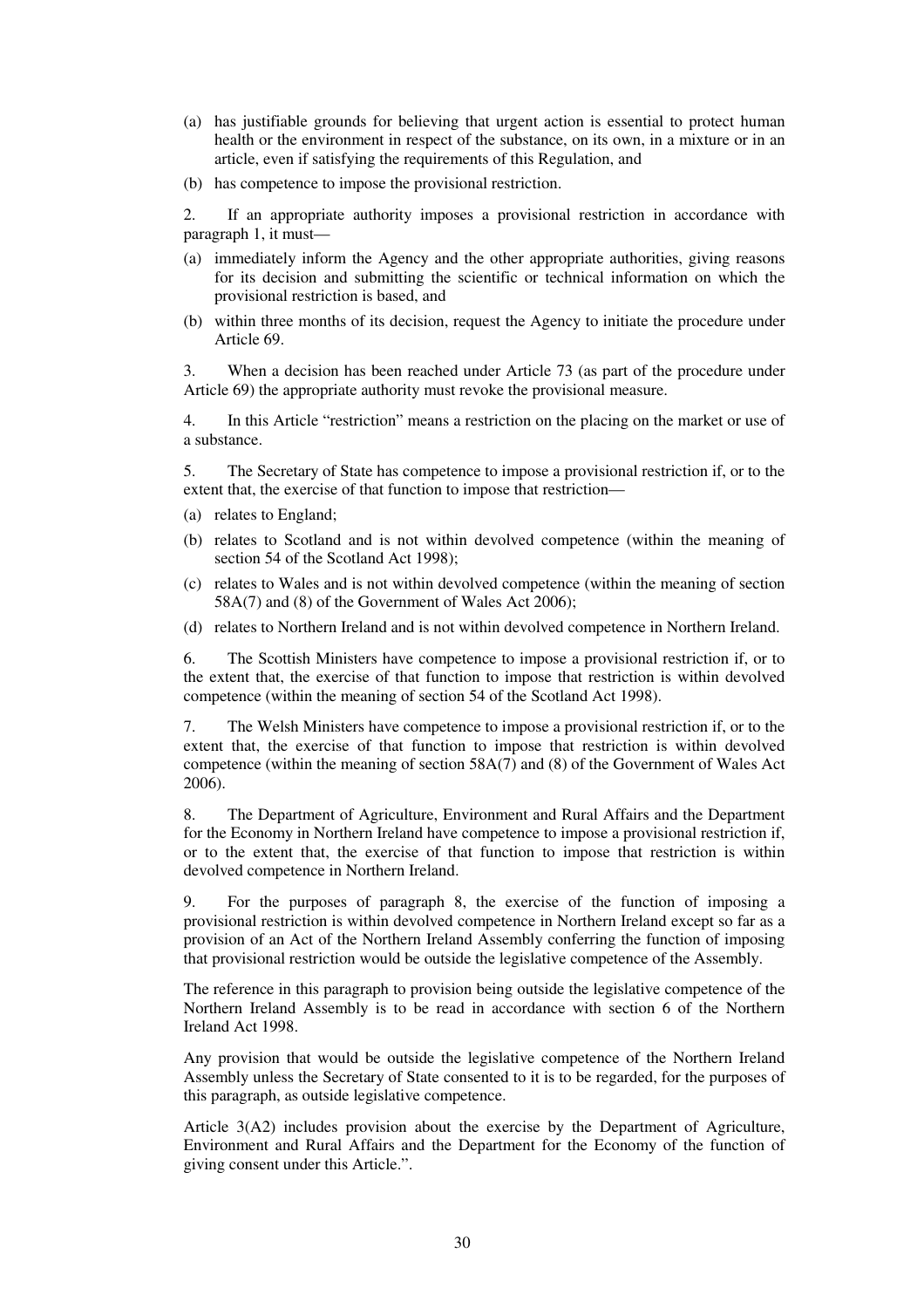**90.** In Article 130—

- (a) for "competent authorities," substitute "appropriate authorities and";
- (b) omit "and the Commission".

**91.** For Article 131 substitute—

#### "*Article 131*

### **Amendments to the Annexes**

1. The Secretary of State may, by regulations, make such amendments of the Annexes as the Secretary of State considers appropriate.

The Secretary of State must consider any request made by any of the other appropriate authorities for amendments of the Annexes to be made.

Regulations under this Article are to be made by statutory instrument; and a statutory instrument containing regulations under this Article is subject to annulment in pursuance of a resolution of either House of Parliament.

The function of making regulations under this Article is subject to the consent requirement in Article 4A.".

**92.** For Article 132 substitute—

### "*Article 132*

### **Implementing legislation**

1. The Secretary of State may, by regulations, make such provision as the Secretary of State considers appropriate for putting the provisions of this Regulation efficiently into effect.

The Secretary of State must consider any request made by any of the other appropriate authorities for such provision to be made.

2. Regulations under this Article are to be made by statutory instrument; and a statutory instrument containing regulations under this Article is subject to annulment in pursuance of a resolution of either House of Parliament.

The function of making regulations under this Article is subject to the consent requirement in Article 4A.".

**93.** After Article 132, insert—

### "*Article 132A*

#### **Regulations under this Regulation**

Any power to make regulations under this Regulation includes power to make supplementary, incidental, consequential, transitional, transitory or saving provision.".

**94.** Omit Articles 133 to 137.

**95.**—(1) Article 138 is amended as follows.

(2) For "Commission", in each place it occurs, substitute "Secretary of State".

(3) In paragraph 1—

- (a) in the first sentence, for "June 2019", substitute "December 2020";
- (b) omit the second sentence;
- (c) after point (c) insert—

"(d) the views of any appropriate authority.";

(d) in the final sentence, for "present legislative" substitute "formulate".

(4) In paragraphs 2 and 3, for "present legislative" substitute "formulate".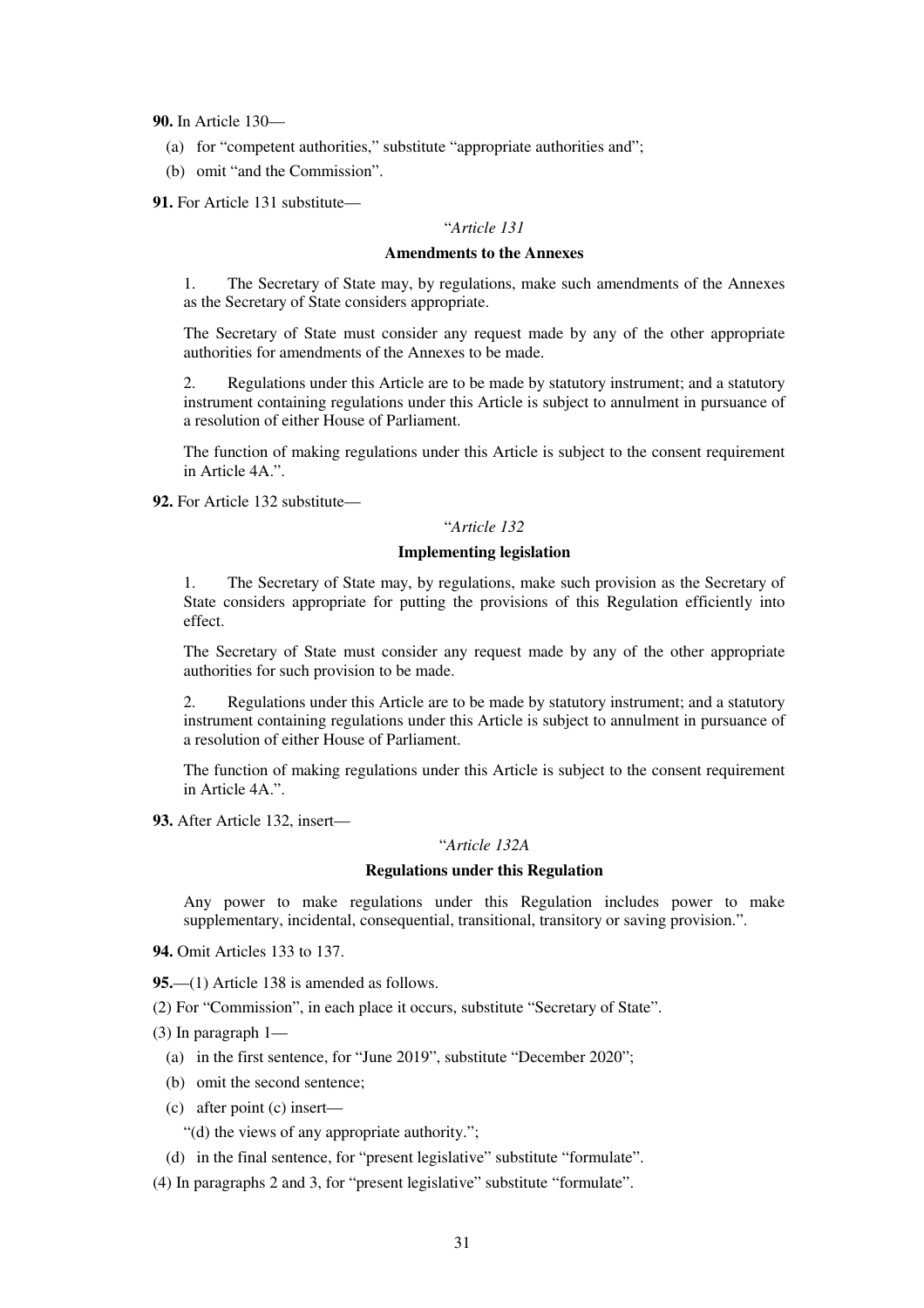(5) Omit paragraphs 4 to 7.

(6) In paragraph 8—

- (a) in the first sentence, for "June 2019" substitute "December 2020";
- (b) in the last sentence, for "present legislative" substitute "formulate".

(7) In paragraph 9—

- (a) for "June 2019" substitute "December 2020";
- (b) for the final sentence substitute—

"The Secretary of State may, by regulations, amend Annex 8 if the Secretary of State considers that it is appropriate to do so on the basis of this review, while ensuring a high level of protection of health and the environment.

Regulations under this paragraph are to be made by statutory instrument; and a statutory instrument containing regulations under this paragraph is subject to annulment in pursuance of a resolution of either House of Parliament.

The function of making regulations under this Article is subject to the consent requirement in Article 4A.".

**96.** Omit Articles 140 and 141.

# SCHEDULE 2 Regulation 4

### Transitional provision

**1.** After Article 127 of the REACH Regulation insert—

### "TITLE 14A

### EU withdrawal: transitional provision

#### *Article 127A*

### **Existing EU registrations which have effect as UK registrations**

1. An existing EU registration under Articles 6, 7(1), 7(5) or 24(1) of EU REACH has effect on and after exit day as a UK registration (the "transferred UK registration") if the registration—

- (a) has a current connection with the UK, or
- (b) has a relevant past connection with the UK (but does not have a current connection with the UK).
- 2. A registration has a current connection with the UK if—
- (a) the registrant immediately before exit day is a person established in the United Kingdom (a "current UK registrant"), and
- (b) a registration of the substance concerned by the current UK registrant is a registration of a kind that could be submitted on exit day under Articles  $6, 7(1)$  or  $7(5)$  of this Regulation.
- 3. A registration has a relevant past connection with the UK if—
- (a) the registrant at any time during the 2 year period before exit day was a person established in the United Kingdom (a "former UK registrant"), and
- (b) a registration of the substance concerned by the former UK registrant is a registration of a kind that could be submitted on exit day—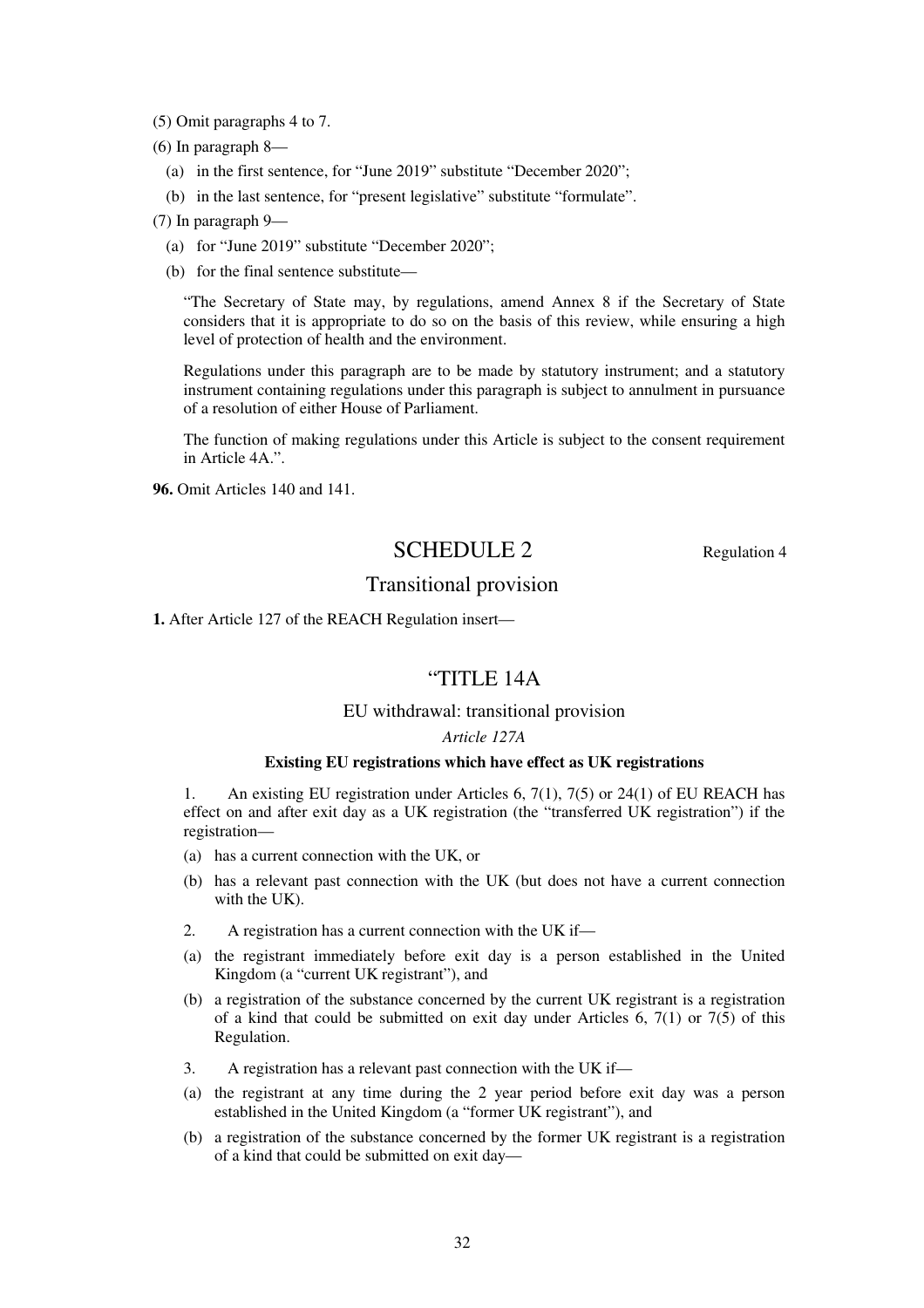- (i) under Article 6 of this Regulation if the former UK registrant was the manufacturer or importer of the substance concerned on exit day, or
- (ii) under Article 7(1) or (5) of this Regulation if the former UK registrant was the producer or importer of the article containing the substance concerned on exit day.

4. Where an existing EU registration has effect by virtue of this Article as a transferred UK registration, it has effect—

- (a) if it is an existing EU registration under Article 6 of EU REACH, as a transferred UK registration under Article 6 of this Regulation;
- (b) if it is an existing EU registration under Article 7(1) of EU REACH, as a transferred UK registration under Article 7(1) of this Regulation;
- (c) if it is an existing EU registration under Article 7(5) of EU REACH, as a transferred UK registration under Article 7(5) of this Regulation;
- (d) if it is an existing EU registration that existed by virtue of Article 24(1) of EU REACH, as a transferred UK registration that exists by virtue of Article 6 of this Regulation.

5**.** Where a registration that has a current connection with the UK has effect as a transferred UK registration by virtue of this Article, the current UK registrant becomes the registrant in relation to the transferred UK registration on exit day.

6. Where a registration that has a former connection with the UK has effect as a transferred UK registration by virtue of this Article, the former UK registrant becomes the registrant in relation to the transferred UK registration on exit day.

If two or more persons have been former UK registrants at different times during the 2 year period before exit, only the person who was the former UK registrant most recently before exit day is to become registrant in relation to the transferred UK registration by virtue of this paragraph.

### *Article 127B*

### **Application of this Regulation to transferred UK registrations**

1. The other Titles of this Regulation apply to a transferred UK registration as they would apply to the registration—

- (a) if it had been submitted on exit day to the Agency under Articles 6, 7(1) or 7(5) (as the case may be);
- (b) in a case where the existing EU registration came into existence by virtue of Article 24(1) of EU REACH, if it had been submitted on exit day to the Agency under Article 6.

Accordingly, no registration under that Article needs to be submitted.

2. But, in their application to the transferred UK registration, the other Titles of this Regulation have effect with the modifications set out in the following provisions of this Article.

- 3. In the case of—
- (a) a transferred UK registration under Article 6, no fee is payable under Article 6(4);
- (b) a transferred UK registration under Article 7, no fee is payable under Article 7(1) or (5).
- 4. The registrant must submit—
- (a) the Article 10 information referred to in Article  $10(a)(i)$ , (ii), and (iii), and any relevant indication under Article  $10(a)(viii)$ , to the Agency within the 60 day post-exit period;
- (b) the other Article 10 information to the Agency within the 2 year post-exit period.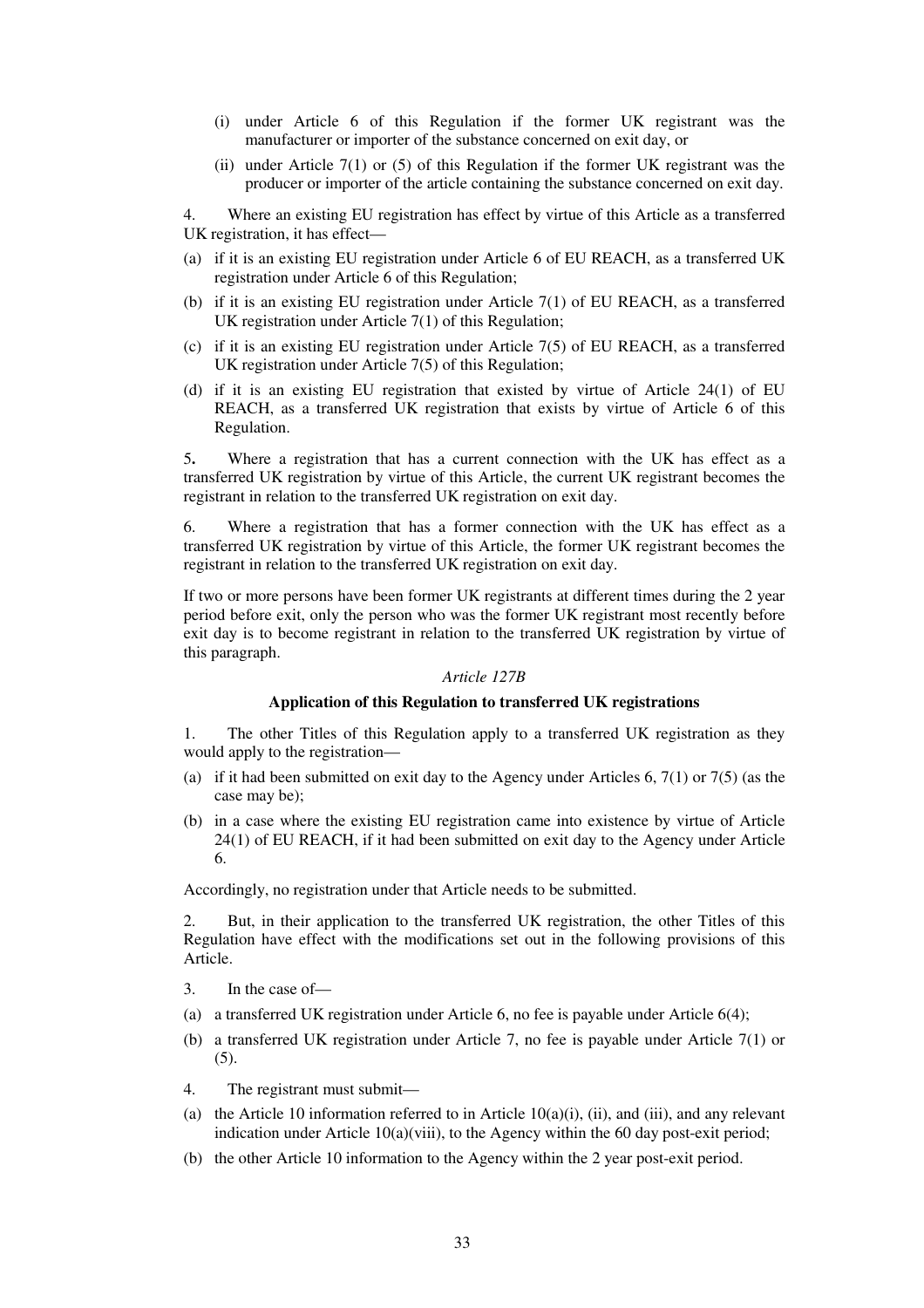Where the existing EU registration existed by virtue of Article 24(1) of EU REACH, the duty under this paragraph does not apply in relation to a transferred UK registration unless Article 24(2) applied in relation to the notified substance concerned before exit day.

5. The technical dossier that is submitted in accordance with point (a) in Article 10 does not need to include the proposals for testing mentioned in paragraph (ix) if, before exit day, ECHA has made a decision under Article 40(3) of EU REACH in relation to the testing proposals included in the technical dossier that was included in the existing EU registration.

For further provision about certain cases where there is an existing EU decision on a testing proposal, see Article 127I.

6. The registrant must submit the registration number and registration date assigned to the existing EU registration by ECHA in accordance with Article 20(3) of EU REACH, and such other evidence as the Agency may require of the existing EU registration, to the Agency within the 60 day post-exit period.

7. Article 20 has effect with the following provision substituted for paragraphs 1 to 3—

"1. The Agency must assign a submission date to each transferred UK registration, which must be the date on which the registrant complies with paragraph 4(a) or (b) of Article 127B.

2. The Agency may undertake a completeness check of each registration in order to ascertain that all the elements required under Articles 10 and 12 have been provided. The completeness check shall not include an assessment of the quality or the adequacy of any data or justifications submitted.

If a registration is incomplete, the Agency must inform the registrant as to what further information is required in order for the registration to be complete, while setting a reasonable deadline for this. The registrant must complete his registration and submit it to the Agency within the deadline set. The Agency must confirm the submission date of the further information to the registrant. The Agency must perform a further completeness check, considering the further information submitted.

3. Once the registrant has complied with paragraph 4(a) of Article 127B, the Agency must assign a registration number to the substance concerned and a registration date, which must be the same as the registration date for the existing EU registration.".

8. Article 21 has effect with the following provision substituted for the first subparagraph of paragraph 1—

"1. A registrant of a transferred UK registration may continue the manufacture or import of a substance or production or import of an article from exit day, subject to any indication to the contrary from the Agency in accordance with Article 20(2).".

9. The Agency is not required by Article 41(5) to carry out compliance checking of dossiers relating to transferred UK registrations in the tonnage bands of over 100 to 1,000 tonnes or over 1,000 tonnes.

10. The reference in Article 43(1) to the preparation of a draft decision within 180 days of receiving a registration has effect as a reference to the preparation of a draft decision within 180 days of receipt of the information required by Article  $10(a)(ix)$  under paragraph 4.

#### *Article 127C*

### **Decisions of ECHA relating to existing EU registrations**

1. This Article applies in relation to an existing EU registration which has effect as a transferred UK registration under Article 127A.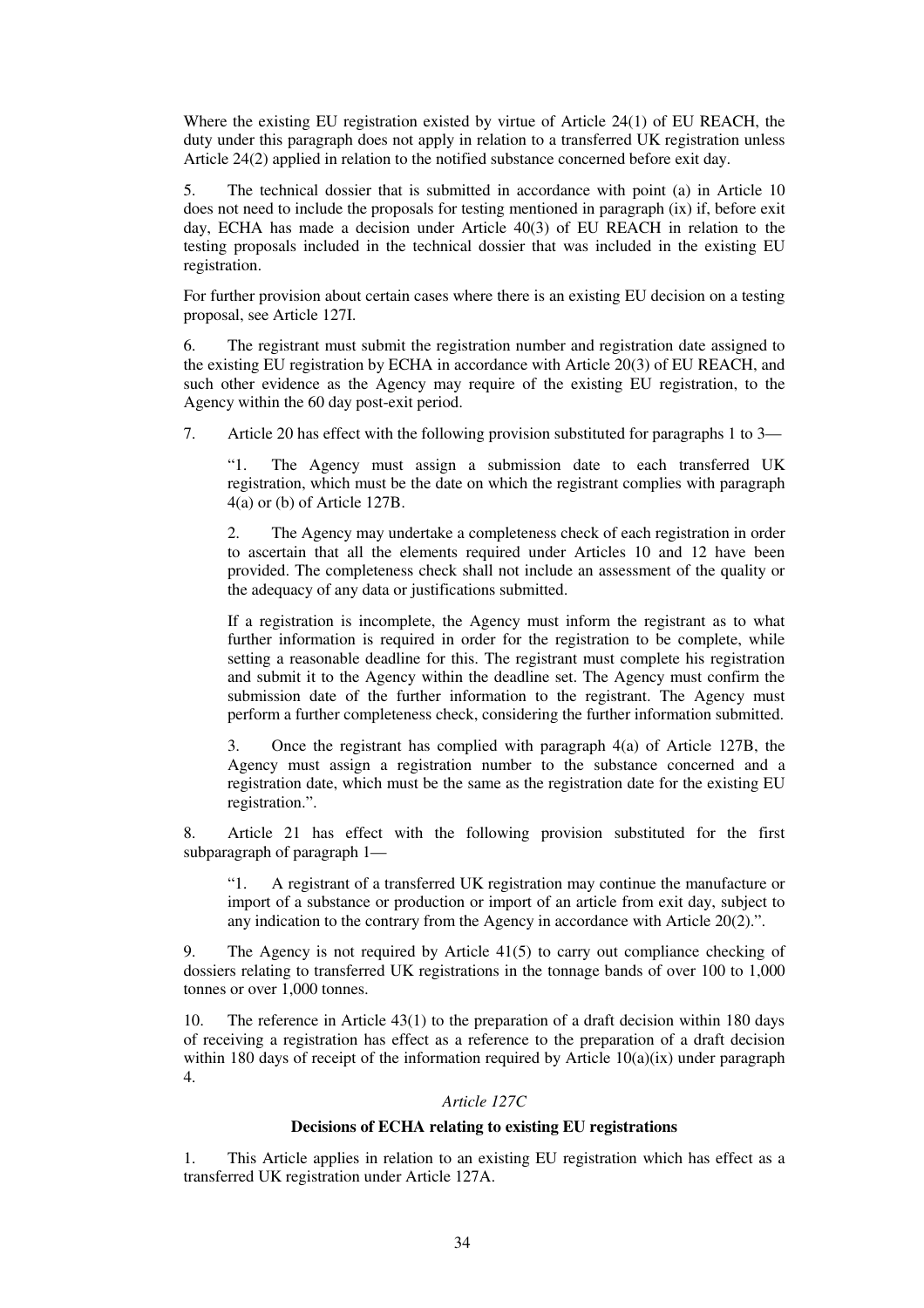2. Any existing ECHA decision which relates to the registration has effect on and after exit day as a decision of the Agency which relates to the transferred UK registration.

- 3. The registrant must—
- (a) notify the Agency, within the 60 day post-exit period, of any existing ECHA decision which relates to the registration, and
- (b) if required to do so by the Agency, supply the Agency, within the period specified by the Agency, with copies of any existing ECHA decision which relates to the registration.
- 4**.** The Agency may extend any period of time specified in an existing ECHA decision.

5**.** The other Titles of this Regulation apply to the decision as they would apply to it if it had been made by the Agency on exit day.

6. In this Article "existing ECHA decision" means a decision which has been made by ECHA under any provision of EU REACH and which is valid immediately before exit day.

### *Article 127D*

### **Interpretation of Articles 127A to 127C**

1. In Articles 127A to 127C—

"Article 10 information" means the information which a registration is required to include by virtue of Article 10;

"existing EU registration" means a registration of a substance with ECHA which is subsisting immediately before exit day;

"transferred UK registration" has the meaning given in Article 127A(1);

"UK registration" means a registration of a substance with the Agency.

### *Article 127E*

### **Pre-exit downstream users that are to continue to be regarded as downstream users**

- 1. This Article applies to a person that is—
- (a) an existing UK downstream user under EU REACH, or
- (b) an existing UK distributor under EU REACH,

in relation to a substance (the "UK user or distributor").

2. In any case where the transitional protection conditions are met, the UK user or distributor is to be treated for the purposes of this Regulation—

- (a) as a downstream user as respects the substance concerned (if they are an existing UK downstream user), or
- (b) as a distributor as respects the substance concerned (if they are an existing UK distributor).
- 3. The transitional protection conditions are met in any case where—
- (a) the substance is imported to the United Kingdom from an EEA state,
- (b) the existing UK user or distributor is the importer in relation to the import,
- (c) the import occurs during the 2 year post-exit period, and
- (d) the person who supplies the substance to the UK user or distributor for the import (the "relevant supplier") is either a registrant or a downstream user under EU REACH as respects the substance concerned.

4. If the relevant supplier meets the requirement in paragraph 3(d), it does not matter whether they are—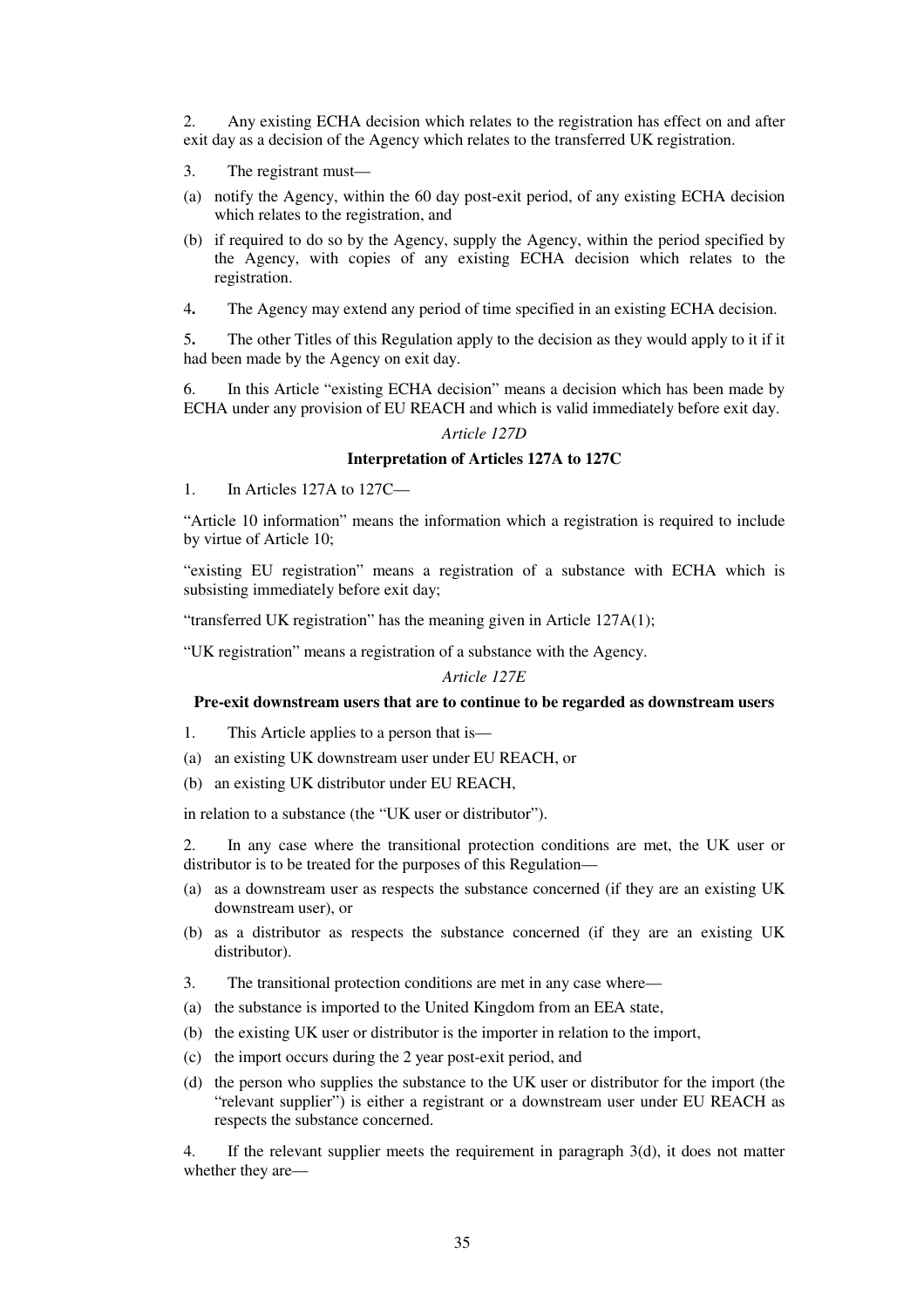- (a) the person from which the UK user or distributor obtained supplies of the substance before exit day (and therefore the person in relation to which the UK user was a downstream user or distributor under EU REACH), or
- (b) a different person.

5. Where paragraph 3 applies in the case of an import of the substance concerned, the provisions of this Regulation that apply to importers do not apply to the UK user or distributor in relation to that import.

6. If the UK user or distributor imports the substance into the United Kingdom in quantities of 1 to 10 tonnes per year, they must within the 180 day post-exit period—

- (a) supply the Agency with the information referred to in point (a)(i) of Article 10;
- (b) supply the Agency with the information referred to in points (ii) and (iv) of Article 10 to the extent that information is available to the UK user or distributor;
- (c) supply the Agency with the information referred to in points (a) to (d) of Article  $32(1)$ and otherwise comply with Article 32;
- (d) supply the Agency with the relevant registration number for the substance under EU REACH, and such other evidence as the Agency may require demonstrating that the information supplied in accordance with paragraph (c) above complies with the requirements of Articles 10, 12 and 14 (as they apply to the tonnage of the substance which the UK user or distributor imports into the United Kingdom).

7. If the UK user or distributor imports the substance into the United Kingdom in quantities of 10 tonnes or more per year, they must within the 180 day post-exit period—

- (a) supply the agency with the information referred to in point  $(a)(i)$  of Article 10;
- (b) supply the Agency with the information referred to in points (ii) and (iv) of Article 10 to the extent that information is available to the UK user or distributor;
- (c) supply the Agency with the information referred to in—
	- (i) Article 14(6),
	- (ii) Article 31,
	- (iii) points (a) to (d) of Article  $32(1)$ , and
	- (iv) otherwise comply with Articles 14(6), 31 and 32;
- (d) supply the Agency with the relevant registration number for the substance under EU REACH, and such other evidence that the Agency may require demonstrating that the information supplied in accordance with paragraph (c) above complies with the requirements of Articles 10, 12 and 14 (as they apply to the tonnage of the substance which the UK user or distributor imports into the United Kingdom).

8. The UK user or distributor must provide the Agency with updated information of the kind required by paragraph 6 or 7, in particular where the UK user or distributor begins to import the substance concerned from a different relevant supplier.

9. In this Article—

"existing UK distributor under EU REACH" means a person who was, at any time in the 2 year period before exit day, a distributor under EU REACH established in the United Kingdom in relation to a substance;

"existing UK downstream user under EU REACH" means a person who was, at any time in the 2 year period before exit day, a downstream user under EU REACH established in the United Kingdom in relation to a substance;

"relevant supplier" has the meaning given in paragraph 3(d).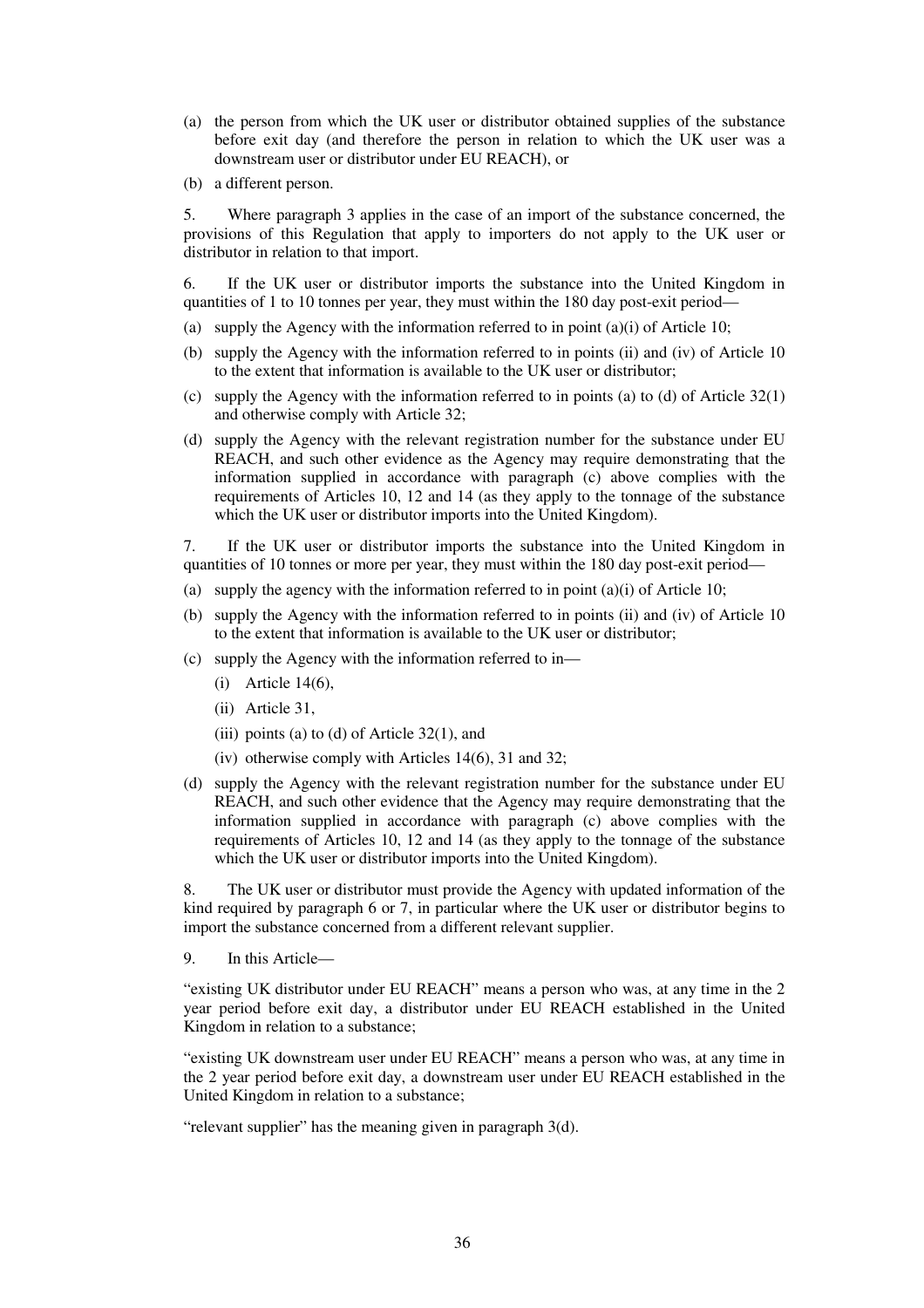### *Article 127F*

### **Existing EU authorisations**

1. The holder of an existing EU authorisation which has the relevant connection with the United Kingdom must, before the end of the 60 day post-exit period, supply the Agency with the required technical information relating to the authorisation.

2. An existing EU authorisation which does not have the relevant connection with the United Kingdom ceases to have effect (as retained EU law) on exit day.

3. An existing EU authorisation has the relevant connection with the United Kingdom if the holder of the authorisation is established in the United Kingdom.

4. In this Article—

"existing EU authorisation" means an authorisation granted in accordance with Articles 60 to 64 of EU REACH which is subsisting immediately before exit day;

"holder", in relation to an existing EU authorisation, means the person to whom the authorisation has been granted;

"required technical information", in relation to an existing EU authorisation, means—

- (a) the information included in the application for the authorisation in accordance with Article 62(4) and (5) of EU REACH,
- (b) any other information provided to ECHA by the applicant for the authorisation which was material to the formation of ECHA's opinion in relation to the application for the authorisation, and
- (c) any information required to be submitted or recorded before exit day under any condition under which the authorisation is granted.

#### *Article 127G*

#### **Existing applications for EU authorisations**

1. The Secretary of State must decide an existing application for an EU authorisation (as mentioned in Article 64(8)) if—

- (a) the application—
	- (i) is at the final decision stage on exit day,
	- (ii) has the relevant connection with the United Kingdom; and
- (b) the person who made the application—
	- (i) notifies the Secretary of State of the existence of the application,
	- (ii) provides the Secretary of State with copies of the application, the information included in it under Article 62(4) and (5) of EU REACH, and any other information provided to ECHA by the applicant for the authorisation which was material to the formation of ECHA's opinion in relation to the application for the authorisation, and
	- (iii) provides the Secretary of State with copies of the final opinions of ECHA referred to in Article 64(5) of EU REACH.
- 2. An application for an EU authorisation is at the final decision stage if—
- (a) ECHA has adopted the final opinions referred to in Article 64(5) of EU REACH, but
- (b) the Commission has not made a final decision granting or refusing the application.

3. An application for an EU authorisation has the relevant connection with the United Kingdom if the person making the application is established in the United Kingdom.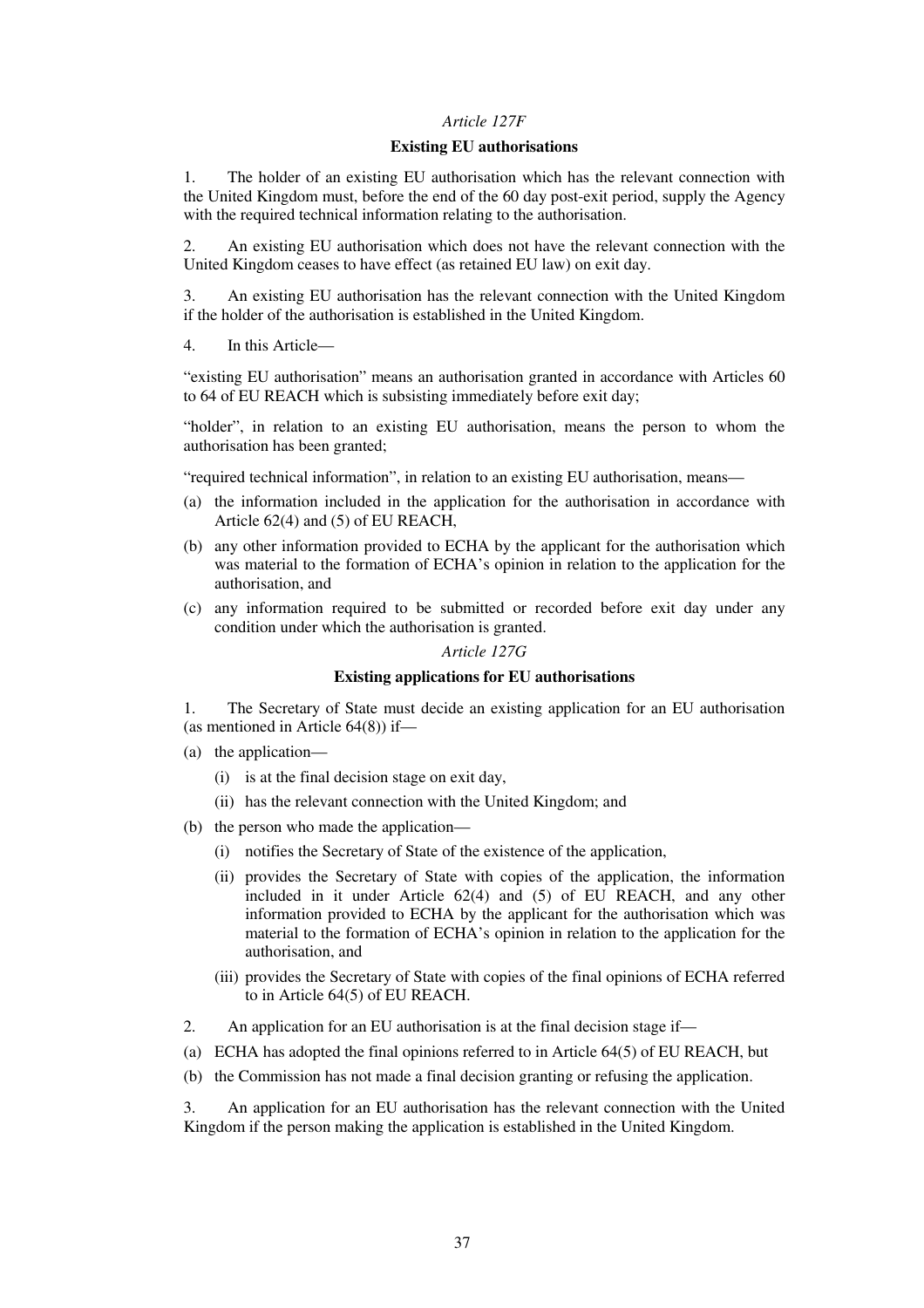4. The period of six months for the Secretary of State to make an authorisation decision in accordance with Article 64(8) of this Regulation begins with the day on which paragraph 1(b) is complied with.

5. Where, immediately before exit day, a person may place a substance on the market for a use or use it himself in reliance on Article 56(1)(d) of EU REACH, the person may continue to do so on and after exit day in reliance on Article 56(1)(d) of this Regulation.

But this paragraph ceases to apply at the end of the 180 day post-exit period if the person does not comply with paragraph 1(b) of this Article before the end of that period.

6. In this Article "existing application for an EU authorisation" means an application made before exit day for the grant of an authorisation in accordance with Articles 60 to 64 of EU REACH.

### *Article 127H*

#### **Existing authorised downstream users under EU law**

- 1. On and after exit day, a person who—
- (a) is established in the United Kingdom, and
- (b) is an existing authorised downstream user under EU law in relation to a substance,

is authorised to use that substance in accordance with Article 56(2).

2. Where Article 56(2) applies to the use of a substance by virtue of paragraph 1, a reference in Article 56(2) to an authorisation granted to a person up a supply chain is a reference to an existing EU authorisation relating to that use of the substance.

3. Accordingly, paragraph 1 ceases to apply to a person if the existing EU authorisation relating to that use of the substance ceases to have effect.

4. A person to whom paragraph 1 applies must, before the end of the 60 day post-exit period—

- (a) confirm to the Agency that they are an existing authorised downstream user under EU law in relation to the substance, and
- (b) notify the Agency of—
	- (i) the existing EU authorisation;
	- (ii) any conditions set out in the existing EU authorisation (as referred to in Article 56(2) of EU REACH);
	- (iii) the identity of the supplier of the substance to the person.

5. Article 66(1) does not apply to the use of a substance in accordance with Article 56(2) by virtue of this Article.

6. In this Article—

"existing authorised downstream user under EU law" means a person who, immediately before exit day, is authorised to use a substance in accordance with Article 56(2) of EU REACH;

"existing EU authorisation" means an authorisation granted to a person up a supply chain (as referred to in Article 56(2) of EU REACH) which is subsisting immediately before exit day, as it has effect in EU law;

### *Article 127I*

### **Existing examinations of testing proposals**

1. On and after exit day, an existing EU decision on a testing proposal which has the relevant connection with the United Kingdom has effect as a decision by the Agency under Article 40(3) of this Regulation.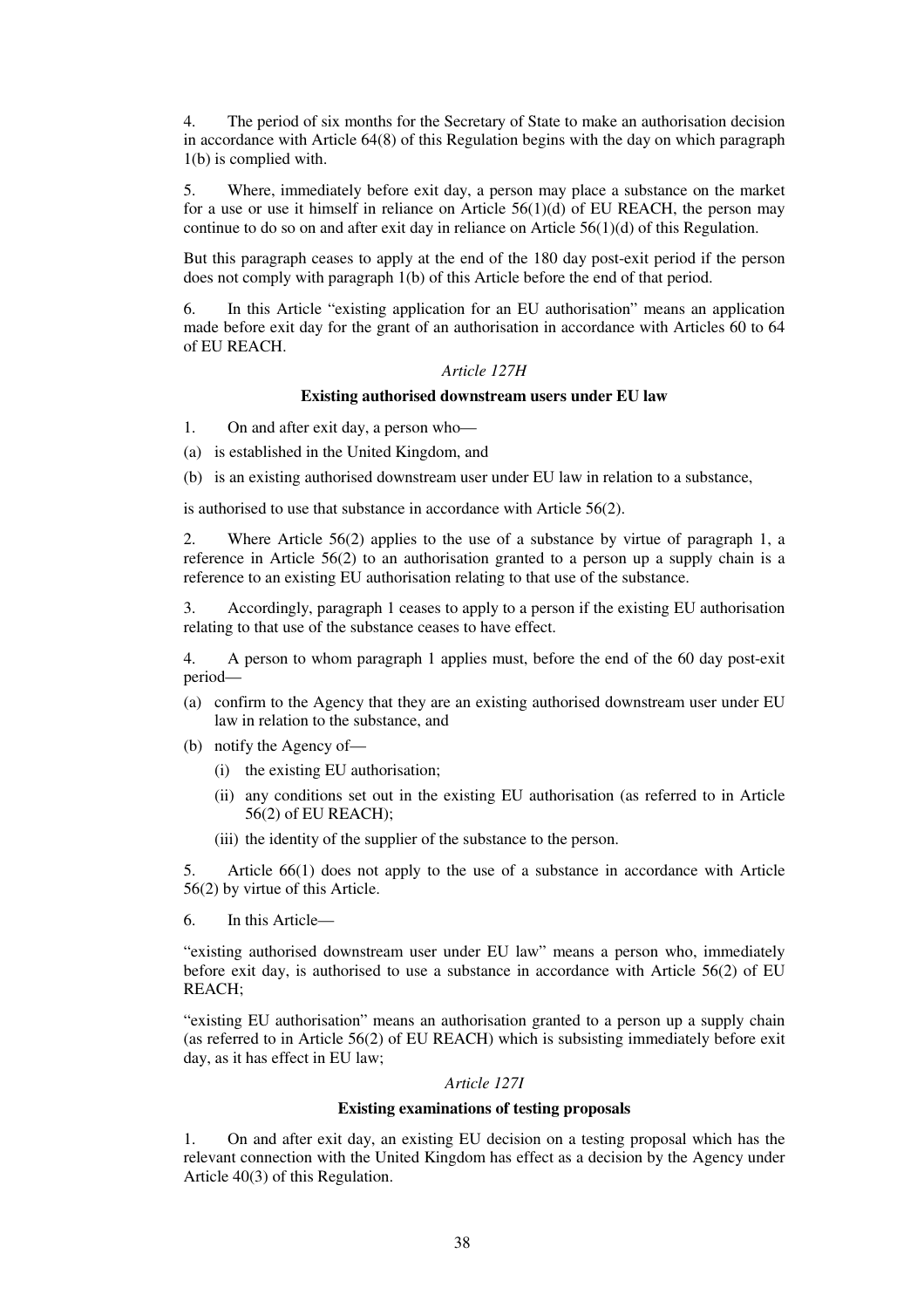2. An existing EU decision on a testing proposal has the relevant connection with the United Kingdom if the registrant, or downstream user, concerned is established in the United Kingdom.

3. The Agency may extend any deadline specified in an existing EU decision on a testing proposal.

4. In this Article, "existing EU decision on a testing proposal" means a decision taken by ECHA—

- (a) in accordance with Article  $40(3)(a)$ , (b), (c) or (e) of EU REACH, if the requirements of the decision have not been fulfilled, or
- (b) in accordance with Article 40(3)(d) of EU REACH.

*Article 127J* 

### **Existing Article 7(2) notifications**

- 1. This Article applies if—
- (a) before exit day, a producer of articles established in the United Kingdom, or an importer of articles established in the United Kingdom, has given ECHA a notification under Article 7(2) of EU REACH in relation to a substance, and
- (b) immediately before exit day, that person is not a registrant in relation to the substance concerned.

2. The person that gave the notification to ECHA must submit to the Agency, within the 60 day post-exit period, the information notified to ECHA in accordance with Article 7(2) and (4) of EU REACH.

### *Article 127K*

### **Existing Article 9 exemptions**

- 1. This Article applies if—
- (a) a five year exemption under Article 9(1) of EU REACH, or
- (b) an extended exemption under Article 9(7) of EU REACH,

applies in relation to a substance immediately before exit day where the research and development concerned takes place in the United Kingdom.

- 2. On and after exit day—
- (a) a five year exemption under Article 9(1) of this Regulation, or,
- (b) an extended exemption under Article 9(7) of this Regulation,

(as the case may be) applies in relation to the substance, subject to the same conditions (if any) imposed by ECHA under Article 9(4) in relation to the corresponding exemption under EU REACH.

3. That exemption under Article 9(1) or (7) of this Regulation is to end on the same date that the corresponding exemption under EU REACH would have ended.

4. Where an exemption under Article 9(1) or (7) of this Regulation applies to a substance by virtue of this Article, the following duties must be complied with in relation to the exemption of the substance within the 60 day post-exit period—

- (a) Article 9(2) must be complied with by the manufacturer or importer or producer, as the case may be (the "notifier");
- (b) the notifier must also notify the Agency of the number and notification date assigned by ECHA under Article 9(3) of EU REACH;
- (c) the notifier must give the Agency copies of any additional necessary information given to ECHA under Article 9(4) of EU REACH.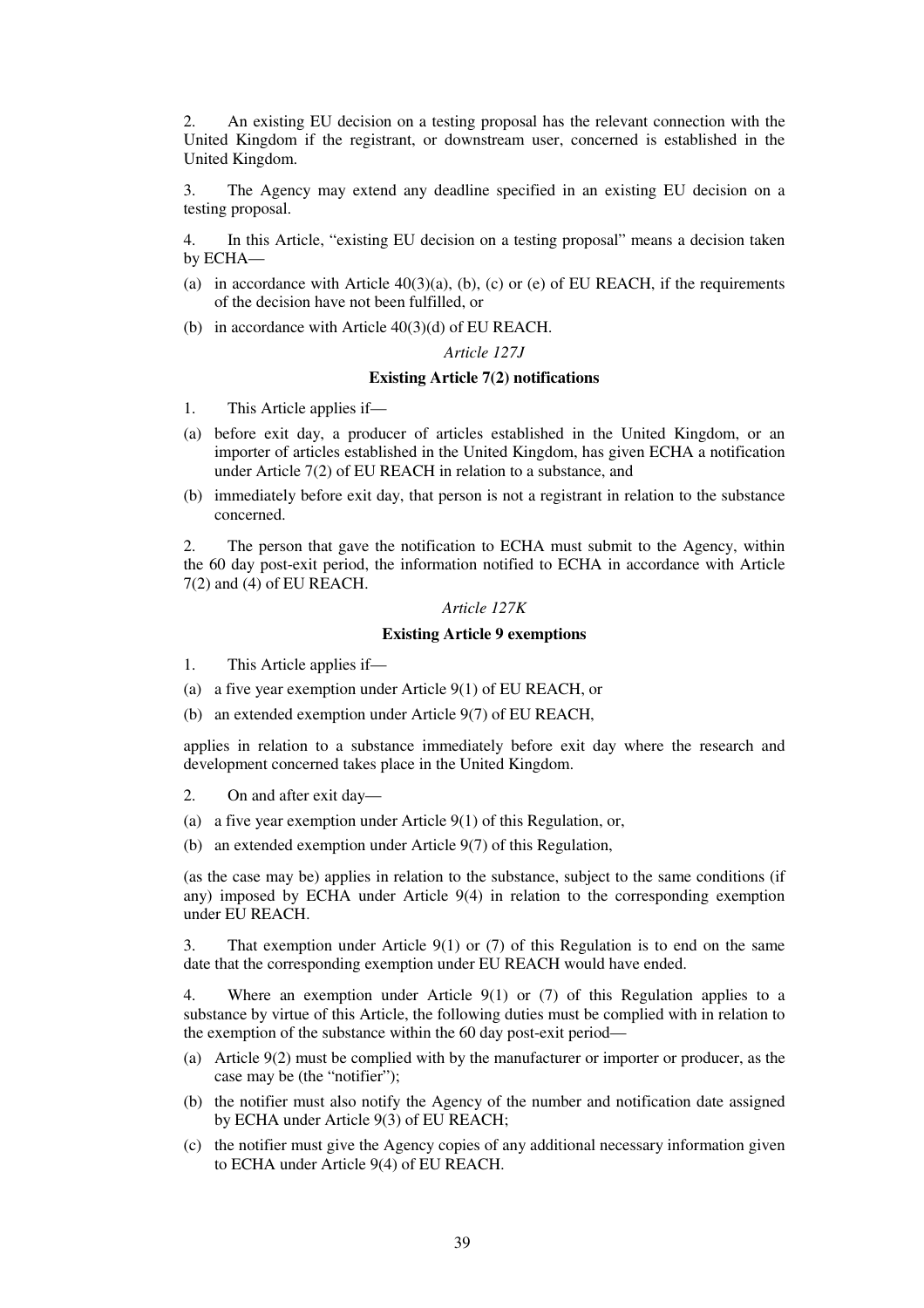Where the notifier complies with Article 9(2) in accordance with this paragraph, no fee is payable under Article 9(2).

### *Article 127L*

#### **Existing Article 17 registrations**

1. This Article applies if a registration with ECHA under Article 17 of EU REACH which relates to an on-site isolated intermediate that is manufactured in the United Kingdom is—

- (a) subsisting immediately before exit day, and
- (b) either—
	- (i) has a current connection with the UK, or
	- (ii) has a relevant past connection with the UK (but does not have a current connection with the UK).

2. On and after exit day, the registration has effect as a registration with the Agency under Article 17 of this Regulation.

3. Where paragraph 2 operates on a registration the manufacturer concerned must give the Agency—

- (a) the information referred to in Article  $17(2)(a)$ , (b), (e) and (f) and the confirmation referred to in Article 17(3), within the 60 day post-exit period, and
- (b) the information referred to in Article  $17(2)(c)$  and (d) within the 2 year post-exit period.

4. Article 19(1) does not apply to the giving of information in accordance with paragraph 3 of this Article.

5. The manufacturer concerned must submit the registration number and registration date assigned to the existing EU registration by ECHA in accordance with Article 20(3) of EU REACH, and such other evidence as the Agency may require of the existing EU registration, to the Agency within the 60 day post-exit period.

6. Where paragraph 2 operates on a registration, the other Titles of this Regulation apply to that registration as they would apply to the registration if it had been submitted to the Agency under Article 17 on exit day, but with the modifications set out in the following provisions of this Article.

- 7. No fee is payable under Article 17(2).
- 8. Article 20 has effect with the following provision substituted for paragraphs 1 to 3—

"1. The Agency must assign a submission date to each registration which has effect under Article 127L, which must be the date on which the registrant complies with paragraph 3(a) or (b) of Article 127L.

2. The Agency may undertake a completeness check of each registration in order to ascertain that all the elements required under Article 17 have been provided. The completeness check must not include an assessment of the quality or the adequacy of any data or justifications submitted.

If a registration is incomplete, the Agency must inform the registrant as to what further information is required in order for the registration to be complete, while setting a reasonable deadline for this. The registrant must complete his registration and submit it to the Agency within the deadline set. The Agency must confirm the submission date of the further information to the registrant. The Agency must perform a further completeness check, considering the further information submitted.

3. Once the registrant has complied with paragraph 3(a) of Article 127L, the Agency must assign a registration number to the substance concerned and a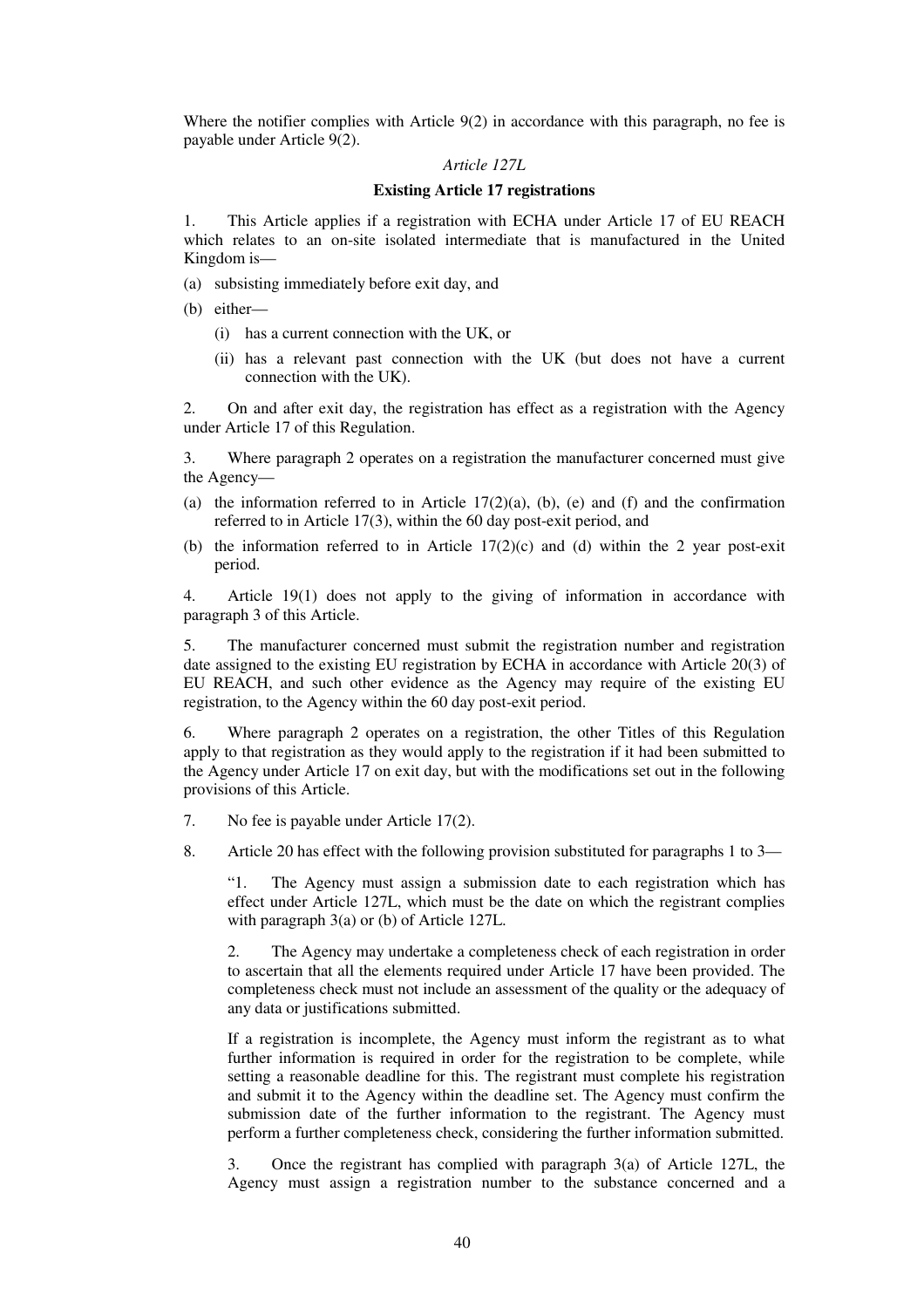registration date, which must be the same as the registration date for the existing EU registration.".

9. Article 21 has effect with the following provision substituted for the first subparagraph of paragraph 1—

"1. A registrant may continue the manufacture of a substance from exit day, subject to any indication to the contrary from the Agency in accordance with Article  $20(2)$ .".

### *Article 127M*

### **Existing Article 18 registrations**

1. This Article applies if a registration with ECHA under Article 18 of EU REACH which relates to a transported isolated intermediate that is manufactured in or imported into the United Kingdom is—

- (a) subsisting immediately before exit day, and
- (b) either—
	- (i) has a current connection with the UK, or
	- (ii) has a relevant past connection with the UK (but does not have a current connection with the UK).

2. On and after exit day, the registration has effect as a registration with the Agency under Article 18 of this Regulation.

3. Where paragraph 2 operates on a registration, the manufacturer or importer concerned must give the Agency—

- (a) the information referred to in Article  $18(2)(a)$ , (b), (e) and (f) and the confirmation referred to in Article 18(4), within the 60 day post-exit period, and
- (b) the information referred to in Article  $18(2)(c)$  and (d) and  $18(3)$  within the 2 year postexit period.

4. Article 19(1) does not apply to the giving of information in accordance with paragraph 3 of this Article.

5. The manufacturer or importer concerned must submit the registration number and registration date assigned to the existing EU registration by ECHA in accordance with Article 20(3) of EU REACH, and such other evidence as the Agency may require of the existing EU registration, to the Agency within the 60 day post-exit period.

6. Where paragraph 2 operates on a registration, the other Titles of this Regulation apply to that registration as they would apply to the registration if it had been submitted to the Agency under Article 18 on exit day, but with the modifications set out in the following provisions of this Article.

- 7. No fee is payable under Article 18(2).
- 8. Article 20 has effect with the following provision substituted for paragraphs 1 to 3—

"1. The Agency must assign a submission date to each registration which has effect under Article 127M, which must be the date on which the registrant complies with paragraph 3(a) or (b) of Article 127M.

2. The Agency may undertake a completeness check of each registration in order to ascertain that all the elements required under Article 18 have been provided. The completeness check must not include an assessment of the quality or the adequacy of any data or justifications submitted.

If a registration is incomplete, the Agency must inform the registrant as to what further information is required in order for the registration to be complete, while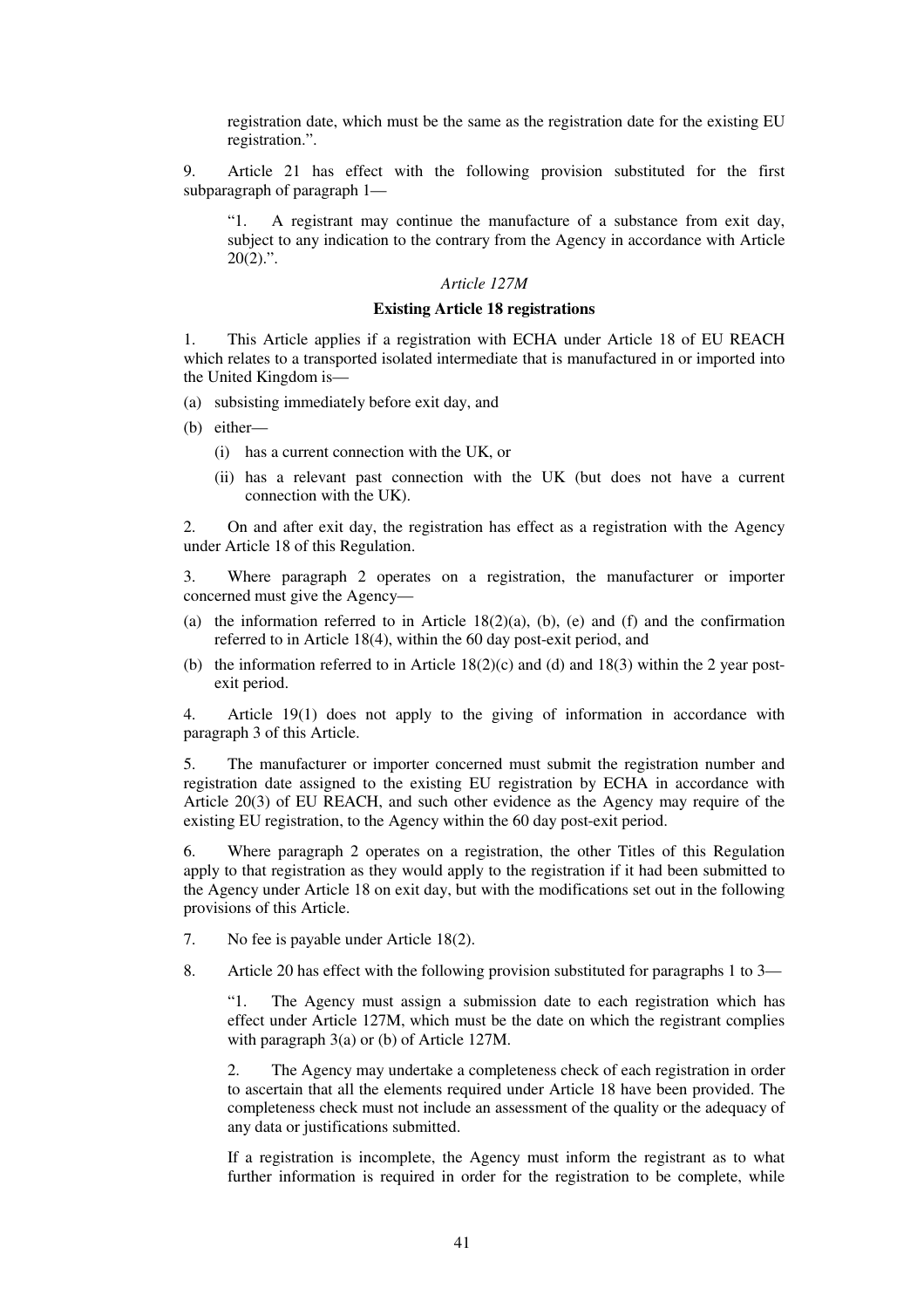setting a reasonable deadline for this. The registrant must complete his registration and submit it to the Agency within the deadline set. The Agency must confirm the submission date of the further information to the registrant. The Agency must perform a further completeness check, considering the further information submitted.

3. Once the registrant has complied with paragraph 3(a) of Article 127M, the Agency must assign a registration number to the substance concerned and a registration date, which must be the same as the registration date for the existing EU registration.".

9. Article 21 has effect with the following provision substituted for the first subparagraph of paragraph 1—

"1. A registrant may continue the manufacture or import of a substance from exit day, subject to any indication to the contrary from the Agency in accordance with Article 20(2).".

#### *Article 127N*

### **Registrations under Article 127L and Article 127M**

1. Articles 127L and 127M are to be read in accordance with paragraphs 2 to 5.

2. A registration under Article 17 or 18 of EU REACH (as the case may be) has a current connection with the UK if—

- (a) the registrant immediately before exit day is a person established in the United Kingdom (a "current UK registrant"), and
- (b) a registration of the substance concerned by the current UK registrant is a registration of a kind that could be submitted on exit day under Article 17 or 18 (as the case may be) of this Regulation.

3. A registration under Article 17 or 18 of EU REACH (as the case may be) has a relevant past connection with the UK if—

- (a) the registrant at any time during the 2 year period before exit was a person established in the United Kingdom (a "former UK registrant"), and
- (b) a registration of the substance concerned by the former UK registrant is a registration of a kind that could be submitted on exit day—
	- (i) under Article 17 of this Regulation if the former UK registrant was the manufacturer of the on-site intermediate concerned on exit day, or
	- (ii) under Article 18 of this Regulation if the former UK registrant was the manufacturer or importer of the transported isolated intermediate concerned on exit day.

4. Where a registration that has a current connection with the UK has effect as a registration with the Agency by virtue of Article 127L or 127M, the current UK registrant becomes the registrant in relation to the registration with the Agency on exit day.

5. Where a registration that has a former connection with the UK has effect as a registration with the Agency by virtue of Article 127L or 127M, the former UK registrant becomes the registrant in relation to the registration with the Agency on exit day.

If two or more persons have been former UK registrants at different times during the 2 year period before exit, only the person who was the former UK registrant most recently before exit day is to become registrant in relation to the registration with the Agency by virtue of this paragraph.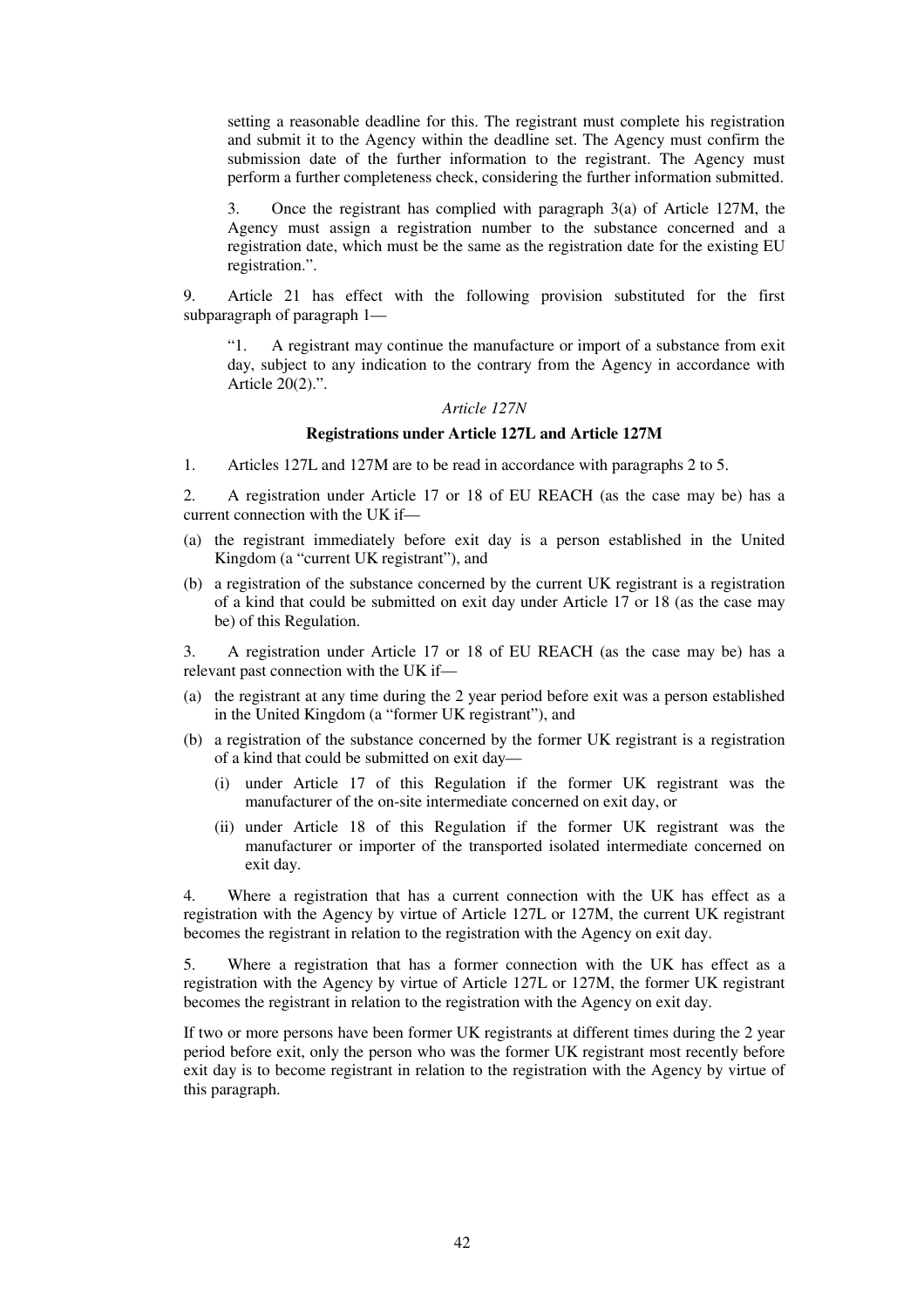#### *Article 127O*

### **Obligation to keep information**

1. This Article applies to a person established in the United Kingdom who, immediately before exit day, is, as respects any information, bound by the obligation imposed by Article 36(1) of EU REACH.

2. On and after exit day, the person is, as respects the information concerned, bound by the obligation imposed by Article 36(1) of this Regulation.

3. Where paragraph 2 applies to a person, the person is not bound by the obligation imposed by Article 36(1) of this Regulation after the end of a 10 year period under Article 36(1) of EU REACH that was running at exit day (and the reference to the 10 year period in Article 36(1) of this Regulation is accordingly to be read as a reference to the remainder of the 10 year period under EU REACH that falls after exit day).

#### *Article 127P*

#### **Periods before exit and post-exit used in this Title**

In this Title—

(1) "60 day post-exit period" means the period of 60 days beginning with the day after that on which exit day falls;

(2) "90 day post-exit period" means the period of 90 days beginning with the day after that on which exit day falls;

(3) "180 day post-exit period" means the period of 180 days beginning with the day after that on which exit day falls;

(4) "2 year period before exit" means the period of two years ending with exit day;

(5) "2 year post-exit period" means the period of two years beginning with the day after that on which exit day falls.".

### SCHEDULE 3 Regulation 5

### Amendment of the Annexes and Appendices to the REACH Regulation

### PART 1

### The Annexes

#### **Annex 1**

**1.**—(1) Annex 1 (general provisions for assessing substances and preparing chemical safety reports) is amended as follows.

(2) In point 0.5, in the first paragraph, for "Community" substitute "United Kingdom or European Union".

(3) In point 1.1.2, for "test methods laid down" to "Article 13(3)" substitute "Council Regulation (EC) No 440/2008 of 30 May 2008 laying down test methods pursuant to REACH".

(4) In point 1.3.1, in the first paragraph, omit "and Articles 4 to 7 of Directive 1999/45/EC".

(5) In point 5.1.1, in the second paragraph, for "Community" substitute "United Kingdom".

### **Annex 2**

**2.**—(1) Annex 2 (requirements for the compilation of safety data sheets) is amended as follows. (2) In point 0.2.2, after "set out in" insert "retained EU law that transposed".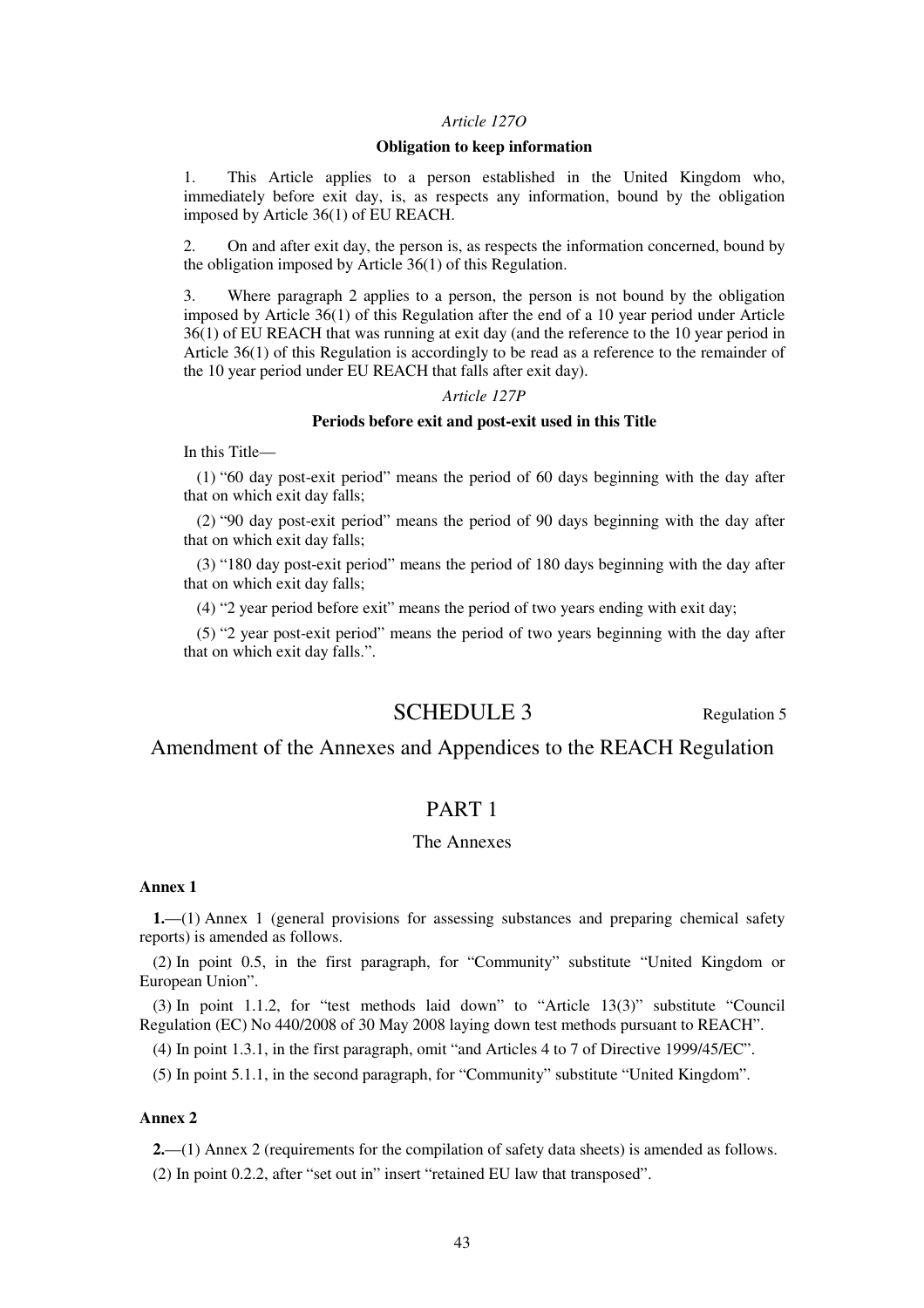(3) In point 1.1—

- (a) in the first paragraph, for the words from "the official language(s)" to the end of the paragraph substitute "English";
- (b) in the third paragraph, in point (b), omit the words "Member State".
- (4) In point 1.3—
	- (a) omit the second paragraph;
	- (b) in the fourth paragraph, for "non-Union" substitute "non-United Kingdom".
- (5) In point 1.4, omit from "in the Member State" to "on the market".
- (6) In point 2.1, in the first paragraph, omit "to the classification and labelling inventory".
- (7) In point 3.2.2(a)(ii), omit "Union".
- (8) In point 3.2.3, omit "Union".
- (9) In point 3.2.4, in point (b), omit the words "Member State".

(10) In point 7, in the second paragraph, after "measures according to" insert "retained EU law that transposed".

(11) In point 8.1.1, omit "in the Member State in which the safety data sheet is being provided".

- (12) For points 8.1.1.1 to 8.1.1.5 substitute—
	- "8.1.1.1. the workplace exposure limit within the meaning of—
	- (a) the Control of Substances Hazardous to Health Regulations 2002 (S.I. 2002/2677), as respects Great Britain, or
	- (b) the Control of Substances Hazardous to Health Regulations (Northern Ireland) 2003 (S.R. 2003 No. 34), as respects Northern Ireland;
	- 8.1.1.2. the occupational exposure limit within the meaning of—
	- (a) the Control of Lead at Work Regulations 2002 (S.I. 2002/2676), as respects Great Britain, or
	- (b) the Control of Lead at Work Regulations (Northern Ireland) 2003 (S.R. 2003 No. 35), as respects Northern Ireland.".

(13) In point 8.2.1, after "in accordance with" insert "the retained EU law that transposed".

(14) In point 8.2.2.2, for "Council Directive 89/686/EEC" substitute "Regulation (EU) 2016/425(**a**)".

(15) In point 8.2.3, omit "Union".

- (16) In point 13, in the first paragraph—
	- (a) after "the requirements of" insert "the retained EU law that transposed";
	- (b) omit "by the Member State in which the safety data sheet is being supplied".

(17) In point 13.1, in the second paragraph, for the words from "Union" to "force" substitute "legislation relating to waste".

(18) In point 14, omit from ", all three" to "of the Council".

(19) In point 15.1, in the first paragraph—

(a) omit "Union";

- (b) for "for example," substitute "including relevant EU provisions transposed through retained EU law, such as the";
- (c) for "Council Directive 96/82/EC" substitute "Directive 2012/18/EU";
- (d) omit the second sentence.

<sup>(</sup>**a**) Regulation (EU) 2016/425 of the European Parliament and of the Council of 9 March 2016 on personal protective equipment and repealing Council Directive 89/686/EEC (OJ No L 81, 31.3.2016, p. 51).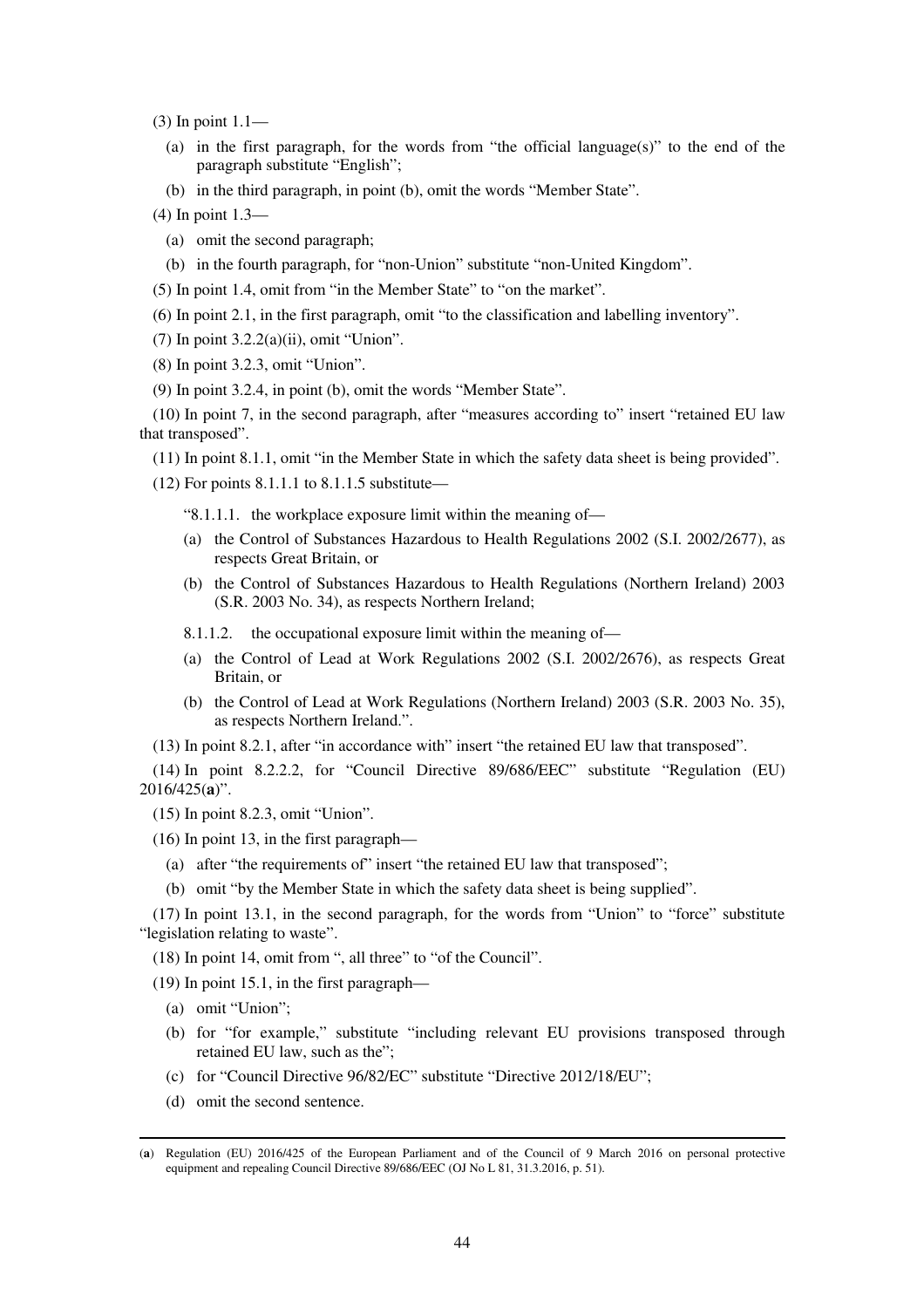#### **Annex 5**

**3.** In Annex 5 (exemptions from the obligation to register in accordance with Article 2(7)(b)), in paragraph 8, for "dangerous" substitute "hazardous".

### **Annex 7**

**4.** In Annex 7 (standard information requirements for substances manufactured or imported in quantities of one tonne or more), in footnote (2), for the words from "the appropriate" to "specified in" substitute "regulations under".

### **Annex 8**

**5.** In Annex 8 (standard information requirements for substances manufactured or imported in quantities of 10 tonnes or more), in footnote (2), for the words from "the appropriate" to "specified in" substitute "regulations under".

#### **Annex 9**

**6.**—(1) Annex 9 (standard information requirements for substances manufactured or imported in quantities of 100 tonnes or more) is amended as follows.

(2) In footnote (2), for the words from "the appropriate" to "specified in" substitute "regulations under".

(3) In point 8.7.2, in the first column, for "as specified in" substitute "made under".

(4) In point 8.7.3, in the first column, for "as specified in" substitute "made under".

#### **Annex 10**

**7.**—(1) Annex 10 (standard information requirements for substances manufactured or imported in quantities of 1,000 tonnes or more) is amended as follows.

(2) In footnote (2), for the words from "the appropriate" to "specified in" substitute "regulations under".

(3) In point 8.7.3, in the first column, for "as specified in" substitute "made under".

### **Annex 11**

**8.**—(1) Annex 11 (general rules for adaptation of the standard testing regime set out in Annexes 7 to 10) is amended as follows.

- (2) In point 1.2, in the second paragraph, omit "the Commission or".
- (3) In point 1.3, in the second paragraph, omit "the Commission, Member States and".

(4) In point 1.4, in the first paragraph—

- (a) omit "(e.g. the European Centre for the Validation of Alternative Methods (ECVAM)) criteria";
- (b) for "process)" substitute "process".

(5) In point 1.5, in the first paragraph, omit "sufficiently in advance of the first registration deadline for phase-in substances".

#### **Annex 12**

**9.** In Annex 12 (general provisions for downstream users to assess substances and prepare chemical safety reports), in the introduction, in the second paragraph, for "Community" substitute "other".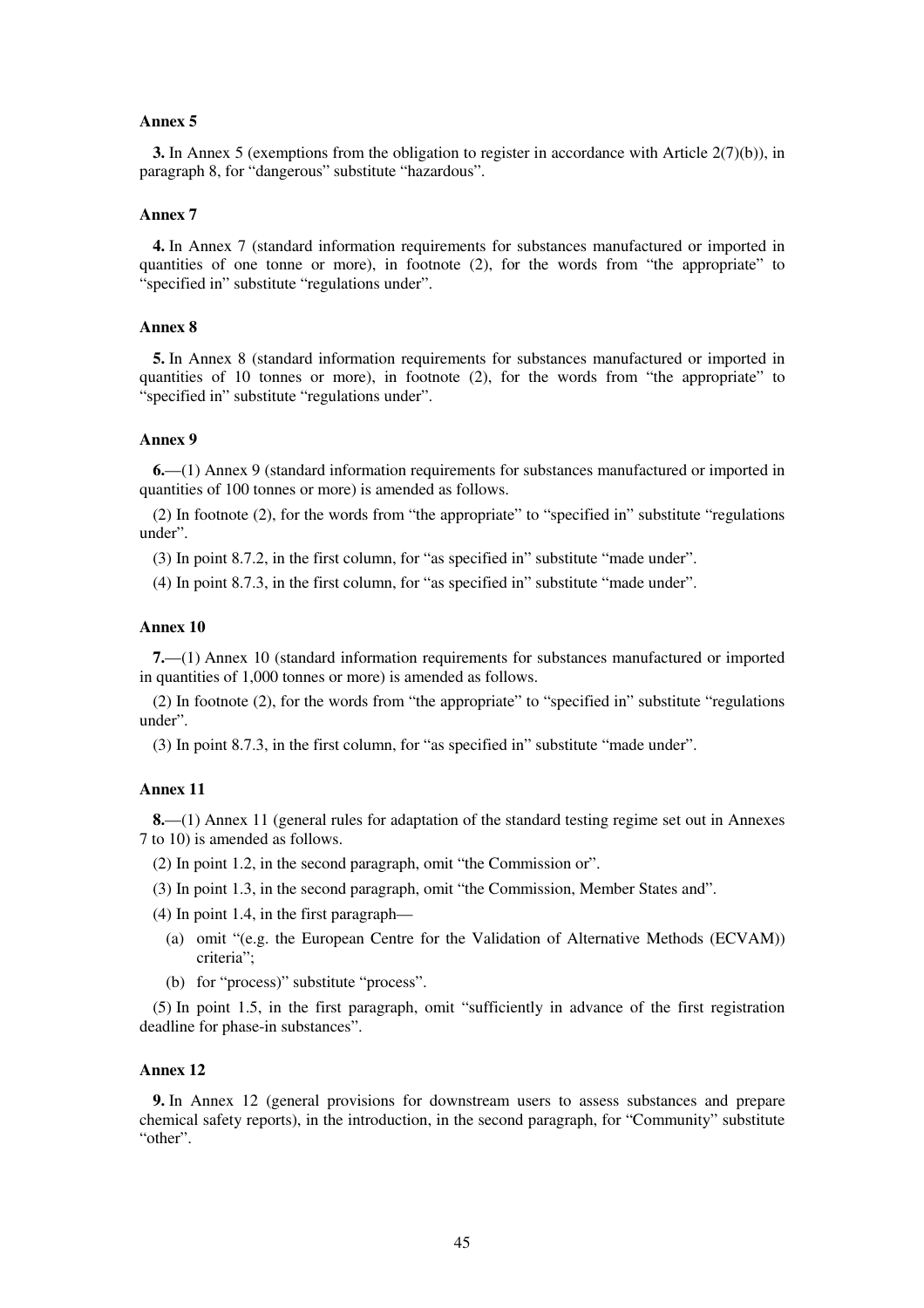### **Annex 14**

**10.** In Annex 14 (list of substances subject to authorisation), in entry Nr 4, in the entry for the column headed "exempted (categories of) uses", for "Directive 2001/82/EC, and/or Directive 2001/83/EC" substitute "the Veterinary Medicines Regulations 2013 or the Human Medicines Regulations 2012".

### **Annex 15**

**11.**—(1) Annex 15 (dossiers) is amended as follows.

(2) In Part 1 (introduction and general provisions), in the first paragraph, in the second indent, omit "within the Community".

- (3) In Part 2 (content of dossiers), in section 3 (Dossiers for restrictions proposal)—
	- (a) in the heading "Justification for Restrictions at Community Level", omit "at Community level";
	- (b) in the paragraph that follows that heading—
		- (i) in the first indent omit "on a Community-wide basis";
		- (ii) in the second indent omit "Community wide".

### **Annex 17**

**12.** Annex 17 (restrictions on the manufacture, placing on the market and use of certain dangerous substances, mixtures and articles) is amended as follows.

**13.** Immediately before the Table insert—

"1. In this Annex "competent appropriate authority", in relation to the exercise of a function under this Annex, means—

- (a) the Secretary of State if, or to the extent that, the exercise of the function—
	- (i) relates to England;
	- (ii) relates to Scotland and is not within devolved competence (within the meaning of section 54 of the Scotland Act 1998);
	- (iii) relates to Wales and is not within devolved competence (within the meaning of section 58A(7) and (8) of the Government of Wales Act 2006);
	- (iv) relates to Northern Ireland and is not within devolved competence in Northern Ireland;
- (b) the Scottish Ministers if, or to the extent that, the exercise of the function is within devolved competence (within the meaning of section 54 of the Scotland Act 1998);
- (c) the Welsh Ministers if, or to the extent that, the exercise of the function is within devolved competence (within the meaning of section 58A(7) and (8) of the Government of Wales Act 2006);
- (d) the Department of Agriculture, Environment and Rural Affairs and the Department for the Economy if, or to the extent that, the exercise of the function is within devolved competence in Northern Ireland.

2. For the purposes of paragraph 1(d), the exercise of a function (or its exercise in any way) is within devolved competence in Northern Ireland except so far as a provision of an Act of the Northern Ireland Assembly conferring the function (or, as the case may be, conferring it so as to be exercisable in that way) would be outside the legislative competence of the Assembly.

The reference in this paragraph to provision being outside the legislative competence of the Northern Ireland Assembly is to be read in accordance with section 6 of the Northern Ireland Act 1998.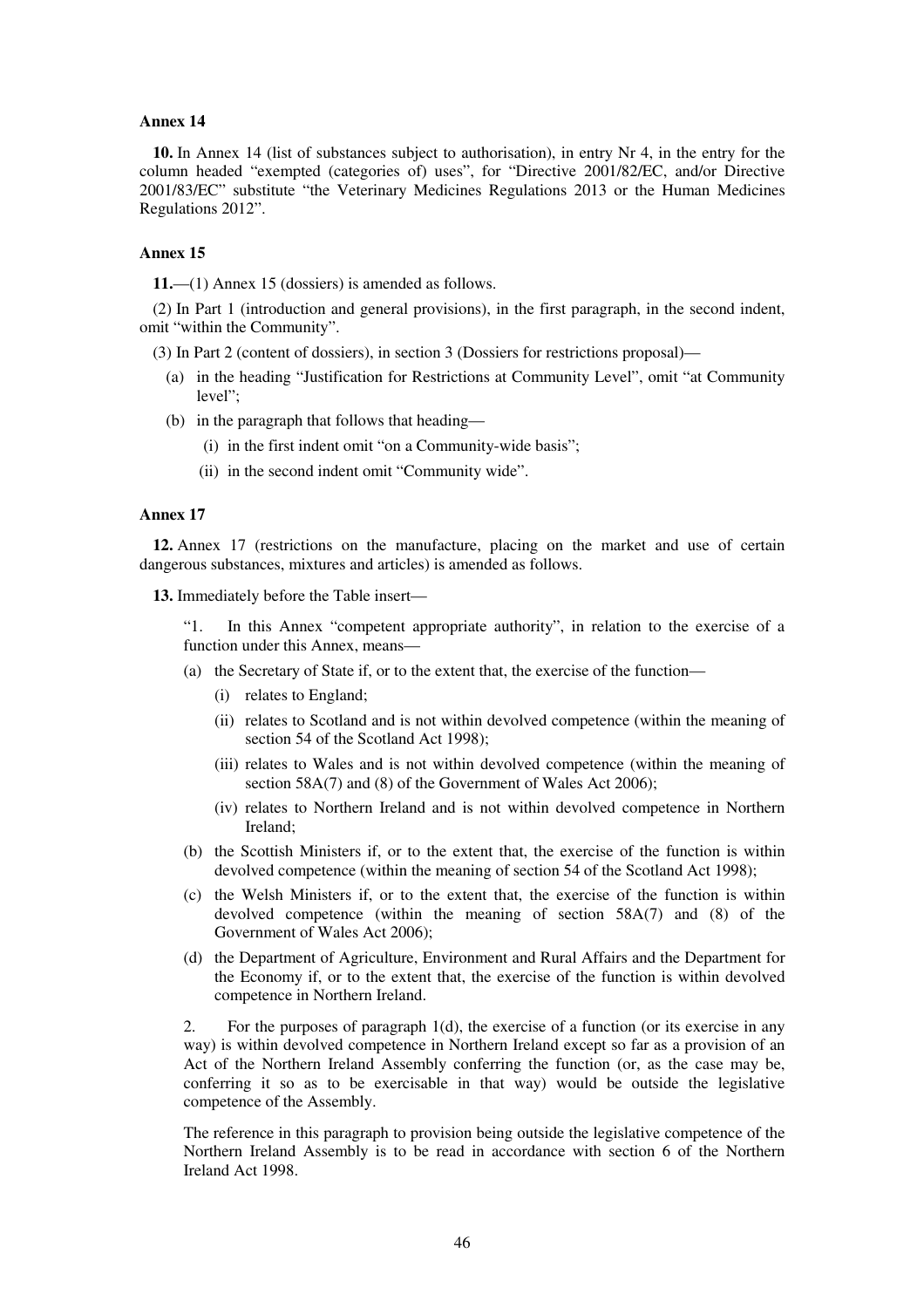Any provision that would be outside the legislative competence of the Northern Ireland Assembly unless the Secretary of State consented to it is to be regarded, for the purposes of this paragraph, as outside legislative competence.

When any function under this Annex is exercisable by the Department of Agriculture, Environment and Rural Affairs and the Department for the Economy as the competent appropriate authority, that function is to be exercised by both of those Departments acting jointly.".

**14.** —(1) In entry 3 in the table (liquid substances or mixtures regarded as dangerous or fulfilling the criteria for certain hazard classes or categories), the second column is amended as follows.

(2) In paragraph 4, for the words from "European Standard" to "(CEN)" substitute "British Standard Specification on Decorative oil lamps (BS EN 14059) adopted by the British Standards Institute".

(3) In paragraph 5, for "Community provisions" substitute "legislation".

(4) Omit paragraph 6.

(5) In paragraph 7, for the words from "competent" to "Commission" substitute "Agency".

**15.** In entry 5 in the table (benzene), in the second column, in paragraph (4), in point (a), for "Directive 98/70/EC" substitute "the Motor Fuel (Composition and Content) Regulations 1999(**a**)".

**16.**—(1) In entry 6 in the table (asbestos fibres), the second column is amended as follows.

(2) In paragraph 1, omit the second, third and fourth subparagraphs.

- (3) In paragraph 2—
	- (a) in the first subparagraph, for "Member States may" substitute "the competent appropriate authority may, after having consulted the other appropriate authorities";
	- (b) in the second subparagraph—
		- (i) for "Member States may" substitute "The competent appropriate authority may, after having consulted the other appropriate authorities,";
		- (ii) omit the second and third sentences.
- (4) In paragraph 3, for "Community provisions" substitute "legislation".

**17.** In entries 16 (lead carbonates) and 17 (lead sulphates) in the table, in the second column—

- (a) for "Member States may" substitute "the competent appropriate authority may, after having consulted the other appropriate authorities";
- (b) omit "on their territory";
- (c) omit the final sentence.

**18.** In entry 18a in the table (mercury), in the second column, in paragraph 2, for "Member States may" substitute "the competent appropriate authority may, after having consulted the other appropriate authorities,".

**19.**—(1) In entry 19 in the table (arsenic compounds), the second column is amended as follows.

(2) In paragraph 4—

- (a) in point (a), for "Article 5(1) of Directive 98/8/EC" substitute "Articles 19 or 26 of Regulation (EU) No 528/2012";
- (b) in point (c), for "Community provisions" substitute "legislation".

<sup>(</sup>**a**) S.I. 1999/3107, amended by S.I. 2001/3896, 2003/3078, 2007/1608, 2010/3035, 2012/2567, 2013/2897, 2014/3076, 2015/1630, 1796.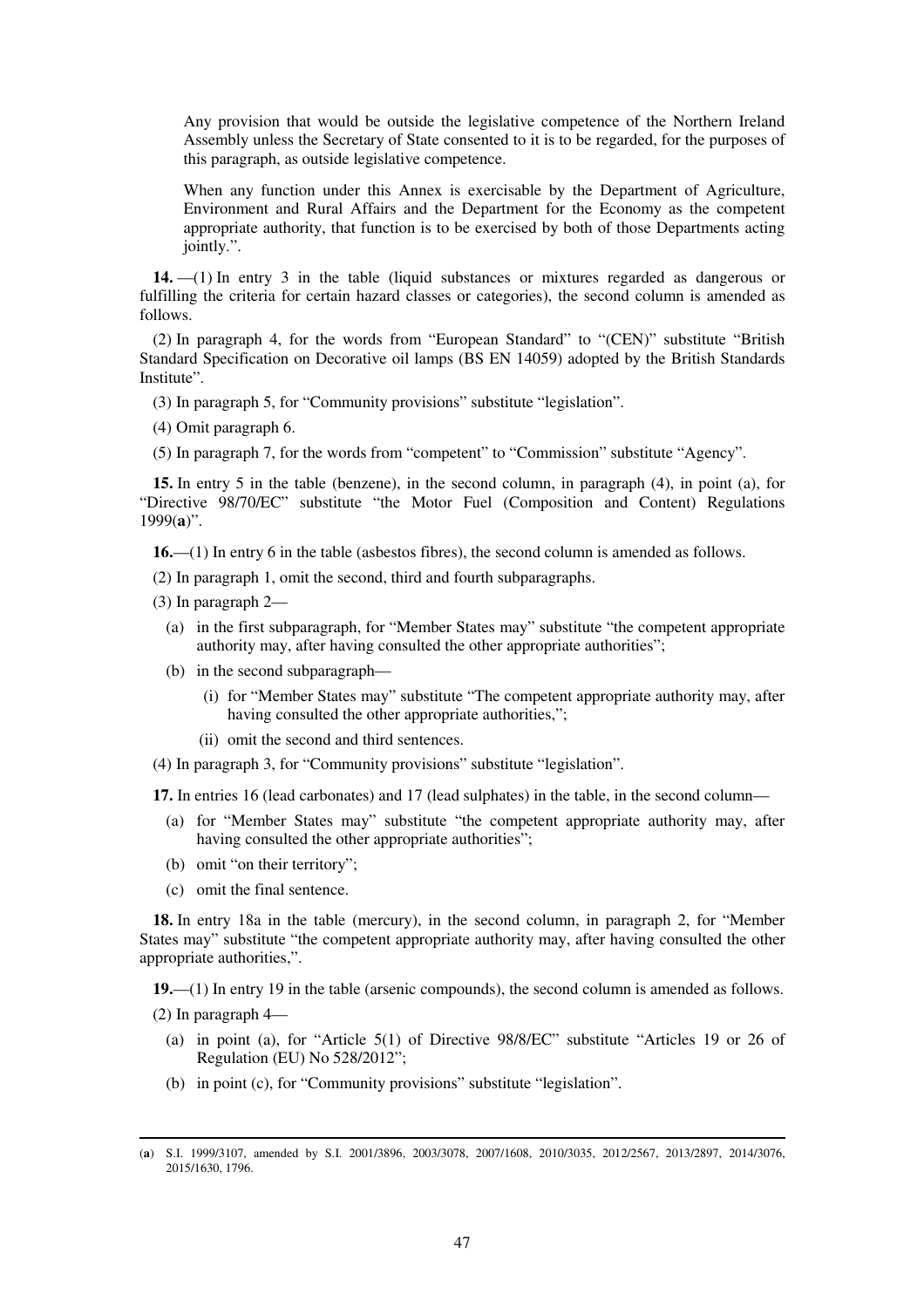(3) In paragraph 7, for "Member States may" substitute "The competent appropriate authority may, after having consulted the other appropriate authorities,".

**20.** In entry 23 in the table (cadmium), in the second column—

- (a) in the first paragraph, after "2658/87" insert ", as it has effect in EU law immediately before exit day. For the purposes of this entry that Regulation has effect as if the references to Euratom were omitted";
- (b) in paragraph 1—
	- (i) omit the penultimate subparagraph (which begins "The first and second subparagraphs");
	- (ii) omit the final subparagraph (which begins "By 19 November 2012,");
- (c) in paragraph 4, omit the final subparagraph (which begins "In accordance with Article  $69"$

**21.** In entry 24 in the table (monomethyl – tetrachlorodiphenyl methane), in the second column, in paragraph 2, in the second subparagraph, for "Member States may" substitute "the competent appropriate authority may, after having consulted the other appropriate authorities".

**22.** —(1) In entries 28 to 30 of the table (certain substances that are carcinogens, cell mutagens or toxic to reproduction) the second column is amended as follows.

(2) In paragraph 1, in the second subparagraph, for "Community provisions" substitute "legislation".

(3) In paragraph 2—

- (a) for point (a) substitute—
	- "(a) medicinal or veterinary medicinal products as defined by the Veterinary Medicines Regulations 2013 and the Human Medicines Regulations 2012;";
- (b) in point (b), for "Directive 76/768/EEC" substitute "Regulation 1223/2009";
- (c) In point (c), in the first indent, for "Directive 98/70/EC" substitute "the Motor Fuel (Composition and Content) Regulations 1999".

**23.** In entry 31 of the table (creosotes etc.), in the second column, in paragraph 2(a)—

- (a) in the first subparagraph omit "Community";
- (b) in the third subparagraph, for "Community provisions" substitute "legislation".

**24.** In entries 32 to 38 of the table (chloroform etc.), in the second column, in paragraph 2—

- (a) for "Community provisions" substitute "legislation";
- (b) for point (a) substitute—
	- "(a) medicinal or veterinary medicinal products as defined by the Veterinary Medicines Regulations 2013 and the Human Medicines Regulations 2012;";
- (c) in point (b), for "Directive 76/768/EEC" substitute "Regulation 1223/2009".

**25.** In entry 40 of the table (certain flammable substances etc.), in the second column, in paragraph 2, for "Community provisions" substitute "legislation".

**26.** In entry 45 of the table (diphenylether, octabromo derivative), in the second column, in paragraph 3, for "Directive 2002/95/EC" substitute "the Restriction of the Use of Certain Hazardous Substances in Electrical and Electronic Equipment Regulations 2012(**a**)".

**27.** In entry 47 of the table (chromium VI compounds), in the second column, in paragraph 2, for "Community provisions" substitute "legislation".

<sup>(</sup>**a**) S.I. 2012/3032, amended by S.I. 2014/1771, 2018/942.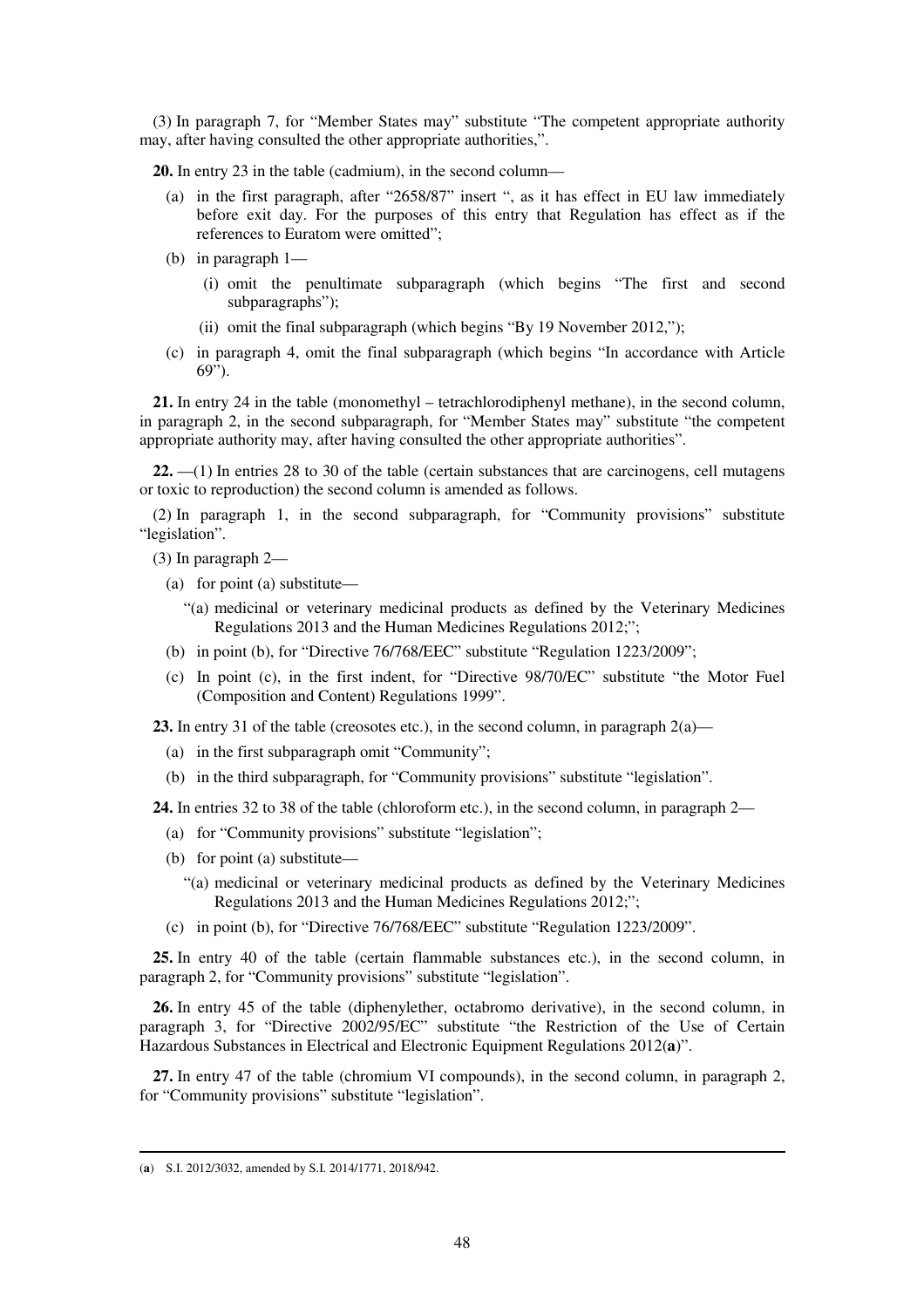**28.**—(1) In entry 50 of the table (polycyclic-aromatic hydrocarbons), the second column is amended as follows.

(2) In paragraph 1, in the second subparagraph, for "EN" substitute "BS EN".

(3) For paragraph 4 substitute—

- "4. For the purpose of this entry 'tyres' shall mean tyres for vehicles covered by:
- the Road Vehicles (Approval) Regulations 2009(**a**);
- Regulation (EU) No 167/2013 of the European Parliament and of the Council on the approval and market surveillance of agricultural and forestry vehicles(**b**);
- Regulation (EU) No 168/2013 of the European Parliament and of the Council on the approval and market surveillance of two- or three-wheel vehicles and quadricycles(**c**)." .

**29.** In entry 55 of the table (2-(2-butoxyethoxy)ethanol), in the second column, in paragraph 3, omit "Community".

**30.**—(1) In entry 56 of the table (methylenediphenyl diisocyanate), the second column is amended as follows.

(2) In paragraph 1(a), for "Council Directive 89/686/EEC" substitute "Regulation (EU) 2016/425".

(3) In paragraph  $1(b)$ —

- (a) omit "Community";
- (b) in the third indent, for "EN" substitute "BS EN".

**31.** In entry 57 of the table (cyclohexane), in the second column, in paragraph 3, omit "Community".

**32.**—(1) In entry 58 of the table (ammonium nitrate), the second column is amended as follows.

(2) In paragraph 2(a), for "Directive 93/15/EEC" substitute "the retained EU law that transposed Directive 2014/28/EU(**d**)".

(3) In paragraph  $2(b)$ —

- (a) in the definition of "farmer"—
	- (i) omit "by national law";
	- (ii) for the words from "Community" to "activity" substitute "the United Kingdom";
- (b) in the definition of "agricultural activity", omit from "as established" to the end of the definition.

(4) Omit paragraph 3.

**33.**—(1) In entry 59 of the table (dichloromethane), the second column is amended as follows.

(2) In paragraph 2—

- (a) in the first subparagraph—
	- (i) for "Member States may" substitute "the competent appropriate authority may, after having consulted the other appropriate authorities,";
	- (ii) omit "on their territories and".
- (b) in the second subparagraph—

<sup>(</sup>**a**) S.I. 2009/717, amended by S.I. 2011/1043, 1946, 2013/602, 2018/235, 236, 673, 984.

<sup>(</sup>**b**) OJ No. L 60, 2.3.2013, p. 1, as last amended by Regulation (EU) 2018/830 (OJ No. L 140, 6.6.2018, p. 15).

<sup>(</sup>**c**) OJ No. L 60, 2.3.2013, p. 52, as amended by Regulation (EU) 134/2014 (OJ No. L 53, 21.2.2014, p. 1).

<sup>(</sup>**d**) OJ No. L 96, 29.3.2014, p. 1. This Directive has been transposed in Great Britain by the Explosives Regulations 2014 (Amendment) Regulations 2016 (S.I. 2016/315) and in Northern Ireland by the Making Available on the Market and Supervision of Transfers of Explosives Regulations (Northern Ireland) 2016 (S.R. 2016/366).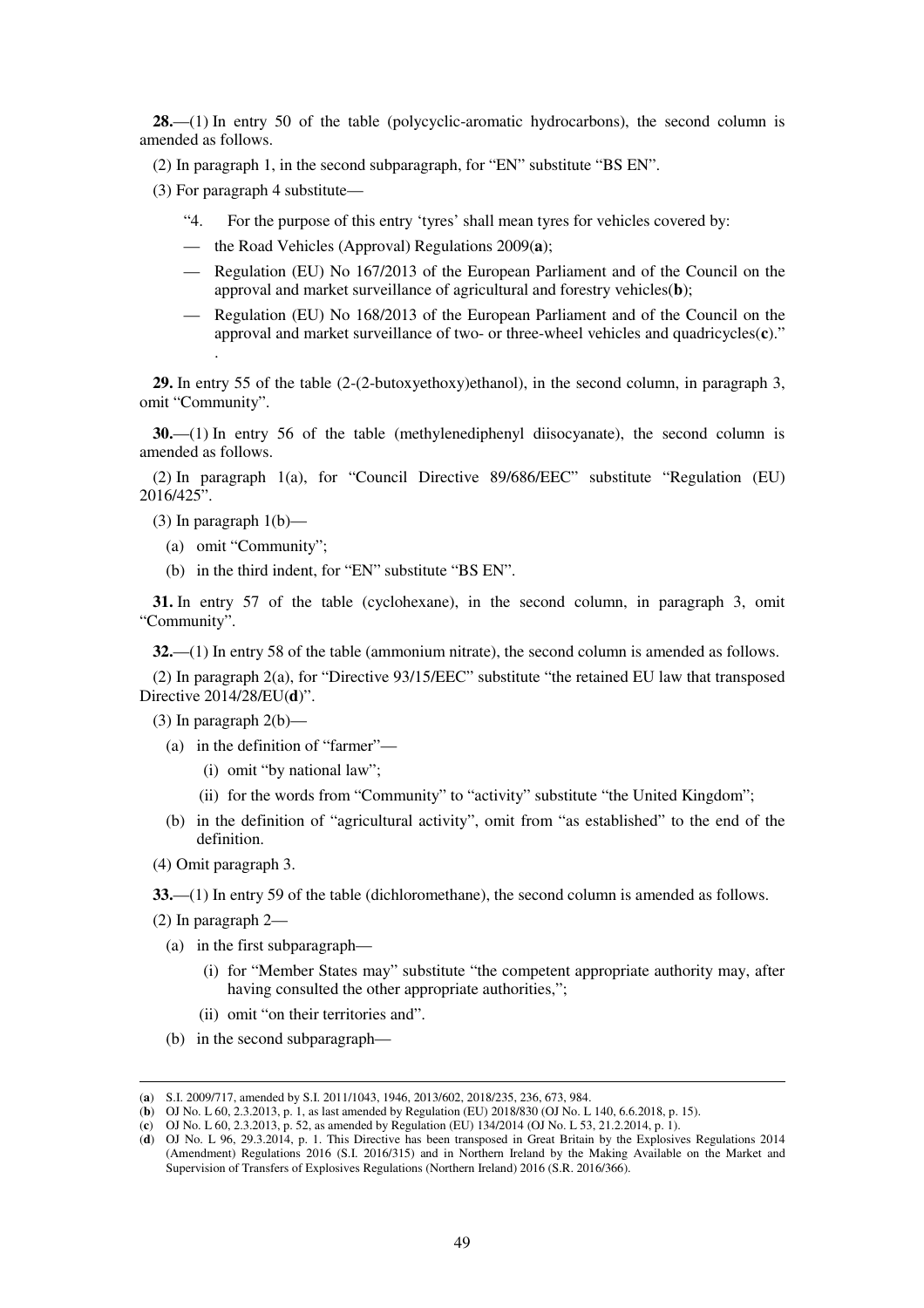- (i) for "Member States making use of this" substitute "A";
- (ii) omit "and shall inform the Commission thereof";
- (c) in the third subparagraph—
	- (i) omit "that is accepted by the Member State in which that professional operates";
	- (ii) omit "or be otherwise approved by that Member State,";
- (d) omit the fourth subparagraph.
- (3) In paragraph 3, in the first subparagraph—
	- (a) omit the first sentence;
	- (b) in point (c), for "Directive 89/686/EEC" substitute "Regulation (EU) 2016/425".
- (4) In paragraph 4—
	- (a) omit "Community";
	- (b) in point (d), for "Directive 89/686/EEC" substitute "Regulation (EU) 2016/425".
- (5) In paragraph 5—
	- (a) for "Community provisions" substitute "legislation";
	- (b) in the text in quotation marks—
		- (i) after "industrial use and to" insert "approved";
		- (ii) omit "approved in certain EU Member States".

**34.**—(1) In entry 63 of the table (lead), the second column is amended as follows.

(2) In paragraph 4(a), for "Annex I" to "69/493/EEC" substitute "the Crystal Glass (Descriptions) Regulations 1973(**a**)".

(3) In paragraph 4(c), after "2658/87" insert "as it has effect in EU law immediately before exit day".

(4) Omit paragraph 6.

(5) In paragraph 8(b), for "Annex I" to "69/493/EEC" substitute "the Crystal Glass (Descriptions) Regulations 1973".

(6) In paragraph 8(c), after "2658/87" insert "as it has effect in EU law immediately before exit day".

- (7) In paragraph  $8(k)$ 
	- (a) in point (i), before "Directive" insert "the retained EU law that transposed";
	- (b) for point (iii) substitute—

"(iii) the Toys (Safety) Regulations 2011(**b**);";

(c) for point (iv) substitute—

 "(iv)the Restriction of the Use of Certain Hazardous Substances in Electrical and Electronic Equipment Regulations 2012.".

- (8) In paragraph 9—
	- (a) for "Commission" substitute "Agency";
	- (b) for "modify this entry accordingly" substitute "make recommendations to the Secretary of State".

**35.** In entry 65 of the table (inorganic ammonium salts), in the second column—

(a) omit paragraph 3;

-

(b) in paragraph 4, for "CEN/TS 16516" substitute "BS EN 16516: 2017".

<sup>(</sup>**a**) S.I. 1973/1952, amended by S.I. 2011/1043 and 2015/1630.

<sup>(</sup>**b**) S.I. 2011/1881, amended by S.I. 2015/1630.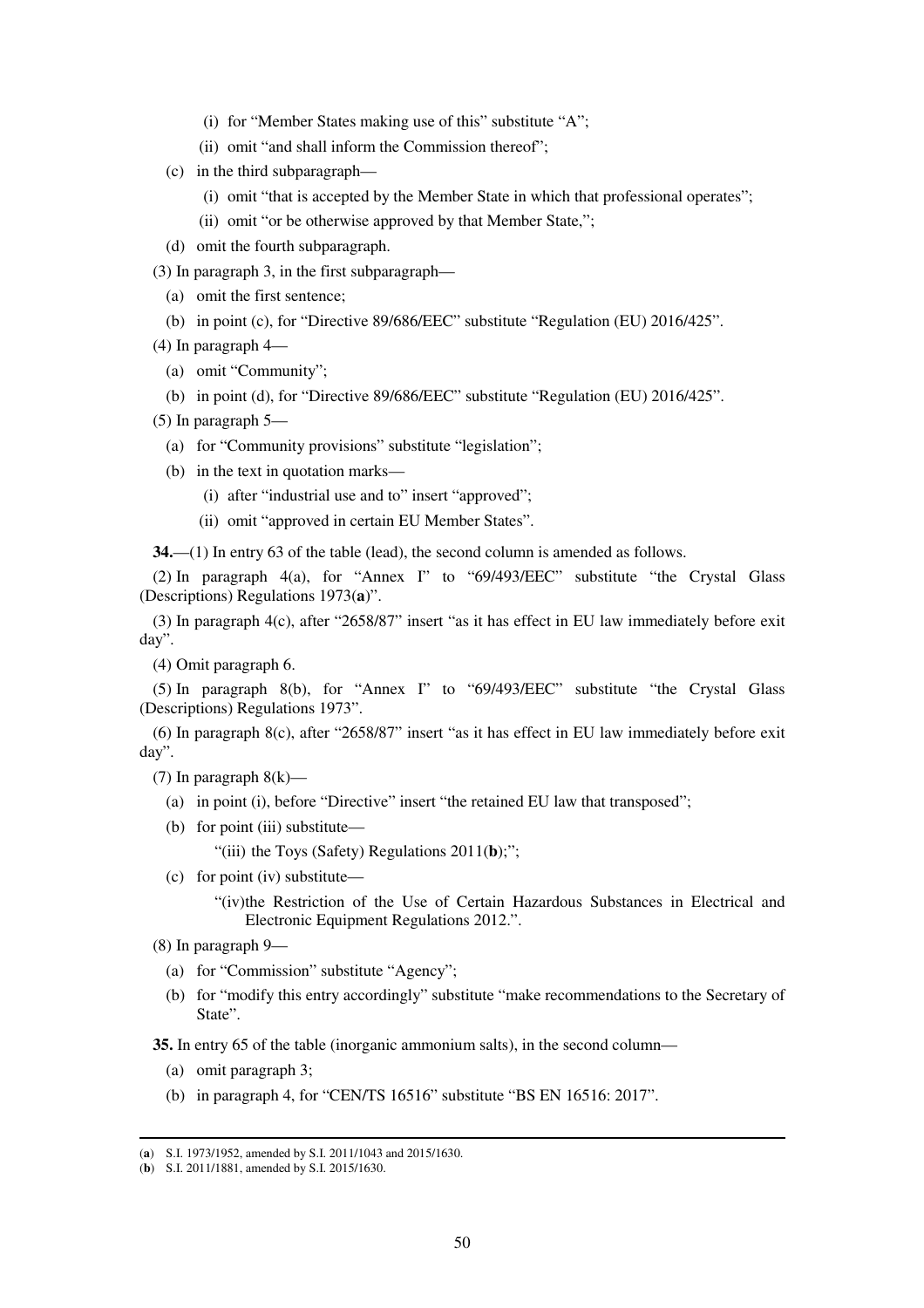**36.**—(1) In entry 67 (Bis(pentabromophenyl)ether), the second column is amended as follows.

(2) In paragraph  $3(b)(ii)$ —

- (a) for "Directive 2007/46/EC" substitute "the Road Vehicles (Approval) Regulations 2009";
- (b) for "Directive 2006/42/EC of the European Parliament and of the Council" substitute "the Supply of Machinery (Safety) Regulations 2008(**a**)".

(3) In paragraph 4(d), for "Directive 2011/65/EU" substitute "the Restriction of the Use of Certain Hazardous Substances in Electrical and Electronic Equipment Regulations 2012".

(4) In paragraph 5, for "Regulation (EU) No 216/2008 of the European Parliament and of the Council" substitute "Regulation (EU) 2018/1139 of the European Parliament and of the Council".

**37.** In entry 68 (Perfluorooctanoic acid), in the second column, in paragraphs 3(c) and 4(d)(i), for "Directive 93/42/EEC" substitute "the Medical Devices Regulations 2002".

### PART 2

### The Appendices

**38.** In Appendix 7 (special provisions on the labelling of articles containing asbestos)—

- (a) in paragraph 1(c), omit the second subparagraph;
- (b) in paragraph 5, for "Community provisions" substitute "legislation";
- (c) in paragraph 7, for the words from "the official" to the end substitute "English, and may also be done in other languages".

**39.** In Appendix 10 (entry 43 – Azocolourants – list of testing methods)—

- (a) in the heading of the first column of the table, omit "European";
- (b) in the first column of each entry in the table, for "CEN" substitute "BSI";
- (c) in the second column of each entry in the table, for "EN" substitute "BS EN".

## SCHEDULE 4 Regulation 6

## Amendment of the Test Methods Regulation

**1.** Commission Regulation (EC) No 440/2008 laying down test methods pursuant to the REACH Regulation is amended in accordance with this Schedule.

**2.** In Article 2, for "Commission" substitute "Secretary of State".

**3.** For Article 4 substitute—

### "*Article 4*

In this Regulation, "Agency" has the meaning given in Article 3(18) of Regulation (EC) No 1907/2006 of the European Parliament and of the Council concerning the Registration, Evaluation, Authorisation and Restriction of Chemicals (REACH), establishing a European Chemicals Agency.".

**4.**—(1) Part B of the Annex (methods for the determination of toxicity and other health effects) is amended as follows.

(2) In the General Introduction, in section C (alternative testing), for "European Union" substitute "United Kingdom".

<sup>-</sup>(**a**) S.I. 2008/1597, amended by S.I. 2011/1043, 1157, 2014/469, 3248, 2015/1630, 1682, 2016/1105, 2018/235, 236.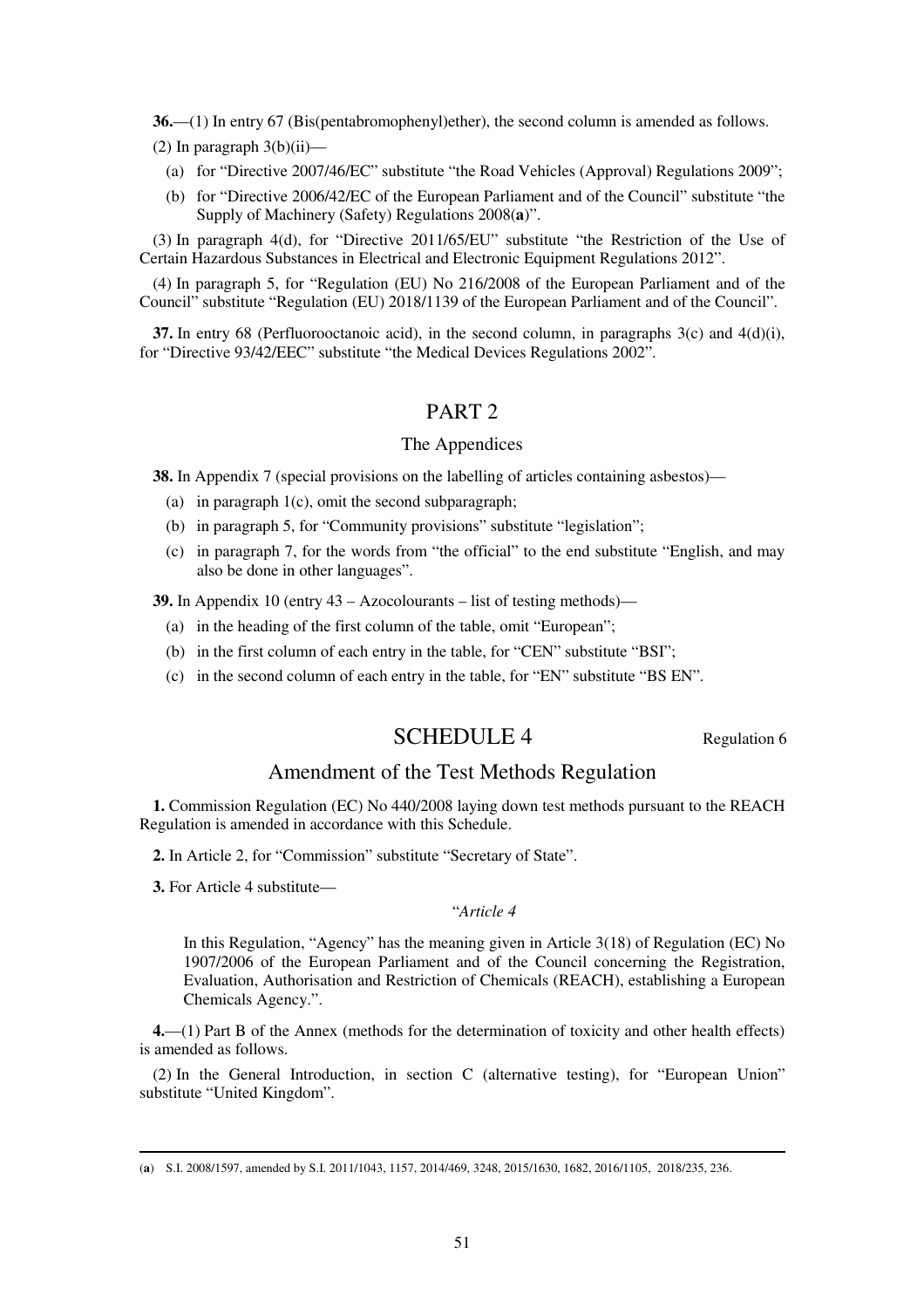(3) In section B.36 (toxicokinetics), in paragraphs 37 and 38, for "a competent authority" substitute "the Agency".

(4) In section B.54 (uterotrophic bioassay in rodents: a short-term screening test for oestrogenic properties), in paragraphs 11 and 19, for "local regulations" to "scientific purposes" substitute ", for example, the Animals (Scientific Procedures) Act 1986(**a**)".

(5) In section B.55 (Hershberger bioassay in rats: a short-term screening assay for (anti)androgenic properties), in paragraphs 10 and 19, for "local regulations" to "scientific purposes" substitute ", for example, the Animals (Scientific Procedures) Act 1986".

**5.**—(1) Part C of the Annex (methods for the determination of ecotoxicity) is amended as follows.

(2) In section C.11 (activated sludge, respiration inhibition test (carbon and ammonium oxidation)), in paragraph 3, for the text after the semi-colon substitute "lower limits for the concentration of nitrogen in treated effluents discharged to receiving waters are now in force.".

(3) In section C.41 (fish sexual development test), in paragraph 39, for "Directive 2010/63/EU" to "scientific purposes" substitute "the Animals (Scientific Procedures) Act 1986".

### SCHEDULE 5 Regulation 7

### Amendment of the Data Sharing Regulation

**1.** Commission Implementing Regulation (EU) 2016/9 on joint submission of data and datasharing in accordance with Regulation (EC) No 1907/2006 of the European Parliament and of the Council concerning the Registration, Evaluation, Authorisation and Restriction of Chemicals (REACH) is amended in accordance with this Schedule.

**2.**—(1) Article 2 is amended as follows.

(2) In paragraph 1, omit "or participants in a Substance Information Exchange Forum (SIEF)".

- (3) In paragraph 2—
	- (a) in the first subparagraph—
		- (i) for "already exists on the date of entry into force of this Regulation" substitute "existed before 25 January 2016";
		- (ii) after "paragraph 1." insert "A waiver under Article 2(2) of the EU Implementing Regulation which is in effect immediately before exit day has effect on and after exit day as a waiver under this Article of this Regulation (and here "EU Implementing Regulation" means Commission Implementing Regulation (EU) 2016/9 as it has effect in EU law).";
	- (b) in the second subparagraph, for "Articles 27 and 30" substitute "Article 27";
	- (c) in the third subparagraph—
		- (i) in point (a), for "after the date of entry into force of this Regulation" substitute "on or after 25 January 2016";
		- (ii) in point (b), for "before the date" to the end substitute "before 25 January 2016, that is requested".
- (4) In paragraph 3—
	- (a) in the third subparagraph, for "before the entry into force of this Regulation" substitute "before 25 January 2016";
	- (b) in the fourth subparagraph, after "of a study" insert "(whether to ECHA or the Agency)";
	- (c) after the fourth subparagraph, insert—

<sup>(</sup>**a**) 1986 c. 14.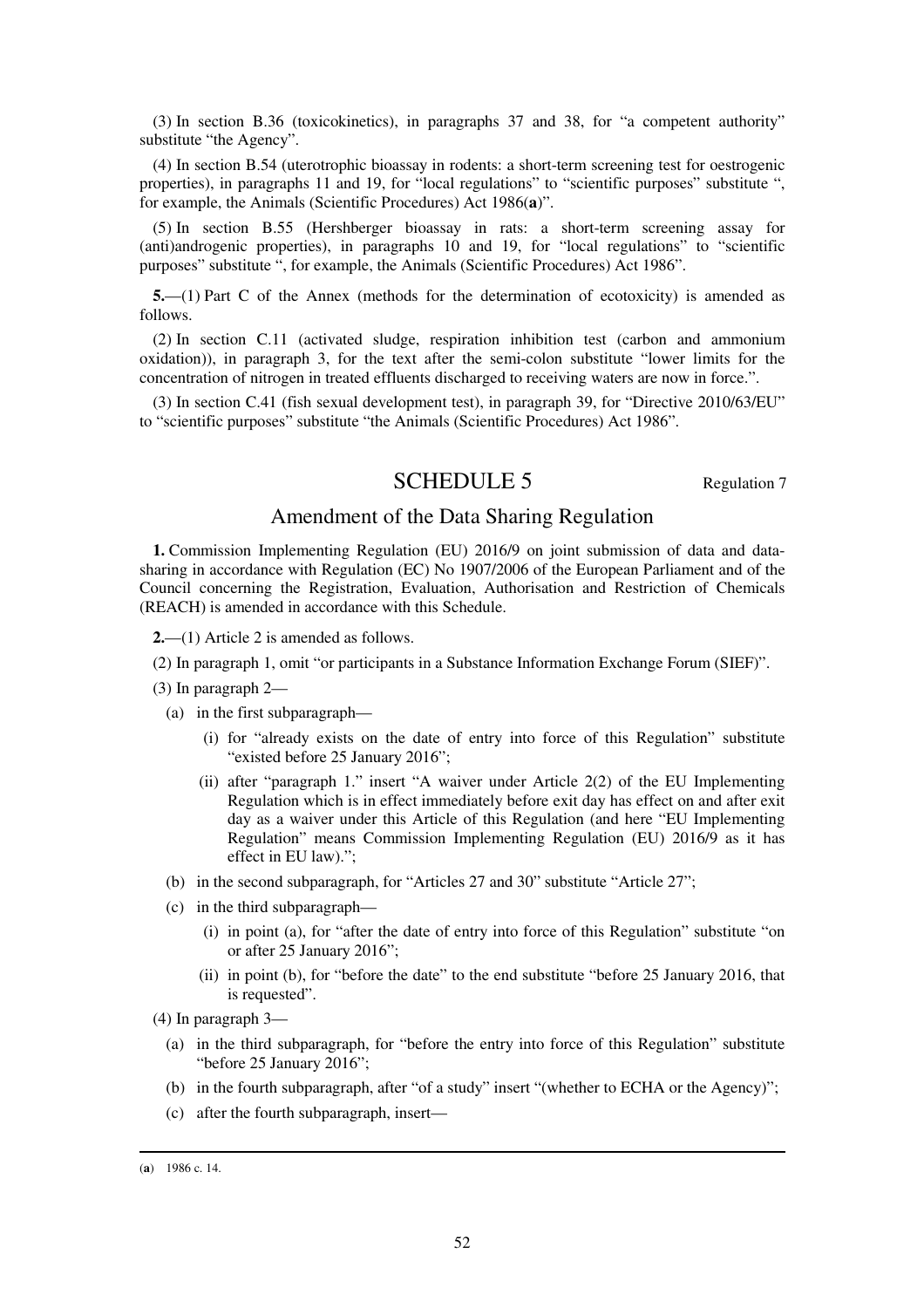"In this paragraph the term "ECHA" has the same meaning as in Regulation (EC) No 1907/2006.".

- **3.** In Article 3—
	- (a) in paragraph 2, for "Articles  $27(6)$  and  $30(3)$ " substitute "Article  $27(6)$ ";
	- (b) in paragraph 3, for "Articles 26 or 29" substitute "Article 26".
- **4.** In Article 4—
	- (a) in paragraph 1, for "Articles  $27(3)$  and  $30(1)$ " substitute "Article  $27(3)$ ";
	- (b) in paragraph 3, for "Articles 27 and 30" substitute "Article 27";
	- (c) in paragraph 5, in the first subparagraph—
		- (i) for "already exists on the date of entry into force of this Regulation" substitute "existed before 25 January 2016";
		- (ii) after "model." insert—

"A waiver under Article 4(5) of the EU Implementing Regulation which is in effect immediately before exit day has effect on and after exit day as a waiver under this Article of this Regulation (and here "EU Implementing Regulation" means Commission Implementing Regulation (EU) 2016/9 as it has effect in EU law).".

### **5.** In Article 5—

- (a) in paragraph 1, for "Articles  $27(5)$  and  $30(3)$ " substitute "Article  $27(5)$ ";
- (b) omit paragraph 2.
- **6.** Omit Article 6.

### SCHEDULE 6 Regulation 8

### Amendment of the Fees and Charges Regulation

**1.** Commission Regulation (EC) No 340/2008 on the fees and charges payable to the European Chemicals Agency is amended in accordance with this Schedule.

**2.** In Article 1, for "European Chemicals Agency, hereinafter the 'Agency', as provided for in" substitute "Agency, within the meaning of".

**3.** In Article 2, at the end insert—

"In the application of Recommendation 2003/361/EC for the purposes of this Regulation, the Annex to that Recommendation has effect with the following modifications:

- (a) in Article  $2(1)$ 
	- (i) the reference to EUR 50 million has effect as a reference to £43.650 million;
	- (ii) the reference to EUR 43 million has effect as a reference to £37.539 million;
- (b) in Article 2(2) the reference to EUR 10 million has effect as a reference to £8.730 million;
- (c) in Article 2(3) the reference to EUR 2 million has effect as a reference to £1.746 million;
- (d) in Article  $3(2)$ 
	- (i) in point (a), the reference to EUR 1,250,000 has effect as a reference to £1,091,250;
	- (ii) in point (d), the reference to EUR 10 million has effect as a reference to £8.730 million.".

**4.** In Article 3(5), omit the second subparagraph.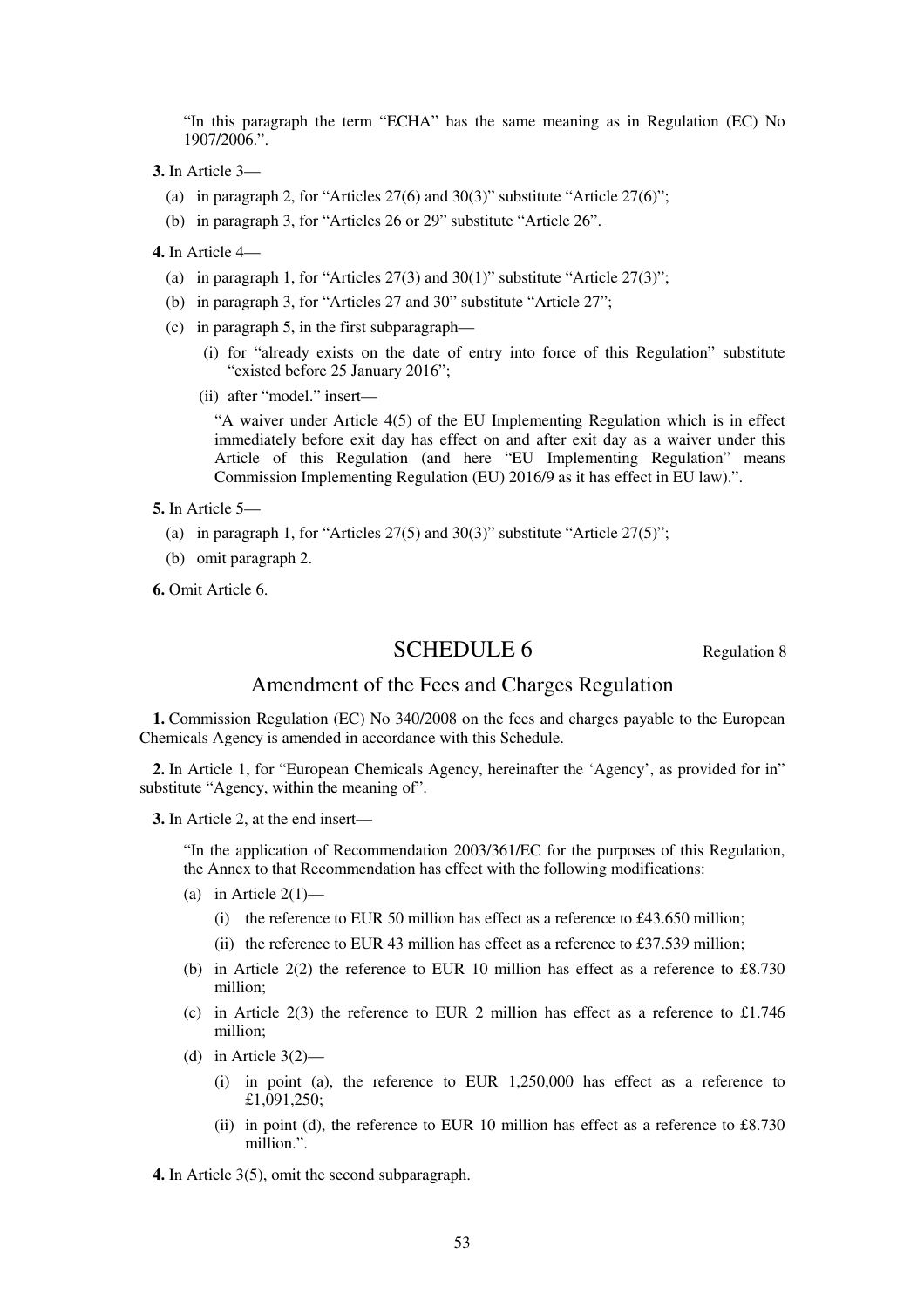**5.** In Article 4(5), omit the second subparagraph.

**6.** Omit Article 10.

**7.**—(1) Article 11 is amended as follows.

- (2) In paragraph 1—
	- (a) in the second subparagraph, omit the words from "and for" to "1907/2006";
	- (b) in the third subparagraph, omit "Executive Director of the".
- (3) In paragraph 5—
	- (a) omit "the Management Board of";
	- (b) for "Commission" substitute "Secretary of State";
	- (c) at the end insert—

"The function of the Secretary of State under this paragraph is subject to the consent requirement in Article 4A of Regulation (EC) No 1907/2006.".

**8.** In Article 12, for "non-Community", in both places it occurs, substitute "non-United Kingdom".

**9.**—(1) Article 13 is amended as follows.

(2) In paragraph 1, for "3 to 10" substitute "3 to 9".

- (3) In paragraph 3, in the second subparagraph—
	- (a) for "one of the official languages of the Union" substitute "English";
	- (b) for "any of those official languages" substitute "English".

**10.** Omit Articles 14 and 15.

**11.**—(1) Article 16 is amended as follows.

- (2) In paragraph 1, for "euro" substitute "sterling".
- (3) In paragraph 2, omit ", with the exception of payments due under Article 10".

**12.** In Article 17(1)—

- (a) in the first subparagraph, for the words from "invoice" to "Article 10." substitute "submission number assigned by the Agency under Article 20 of Regulation (EC) No 1907/2006.";
- (b) omit the second subparagraph.

**13.** In Article 19(2), omit "the Management Board of".

**14.** In Article 20(1)—

- (a) in the first subparagraph, omit "the Executive Director of";
- (b) in the second subparagraph, for "EUR 100" substitute "£87".
- **15.** Omit Article 21.

**16.** For Article 22 substitute—

"1. The Secretary of State may, by regulations, amend this Regulation so as to alter the fees and charges provided for in it if the Secretary of State considers that the alterations are appropriate having regard to—

- (a) the change in the relevant prices index, and
- (b) the costs of the Agency (taking one year with another).
- 2. Regulations under this Article are to be made by statutory instrument.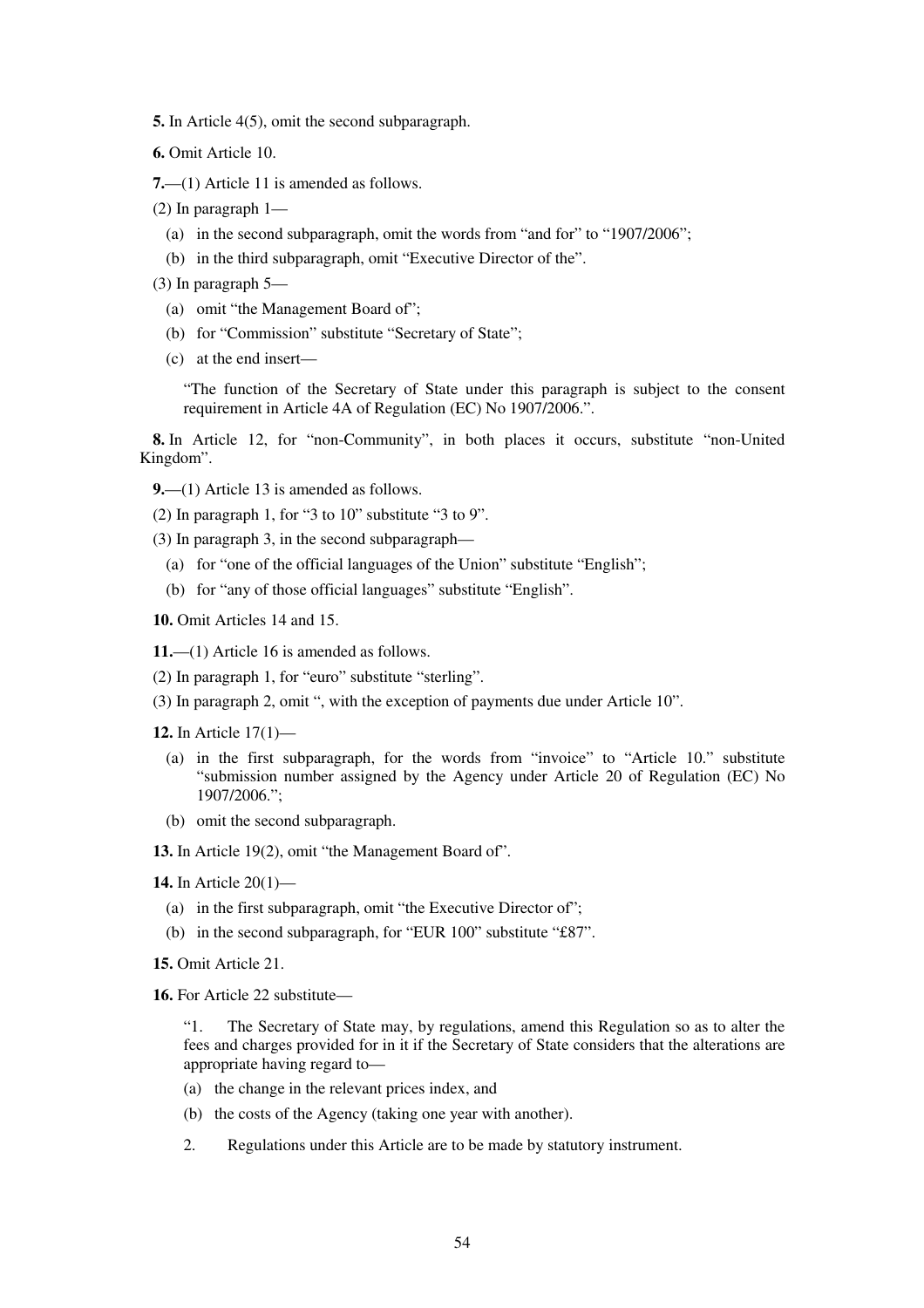A statutory instrument containing regulations under this Article is subject to annulment in pursuance of a resolution of either House of Parliament.

The Secretary of State must consult the other appropriate authorities before making regulations under this Article.

- 3. In this Article "relevant prices index" means—
- (a) the all items consumer prices index published by the Statistics Board, or
- (b) if that index ceases to be available, such other similar general index of prices which the Secretary of State considers appropriate to use for the purposes of this Article."

**17.** Omit Article 23.

**18.**—(1) Annex 1 is amended as follows.

(2) In Table 1, for the entries which set out the fees substitute—

| " $£1,518$ | £1,138    |
|------------|-----------|
| £4,080     | £3,061    |
| £10,913    | £8,185    |
| £29.419    | £22,064". |

(3) In Table 2, for the entries which set out the fees substitute—

| "£987   | £740    | £532    | £399   | £76    | £57     |
|---------|---------|---------|--------|--------|---------|
| £2,652  | £1.990  | £1.428  | £1,071 | £204   | £153    |
| £7,094  | £5,320  | £3.819  | £2,865 | £546   | £409    |
| £19,122 | £14.342 | £10,297 | £7,723 | £1.471 | £1.103" |

**19.**—(1) Annex 2 is amended as follows.

(2) In Table 1, for the entries which set out the fees substitute—

|--|

|       | (3) In Table 2, for the entries which set out the fees substitute— |      |      |             |               |
|-------|--------------------------------------------------------------------|------|------|-------------|---------------|
| "£987 | F740                                                               | rraa | 999° | r.<br>t / b | C 57)<br>ر په |

**20.**—(1) Annex 3 is amended as follows.

(2) In Table 1, for the entries which set out the fees substitute—

| £18,506  | £13,879". |
|----------|-----------|
| £25,339  | £19,003   |
| £6,833   | £5,125    |
| £27,901  | £20,926   |
| £9,395   | £7,046    |
| "£2,562" | £1,921    |

(3) In Table 2, for the entries which set out the fees substitute—

| "£1,666" | £1.249  | £897   | £672   | £128   | £96    |
|----------|---------|--------|--------|--------|--------|
| £6,107   | £4,580  | £3,289 | £2,466 | £470   | £353   |
| £18,136  | £13,601 | £9,765 | £7,324 | £1,395 | £1,046 |
| £4.441   | £3,331  | £2.391 | £1,794 | £341   | £257   |
| £16,470  | £12,353 | £8,869 | £6,651 | £1,267 | £950   |
| £12,029  | £9,022  | £6,477 | £4,857 | £925   | £694". |

(4) In Table 3—

(a) for "EUR 1 631" in the first place (the fee for a change in the identity of the registrant involving a change in legal personality) substitute "£1,424";

(b) for the entries which set out the other fees substitute—

| $\sim$ $-1$<br>$``f\Delta$<br>ىد | ናገ ኃበገ<br>ر ں کہ رہے |
|----------------------------------|----------------------|
| $\sim$ 1                         | ገ6ዩ<br>$+1,000$      |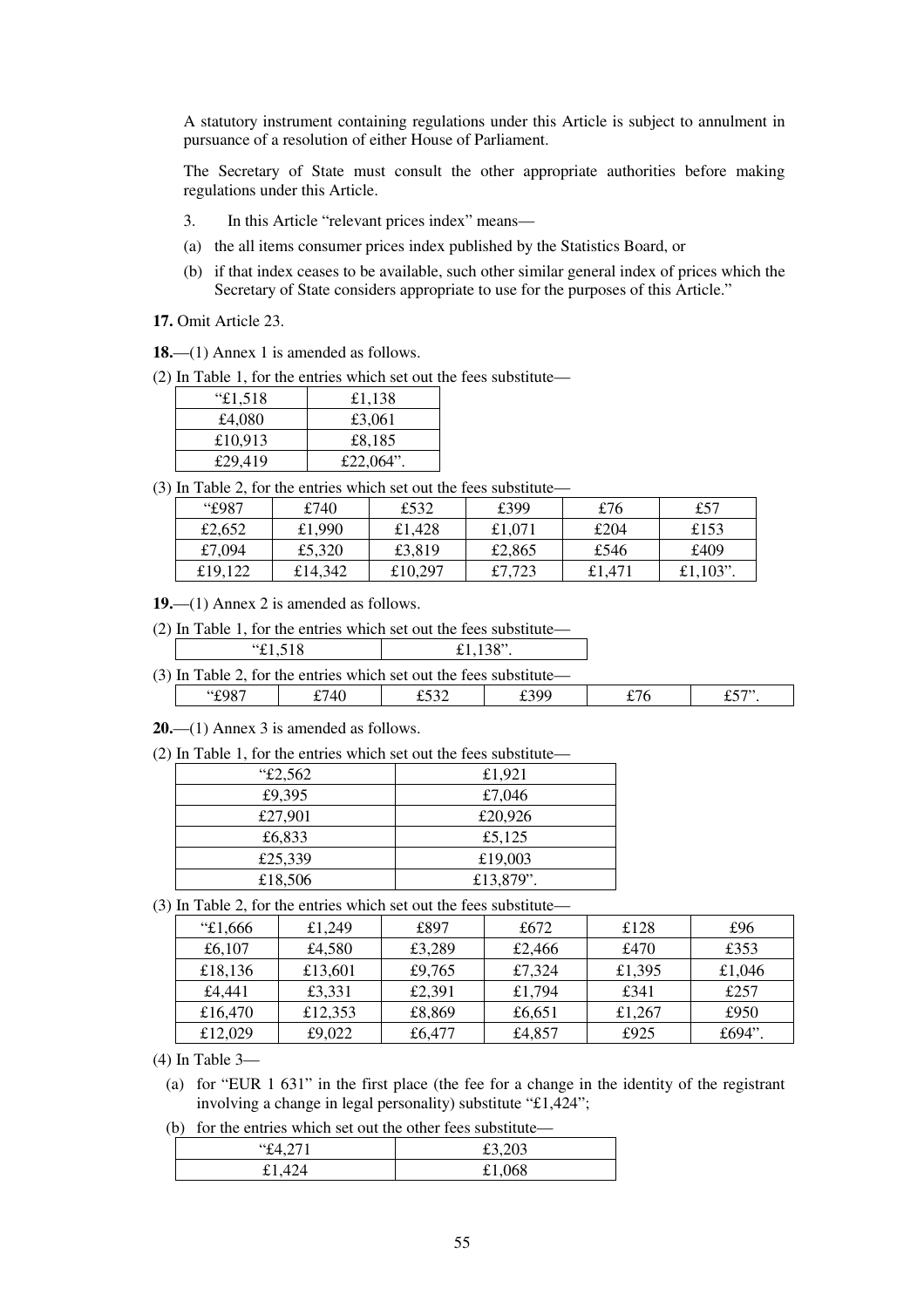| £4.271 | £3,203   |
|--------|----------|
| £2,847 | £2,135   |
| £1.424 | £1,068   |
| £1.424 | £1,068   |
| £1,424 | £1,068". |

(5) In Table 4—

(a) for the first three entries which set out fees (fees for changes of identity of the registrant involving a change in legal personality) substitute—

| "£925   |                                                      |        | £498   |      | £72". |  |
|---------|------------------------------------------------------|--------|--------|------|-------|--|
| (b)     | for the other entries which set out fees substitute— |        |        |      |       |  |
| "£2,776 | £2,082                                               | £1,495 | £1,121 | £214 | £160  |  |
| £925    | £694                                                 | £498   | £374   | £72  | £53   |  |
| £2,776  | £2,082                                               | £1,495 | £1,121 | £214 | £160  |  |
| £1,851  | £1,388                                               | £996   | £747   | £142 | £107  |  |
| £925    | £694                                                 | £498   | £374   | £72  | £53   |  |
| £925    | £694                                                 | £498   | £374   | £72  | £53   |  |
| £925    | £694                                                 | £498   | £374   | £72  | £53". |  |

**21.**—(1) Annex 4 is amended as follows.

(2) In Table 1, for the entries which set out the fees substitute—

| "£4,271 | £3,203   |
|---------|----------|
| £1,424  | £1,068   |
| £4,271  | £3,203   |
| £2,847  | £2,135   |
| £1,424  | £1,068   |
| £1,424  | £1,068   |
| £1,424  | £1,068". |

(3) In Table 2, for the entries which set out the fees substitute—

| " $£2,776$ | £2,082 | £1,495 | £1,121 | £214 | £160             |
|------------|--------|--------|--------|------|------------------|
| £925       | £694   | £498   | £374   | £72  | £53              |
| £2,776     | £2,082 | £1,495 | £1,121 | £214 | £160             |
| £1,851     | £1,388 | £996   | £747   | £142 | £107             |
| £925       | £694   | £498   | £374   | £72  | £53              |
| £925       | £694   | £498   | £374   | £72  | £53              |
| £925       | £694   | £498   | £374   | £72  | £53 $^{\circ}$ . |

**22.**—(1) Annex 5 is amended as follows.

(2) In Table 1, for the entries which set out the fees substitute—

| "£475 |
|-------|
| £308  |
| £166  |
| £24". |
|       |

(3) In Table 2, for the entries which set out the charges substitute—

| "£949         |
|---------------|
| £617          |
| £332          |
| $\pounds$ 47" |

**23.**—(1) Annex 6 is amended as follows.

(2) In Table 1, for the entries which set out the fees substitute—

"£47,229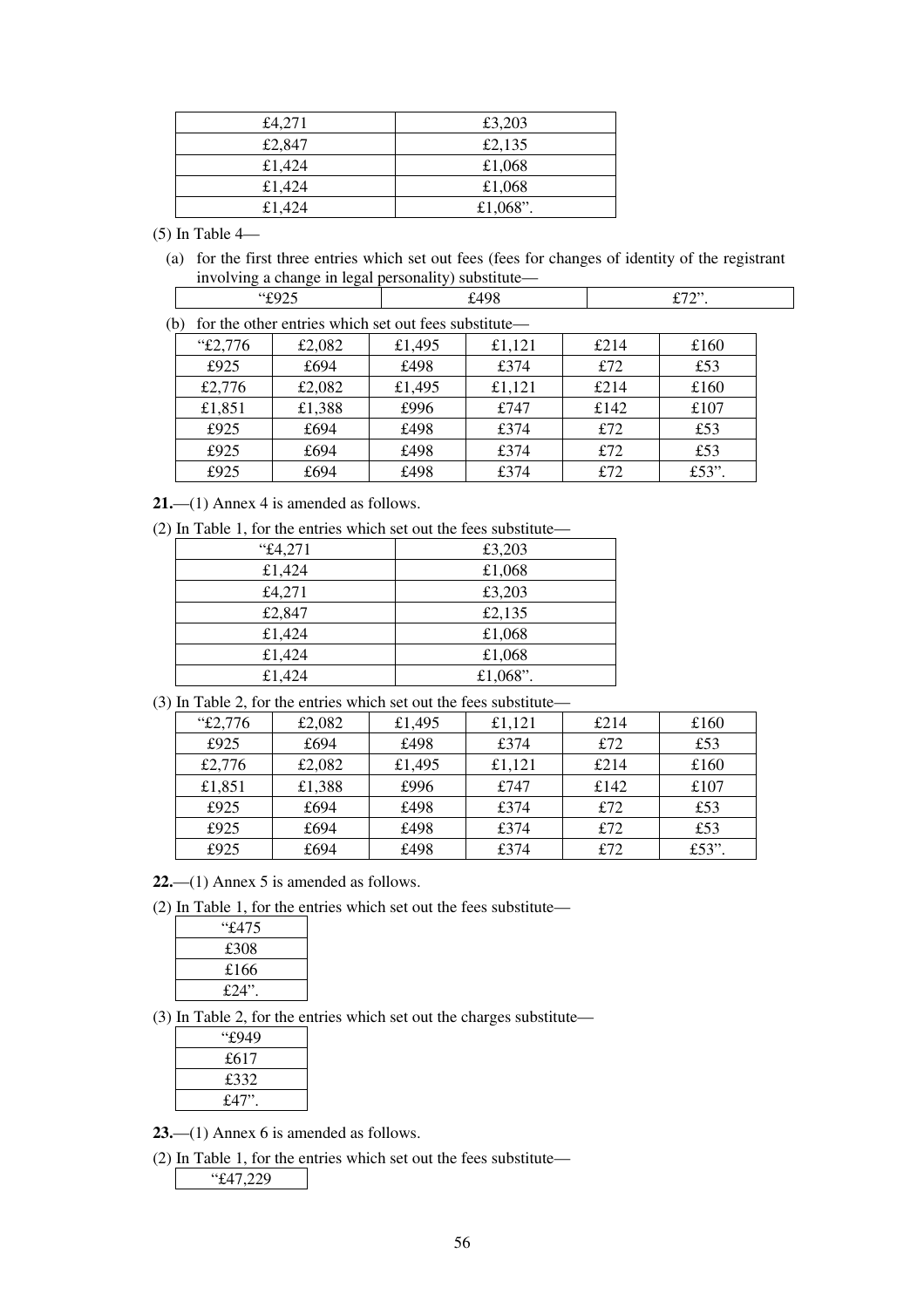| £9,446               |  |
|----------------------|--|
| £42,506 $^{\circ}$ . |  |

(3) In Table 2, for the entries which set out the fees substitute—

| "£35,422  |  |
|-----------|--|
| £7,084    |  |
| £31,880". |  |

(4) In Table 3, for the entries which set out the fees substitute—

| "£21,253  |  |
|-----------|--|
| £4,251    |  |
| £19,128". |  |

(5) In Table 4, for the entries which set out the fees substitute—

| "£4,723  |
|----------|
| £945     |
| £4,251". |

**24.**—(1) Annex 7 is amended as follows.

(2) In Table 1, for the entries which set out the charges substitute—

| "£47,229  |  |
|-----------|--|
| £9,446    |  |
| £42,506". |  |
|           |  |

(3) In Table 2, for the entries which set out the charges substitute—

| "£35,422  |  |
|-----------|--|
| £7,084    |  |
| £31,880". |  |
|           |  |

(4) In Table 3, for the entries which set out the charges substitute—

| "£21,253  |  |
|-----------|--|
| £4,251    |  |
| £19,128". |  |

(5) In Table 4, for the entries which set out the charges substitute—

| "£4,723  |  |
|----------|--|
| £945     |  |
| £4,251". |  |

**25.** Omit Annex 8.

### SCHEDULE 7 Regulation 9

# Amendment of an authorisation under Article 60(4) of the REACH Regulation

**1.** Commission Implementing Decision C(2017) 3439 granting an authorisation for a use of chromium trioxide under REACH (Rimex Metals (UK) Ltd) is amended in accordance with this Schedule.

**2.** In Article 3(d), for "competent authority of the Member State where the authorised use takes place" substitute "Agency (as defined in that Regulation)".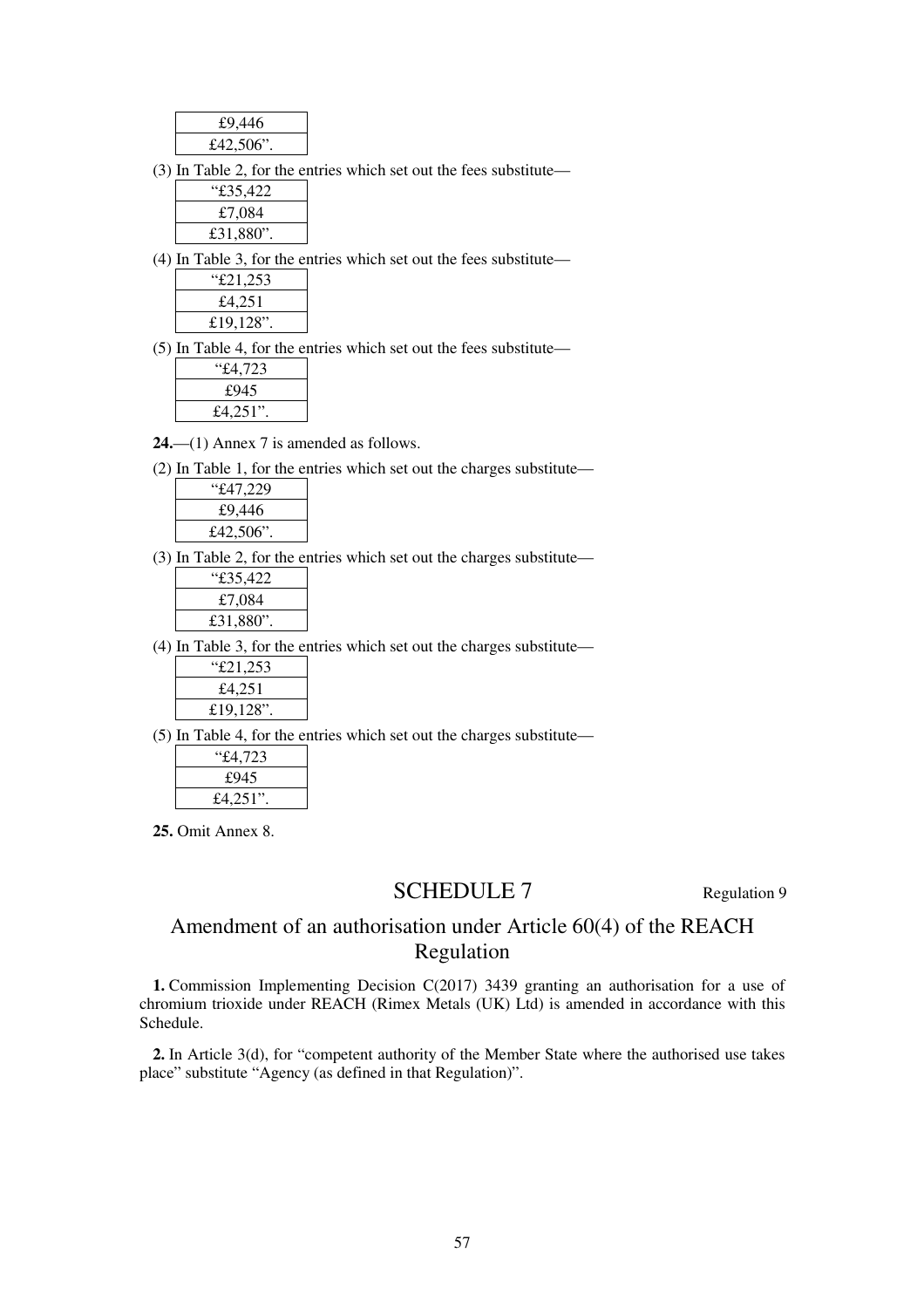### Revocation of retained direct EU legislation

**1.** The following retained direct EU legislation is revoked—

- (a) Commission Regulation (EC) No 506/2007 imposing testing and information requirements on the importers or manufacturers of certain priority substances in accordance with Council Regulation (EEC) No 793/93 on the evaluation and control of the risks of existing substances;
- (b) Commission Regulation (EC) No 1238/2007 on laying down rules on the qualifications of the members of the Board of Appeal of the European Chemicals Agency;
- (c) Commission Regulation (EC) No 465/2008 imposing, pursuant to Council Regulation (EEC) No 793/93, testing and information requirements on importers and manufacturers of certain substances that may be persistent, bioaccumulating and toxic and are listed in the European Inventory of Existing Commercial Chemical Substances;
- (d) Commission Regulation (EC) No 466/2008 imposing testing and information requirements on the importers and manufacturers of certain priority substances in accordance with Council Regulation (EEC) No 793/93 on the evaluation and control of the risks of existing substances;
- (e) Commission Regulation (EC) No 771/2008 laying down the rules of organisation and procedure of the Board of Appeal of the European Chemicals Agency;
- (f) Commission Decision 2010/226/EU on the re-examination of the restriction concerning short-chain chlorinated paraffins (SCCPs) listed in Annex XVII to Regulation (EC) No 1907/2006 of the European Parliament and of the Council.

### SCHEDULE 9 Regulation 11

### Amendment of the EEA agreement

**1.** In Annex 2 to the EEA agreement (Technical Regulations, Standards, Testing and Certification), in Chapter 15 (dangerous substances)—

- (a) in point 12zc, omit—
	- (i) from "The Provisions" to "following adaptations:";
	- (ii) paragraphs (a) to (p);
- (b) omit points 12zca, 12zf, 12zl, 12zm, 12zn, 12zs, 12zx, 12zza.

### SCHEDULE 10 Regulation 12

Amendment of the REACH (Enforcement) Regulations 2008

### PART 1

Enforcement of requirements under transitional provisions relating to EU exit

### **Enforcement of requirements under transitional provisions relating to EU exit**

**1.—(1)** In regulation  $2(1)$ —

- (a) in the definition of "a listed REACH provision", for "the REACH table" substitute "a REACH table";
- (b) for the definition of "the REACH table" substitute—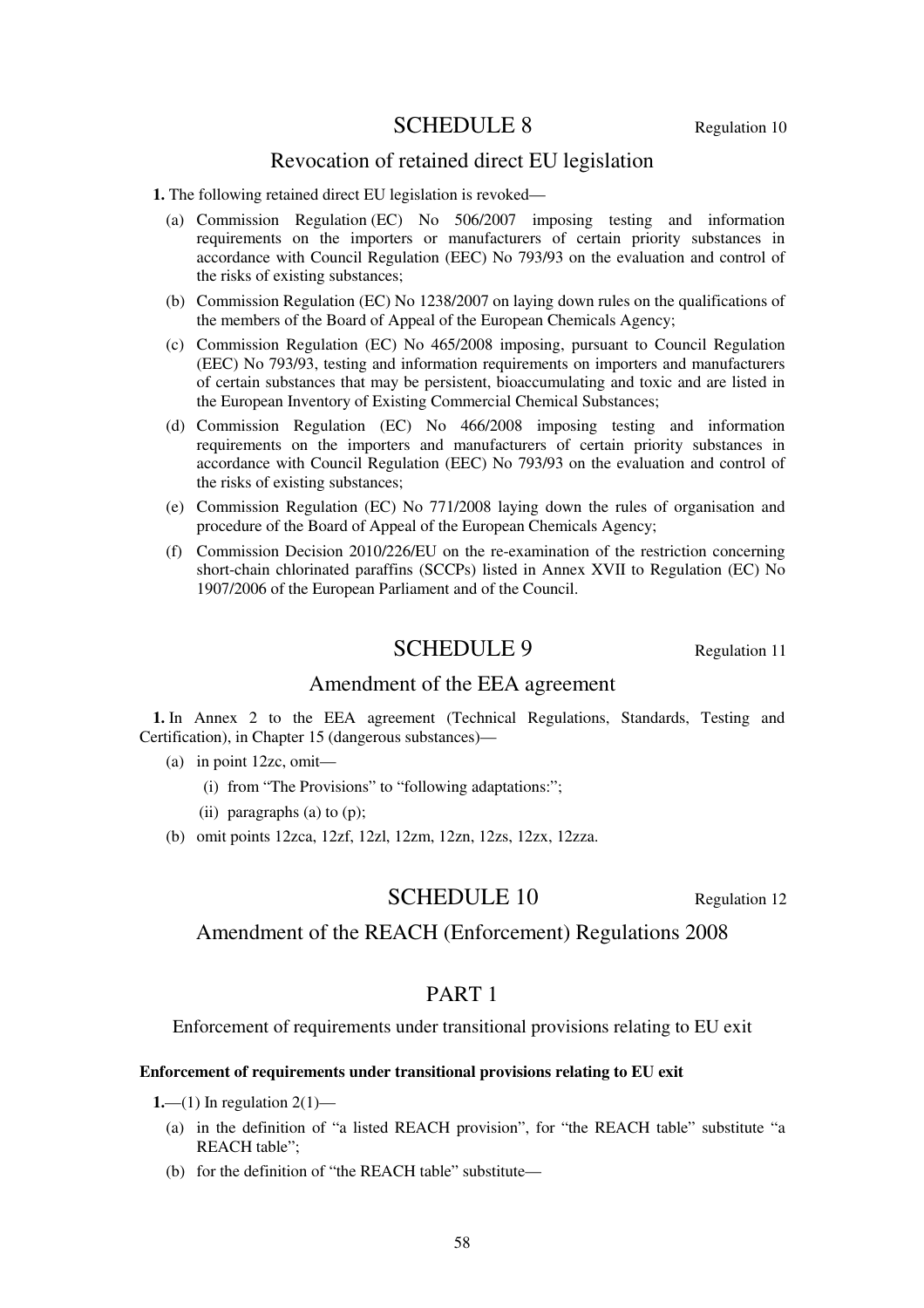""a REACH table" means—

- (a) the table in Schedule 1 to these Regulations, or
- (b) the table in Schedule 1A to these Regulations;

"the relevant REACH table" means—

- (a) in relation to a listed REACH provision, the REACH table in which that REACH provision is listed;
- (b) in relation to an enforcement duty, the REACH table under which that enforcement duty arises."

(2) In regulation 3, for "REACH table", in each place it occurs, substitute "relevant REACH table".

(3) In regulation 3A(1), for "in any column" to the end substitute "against any listed REACH provision in any column of the relevant REACH table".

(4) In the title of Schedule 1, after "of" insert "General".

(5) After Schedule 1 insert—

### "SCHEDULE 1A Regulation 2(1)

### Table of REACH transitional provisions relating to EU exit

| Provision of<br><b>REACH</b>           | Subject<br>matter                                                                                                                   | Enforcing authority                    |                                        |                                                                   |                                                                                                             |
|----------------------------------------|-------------------------------------------------------------------------------------------------------------------------------------|----------------------------------------|----------------------------------------|-------------------------------------------------------------------|-------------------------------------------------------------------------------------------------------------|
|                                        |                                                                                                                                     | England and<br>Wales                   | Scotland                               | <b>Northern</b><br><b>Ireland</b>                                 | <b>Offshore</b><br><i>installations</i>                                                                     |
| Article<br>$127B(4)$ and<br>(6).       | Requirement<br>to supply<br>information<br>to the<br>Agency<br>where<br>existing EU<br>registration<br>becomes UK<br>registration.  | The Health<br>and Safety<br>Executive. | The Health<br>and Safety<br>Executive. | The Health<br>and Safety<br>Executive<br>for Northern<br>Ireland. | The Health<br>and Safety<br>Executive.<br>The Health<br>and Safety<br>Executive<br>for Northern<br>Ireland. |
| Article<br>$127C(3)$ .                 | Requirement<br>to supply<br>information<br>to the<br>Agency<br>about<br>existing<br><b>ECHA</b><br>decisions.                       | The Health<br>and Safety<br>Executive. | The Health<br>and Safety<br>Executive. | The Health<br>and Safety<br>Executive<br>for Northern<br>Ireland. | The Health<br>and Safety<br>Executive.<br>The Health<br>and Safety<br>Executive<br>for Northern<br>Ireland. |
| Article<br>127E(6), (7)<br>and $(8)$ . | Requirement<br>to supply<br>information<br>to the<br>Agency<br>where<br>importer<br>continues to<br>be regarded<br>as<br>downstream | The Health<br>and Safety<br>Executive. | The Health<br>and Safety<br>Executive. | The Health<br>and Safety<br>Executive<br>for Northern<br>Ireland. | The Health<br>and Safety<br>Executive.<br>The Health<br>and Safety<br>Executive<br>for Northern<br>Ireland. |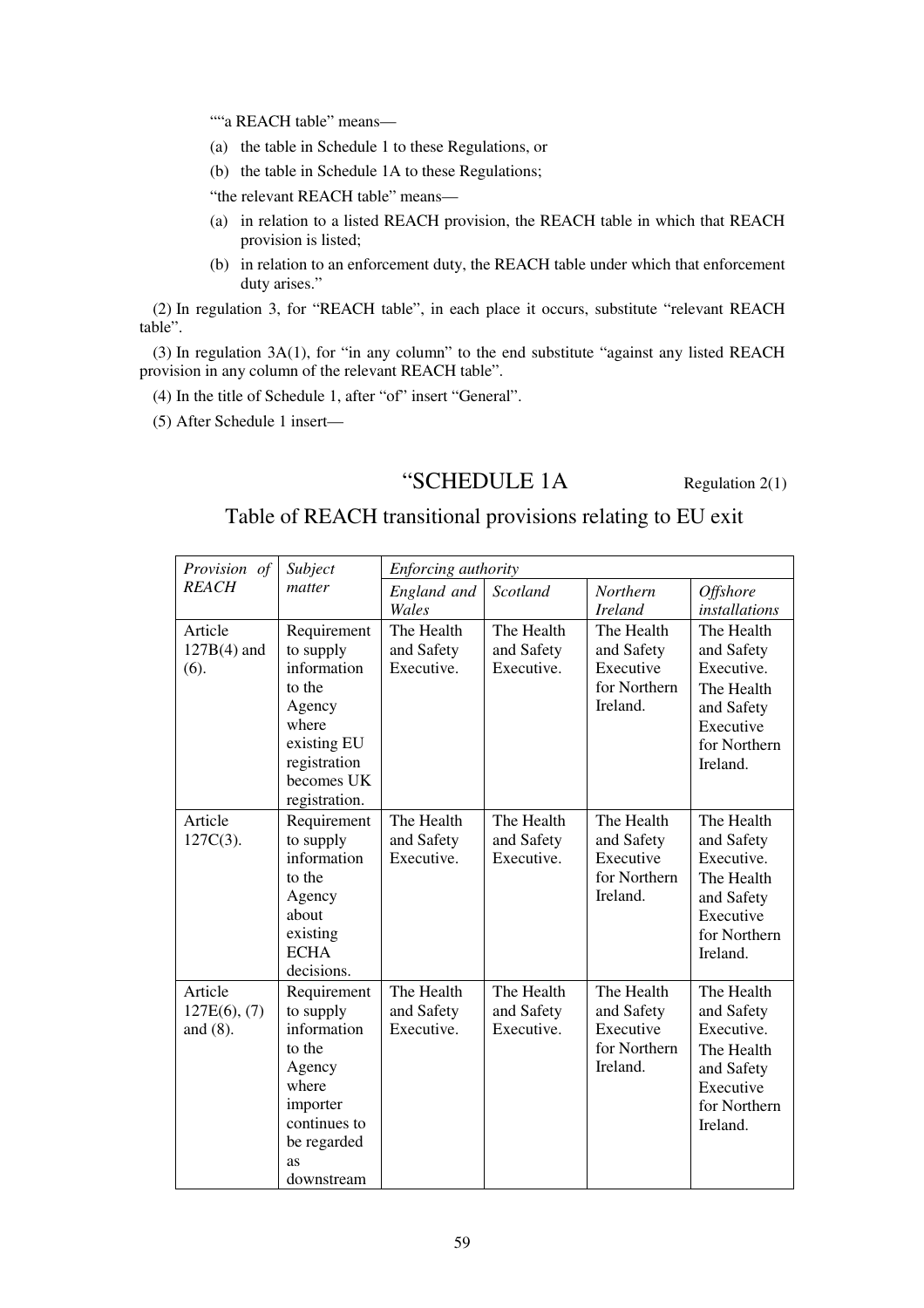|                                  | user.                                                                                                                                                                   |                                        |                                        |                                                                   |                                                                                                             |
|----------------------------------|-------------------------------------------------------------------------------------------------------------------------------------------------------------------------|----------------------------------------|----------------------------------------|-------------------------------------------------------------------|-------------------------------------------------------------------------------------------------------------|
| Article<br>$127F(1)$ .           | Requirement<br>to supply<br>technical<br>information<br>to the<br>Agency<br>where<br>existing EU<br>authorisation<br>becomes UK<br>authorisation                        | The Health<br>and Safety<br>Executive. | The Health<br>and Safety<br>Executive. | The Health<br>and Safety<br>Executive<br>for Northern<br>Ireland. | The Health<br>and Safety<br>Executive.<br>The Health<br>and Safety<br>Executive<br>for Northern<br>Ireland. |
| Article<br>$127H(4)$ .           | Requirement<br>to supply<br>information<br>to the<br>Agency<br>where<br>authorised<br>downstream<br>user<br>continues to<br>be regarded<br>as such.                     | The Health<br>and Safety<br>Executive. | The Health<br>and Safety<br>Executive. | The Health<br>and Safety<br>Executive<br>for Northern<br>Ireland. | The Health<br>and Safety<br>Executive.<br>The Health<br>and Safety<br>Executive<br>for Northern<br>Ireland. |
| Article<br>$127J(2)$ .           | Requirement<br>to supply<br>information<br>where a<br>notification<br>was given<br>under<br>Article $7(2)$<br>of EU<br>REACH.                                           | The Health<br>and Safety<br>Executive. | The Health<br>and Safety<br>Executive. | The Health<br>and Safety<br>Executive<br>for Northern<br>Ireland. | The Health<br>and Safety<br>Executive.<br>The Health<br>and Safety<br>Executive<br>for Northern<br>Ireland. |
| Article<br>127K(4).              | Requirement<br>to notify<br>Agency and<br>supply<br>information<br>to it where<br>exemption<br>under<br>Article 9 of<br><b>EU REACH</b><br>continues to<br>have effect. | The Health<br>and Safety<br>Executive. | The Health<br>and Safety<br>Executive. | The Health<br>and Safety<br>Executive<br>for Northern<br>Ireland. | The Health<br>and Safety<br>Executive.<br>The Health<br>and Safety<br>Executive<br>for Northern<br>Ireland. |
| Article<br>$127L(3)$ and<br>(5). | Requirement<br>to supply<br>information<br>to the<br>Agency<br>where<br>registration<br>under<br>Article 17 of<br><b>EU REACH</b>                                       | The Health<br>and Safety<br>Executive. | The Health<br>and Safety<br>Executive. | The Health<br>and Safety<br>Executive<br>for Northern<br>Ireland. | The Health<br>and Safety<br>Executive.<br>The Health<br>and Safety<br>Executive<br>for Northern<br>Ireland. |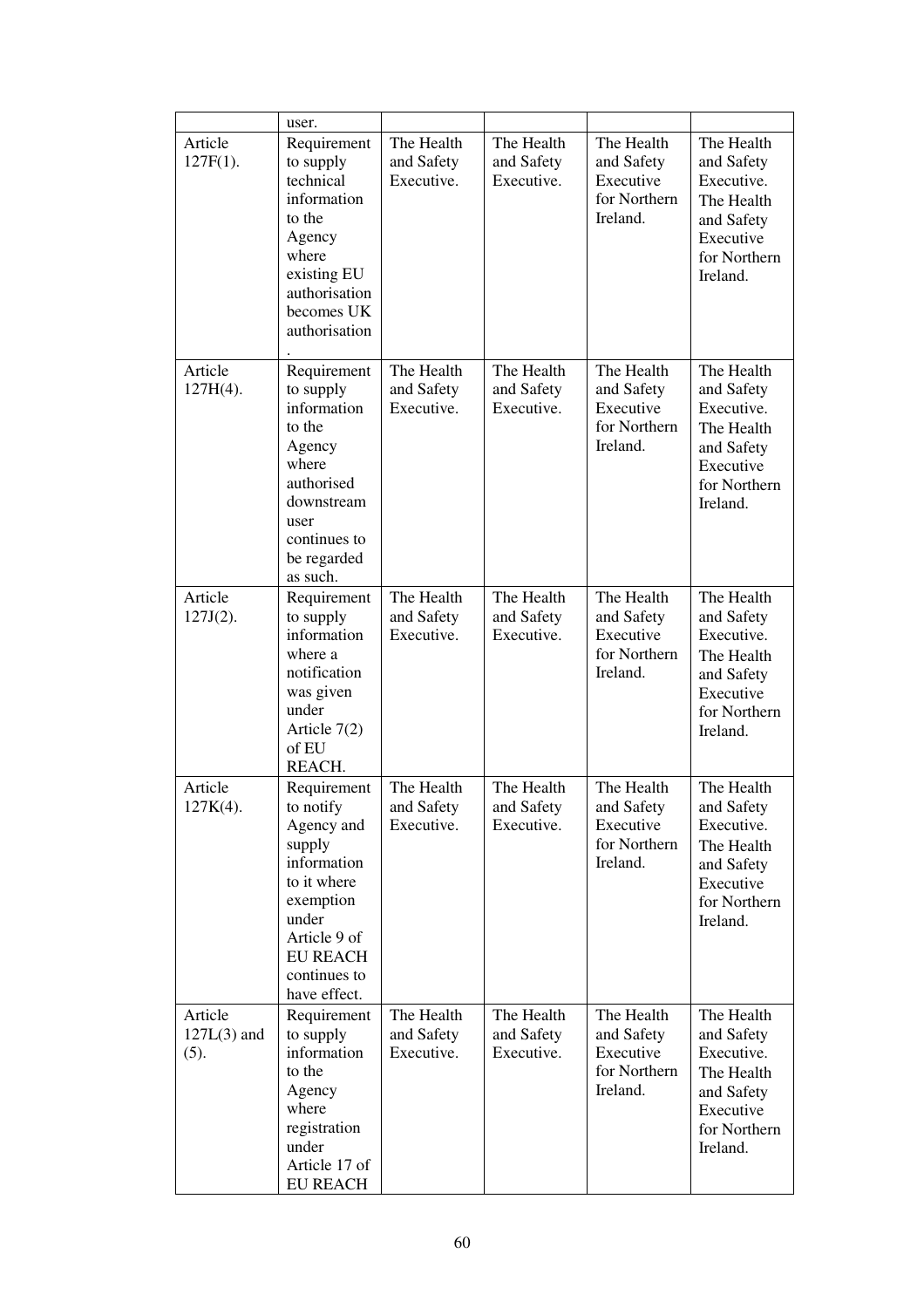|                                  | continues to<br>have effect.                                                                                                                                      |                                        |                                        |                                                                   |                                                                                                              |
|----------------------------------|-------------------------------------------------------------------------------------------------------------------------------------------------------------------|----------------------------------------|----------------------------------------|-------------------------------------------------------------------|--------------------------------------------------------------------------------------------------------------|
| Article<br>$127M(3)$ and<br>(5). | Requirement<br>to supply<br>information<br>to the<br>Agency<br>where<br>registration<br>under<br>Article 18 of<br><b>EU REACH</b><br>continues to<br>have effect. | The Health<br>and Safety<br>Executive. | The Health<br>and Safety<br>Executive. | The Health<br>and Safety<br>Executive<br>for Northern<br>Ireland. | The Health<br>and Safety<br>Executive.<br>The Health<br>and Safety<br>Executive<br>for Northern<br>Ireland." |

### PART 2

### Other amendments

**2.** In regulation 2(2), omit the definition of "competent authority".

- **3.**—(1) Regulation 4 is amended as follows.
- (2) In paragraph  $(1)$ 
	- (a) before subparagraph (a) insert—
		- "(za) the Agency;

(zb) the appropriate authorities; and";

- (b) omit subparagraphs (b) to (d);
- (c) in the words after subparagraph (d), omit "in the European Union".

(3) In paragraph (2)(b), omit "in the European Union".

**4.** In regulation 7(1), omit subparagraph (b) (and the "or" preceding it).

**5.** Omit regulation 24(2).

**6.**—(1) Schedule 1 (Table of REACH provisions) is amended as follows.

(2) In the second column, for "European Chemicals Agency", in each place it occurs, substitute "Agency".

(3) In the entry relating to Article 8(2) of REACH, in the second column, for "community" substitute "UK".

(4) In the entry relating to Article 26(1) of REACH, in the second column, omit from "of a nonphase in" to "pre-registered,".

(5) Omit the entry relating to Article 30(6).

(6) In the entry relating to Article 31(2) to (9), in the second column, for "the language of the Member State concerned" substitute "English".

(7) Omit the entry relating to Article 31(10).

(8) In the entry relating to Article 32(2) and (3), in the second column, omit "after  $1<sup>st</sup>$  June 2007".

(9) In the entry relating to Article 36(1), in the second column, for "a competent" substitute "an appropriate".

(10) In the entry relating to Article 37(3), omit the row (comprising the second to sixth columns) that relates to requirements providing when a manufacturer, importer or downstream user must comply with Article 14 for a phase-in substance.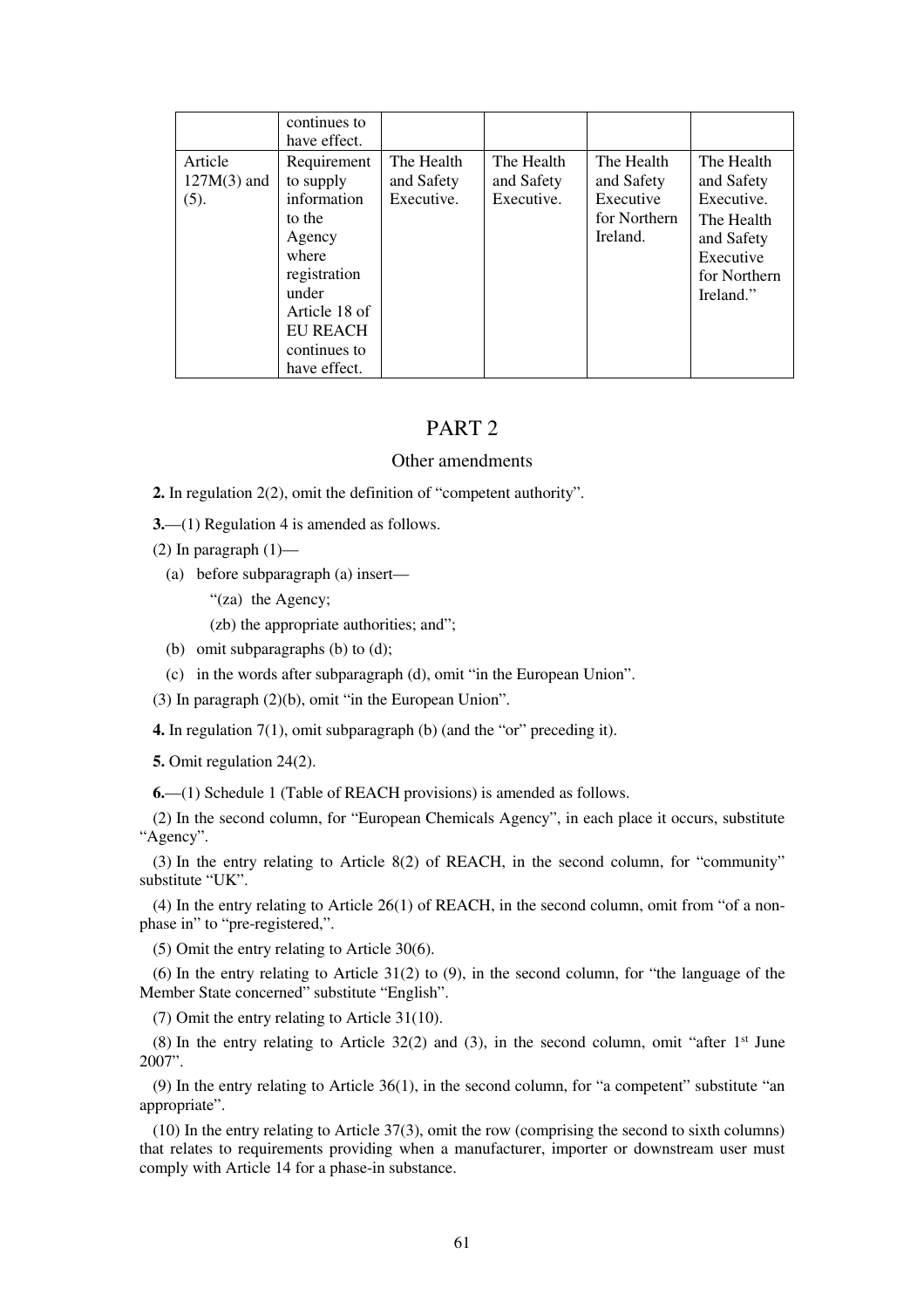(11) In the entries relating to Articles 46(2) and 49(a), in the second column, for "competent authority" substitute "Agency".

**7.** In Schedule 4, in paragraph 7—

- (a) before subparagraph (a) insert—
	- "(za) the Agency;

(zb) the appropriate authorities;";

(b) omit subparagraphs (b) to (d).

### SCHEDULE 11 Regulation 13

### Amendment and revocation of subordinate legislation

### **The Environmental Protection (Disposal of Polychlorinated Biphenyls and other Dangerous Substances) (England and Wales) Regulations 2000**

**1.**—(1) Regulation 2 of the Environmental Protection (Disposal of Polychlorinated Biphenyls and other Dangerous Substances) (England and Wales) Regulations 2000(**a**) is amended as follows.

(2) In paragraph 1, after the definition of "decontamination" insert—

"Directive 2008/98/EC" means that Directive as last amended by Council Regulation (EU) 2017/997, read in accordance with paragraph (2A).".

(3) After paragraph (2) insert—

" $(2A)$  For the purposes of these Regulations, Directive 2008/98/EC is to be read as if—

- (a) Article 5(2) were omitted;
- (b) in Article 6—
	- (i) paragraphs 1 to 3 were omitted;
	- (ii) in paragraph 4—
		- (aa) in the first sentence, for the words "Where criteria" to "paragraphs 1 and 2" there were substituted "Except where Council Regulation (EU) No 333/2011, Commission Regulation (EU) No 1179/2012 or Commission Regulation (EU) No 715/2013 applies";
		- (bb) the second sentence were omitted."

### **The REACH (Appointment of Competent Authorities) Regulations 2007**

**2.** The REACH (Appointment of Competent Authorities) Regulations 2007(**b**) are revoked.

#### **The Tribunal Procedure (First-tier Tribunal) (General Regulatory Chamber) Rules 2009**

**3.**—(1) The Tribunal Procedure (First-tier Tribunal) (General Regulatory Chamber) Rules 2009(**c**) are amended as follows.

(2) In rule 1(3) (interpretation), after the definition of "practice direction", insert—

""REACH Agency" means the "Agency" as defined in Article 3(18) of Regulation (EC) No 1907/2006 of the European Parliament and of the Council concerning the Registration, Evaluation, Authorisation and Restriction of Chemicals (REACH), establishing a European Chemicals Agency;".

<sup>(</sup>**a**) S.I. 2000/1043, to which there are amendments not relevant to these Regulations.

<sup>(</sup>**b**) S.I. 2007/1742.

<sup>(</sup>**c**) S.I. 2009/1976, amended by S.I. 2010/43 and 2018/1053; there are other amending instruments but none is relevant.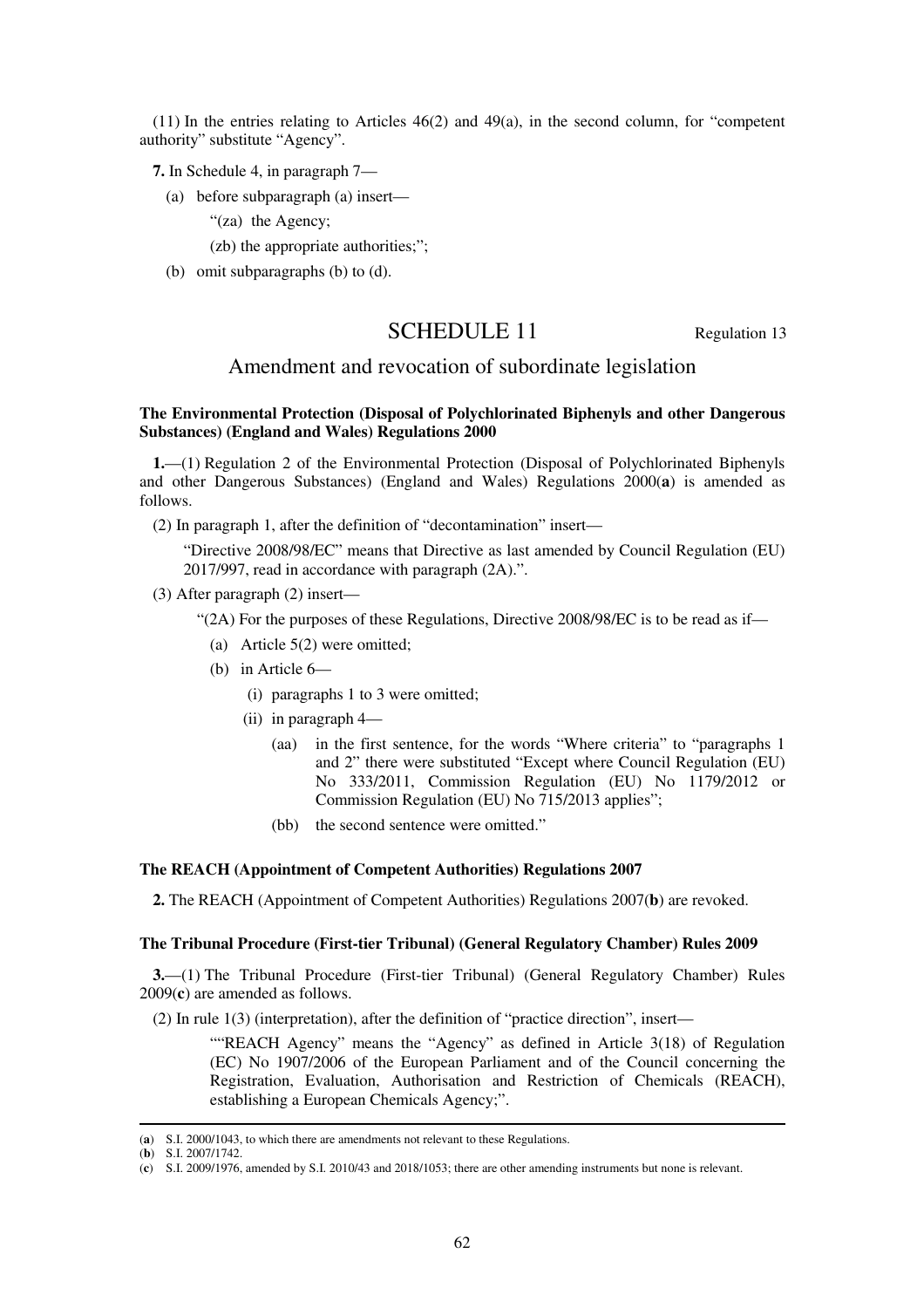(3) In rule 22(6) (the notice of appeal), after subparagraph (f) insert—

"(g) in an appeal against a decision of the REACH Agency, within 90 days of the date on which the appellant was first notified, or otherwise became aware, of the decision;".

### **EXPLANATORY NOTE**

### *(This note is not part of the Regulations)*

These Regulations are made in exercise of the powers conferred by the European Union (Withdrawal) Act 2018 (c. 16) in order to address failures of retained EU law to operate effectively and other deficiencies (in particular under section  $8(2)(a)$  to (d) and (g)) arising from the withdrawal of the United Kingdom from the European Union.

These Regulations make amendments to legislation in the field of chemicals, amending in particular Regulation (EC) No 1907/2006 of the European Parliament and of the Council concerning the Registration, Evaluation, Authorisation and Restriction of Chemicals (REACH), establishing a European Chemicals Agency. They also make minor amendments to legislation relating to the Disposal of Polychlorinated Biphenyls and other Dangerous Substances, and the rules of the First-tier Tribunal's General Regulatory Chamber.

A full impact assessment of the effect that this instrument will have on the costs of business, the voluntary sector and the public sector is available from the Department for Environment, Food and Rural Affairs, 2 Marsham Street, London SW1P 4DF and is published alongside this instrument at www.legislation.gov.uk.

<sup>©</sup> Crown copyright 2019

Printed and published in the UK by The Stationery Office Limited under the authority and superintendence of Jeff James, Controller of Her Majesty's Stationery Office and Queen's Printer of Acts of Parliament.